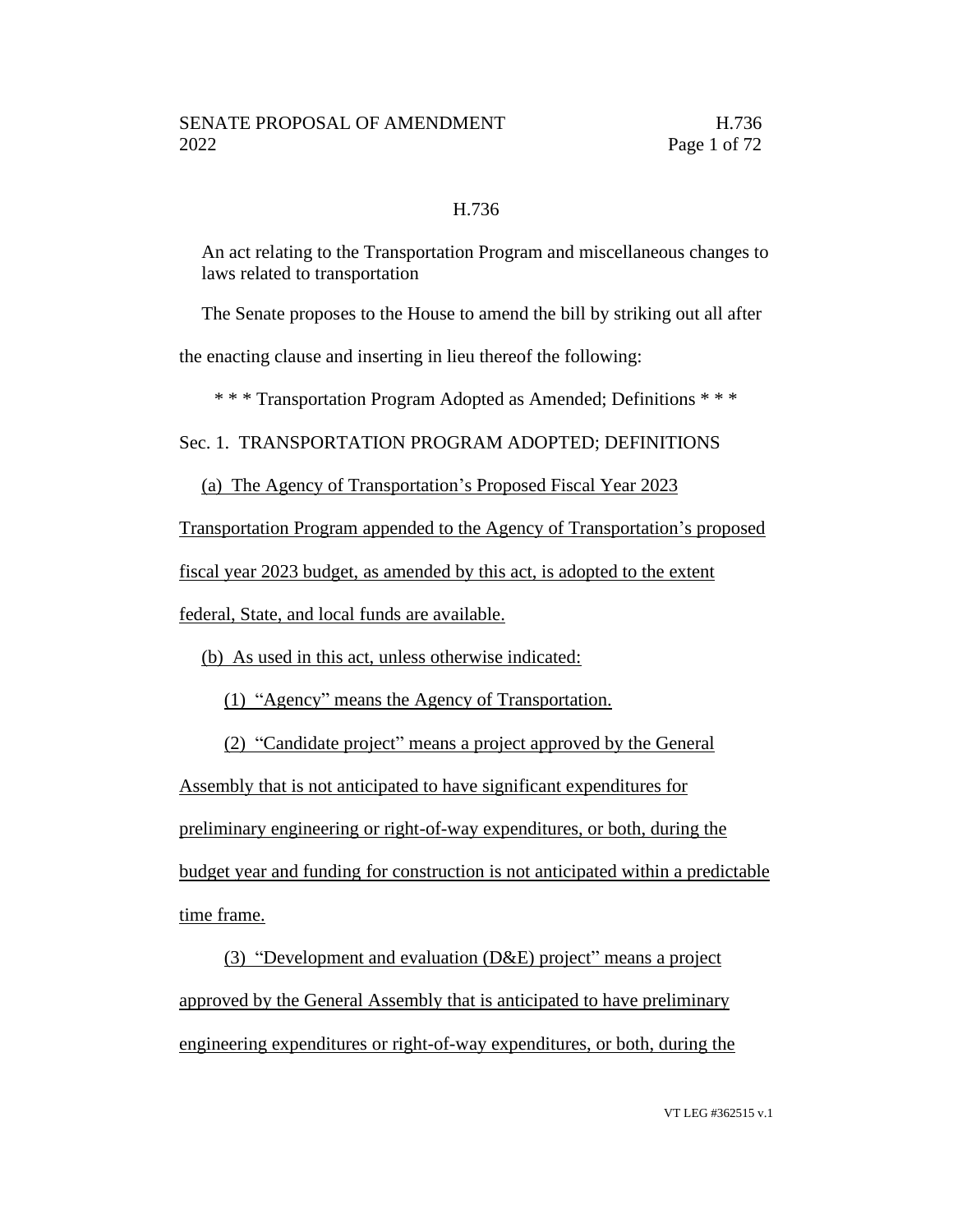budget year and that the Agency is committed to delivering to construction on a timeline driven by priority and available funding.

(4) "Electric vehicle supply equipment (EVSE)" has the same meaning as in 30 V.S.A. § 201.

(5) "Front-of-book project" means a project approved by the General Assembly that is anticipated to have construction expenditures during the budget year or the following three years, or both, with expected expenditures shown over four years.

(6) "Level 3 charger," "level 3 EVSE," or "direct-current fast charger (DCFC)," means EVSE that uses dedicated direct current (DC) to provide energy to a plug-in electric vehicle.

(7) "Secretary" means the Secretary of Transportation.

(8) "TIB funds" means monies deposited in the Transportation

Infrastructure Bond Fund in accordance with 19 V.S.A. § 11f.

(9) The table heading "As Proposed" means the Proposed

Transportation Program referenced in subsection (a) of this section; the table heading "As Amended" means the amendments as made by this act; the table heading "Change" means the difference obtained by subtracting the "As Proposed" figure from the "As Amended" figure; and the terms "change" or "changes" in the text refer to the project- and program-specific amendments,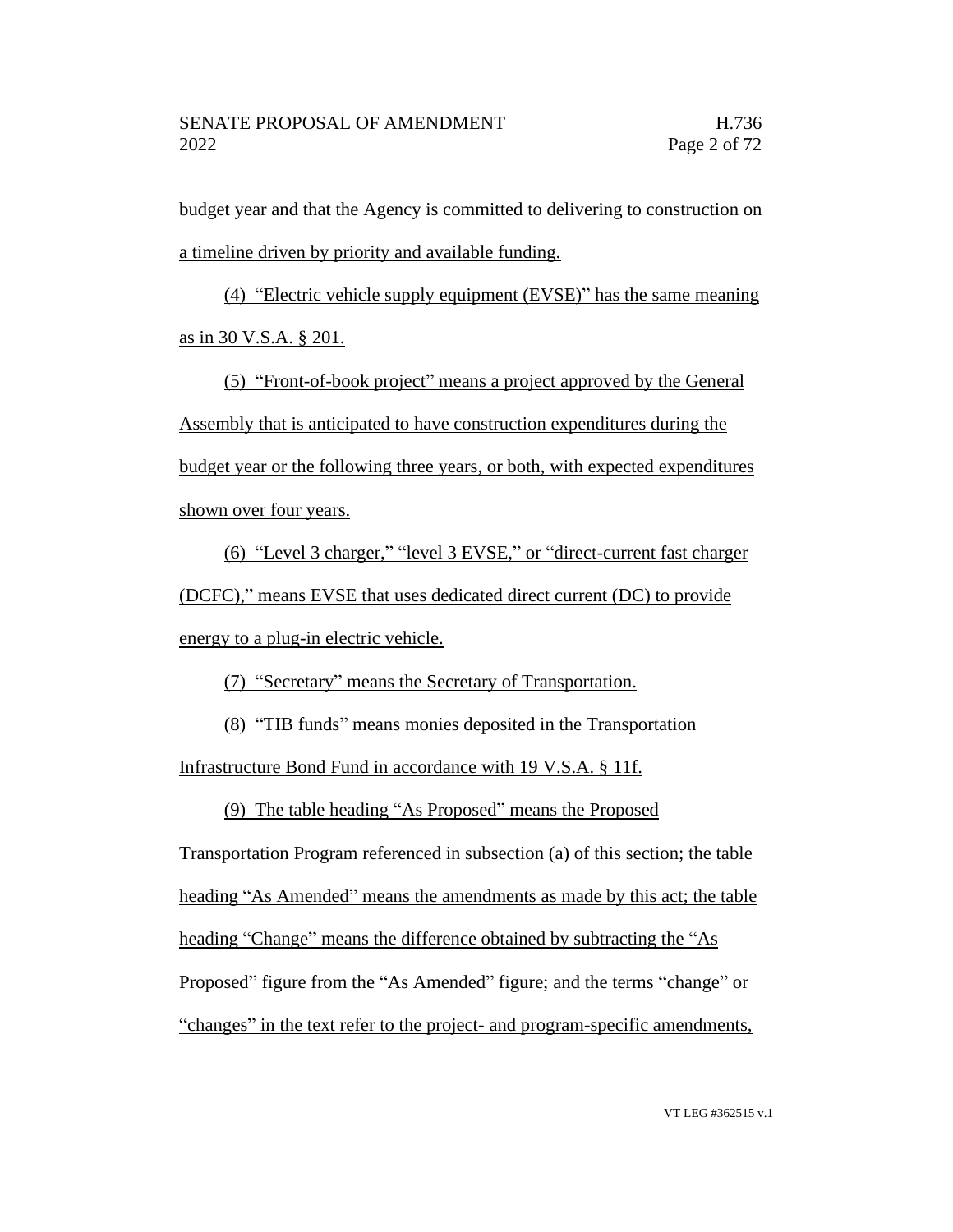the aggregate sum of which equals the net "Change" in the applicable table heading.

\* \* \* Summary of Transportation Investments \* \* \* Sec. 2. FISCAL YEAR 2023 TRANSPORTATION INVESTMENTS INTENDED TO REDUCE TRANSPORTATION-RELATED GREENHOUSE GAS EMISSIONS, REDUCE FOSSIL FUEL USE, AND SAVE VERMONT HOUSEHOLDS MONEY

This act includes the State's fiscal year 2023 transportation investments intended to reduce transportation-related greenhouse gas emissions, reduce fossil fuel use, and save Vermont households money in furtherance of the policies articulated in 19 V.S.A. § 10b and the goals of the Comprehensive Energy Plan and to satisfy the Executive and Legislative Branches' commitments to the Paris Agreement climate goals. In fiscal year 2023, these efforts will include the following:

(1) Park and Ride Program. This act provides for a fiscal year expenditure of \$4,043,060.00, which will fund one construction project to create a new park and ride facility; the design of one additional park and ride facility scheduled for construction in future fiscal years; the design of improvements to one additional park and ride facility; and paving projects for existing park and ride facilities. This year's Park and Ride Program will create 254 new State-owned spaces. Specific additions and improvements include: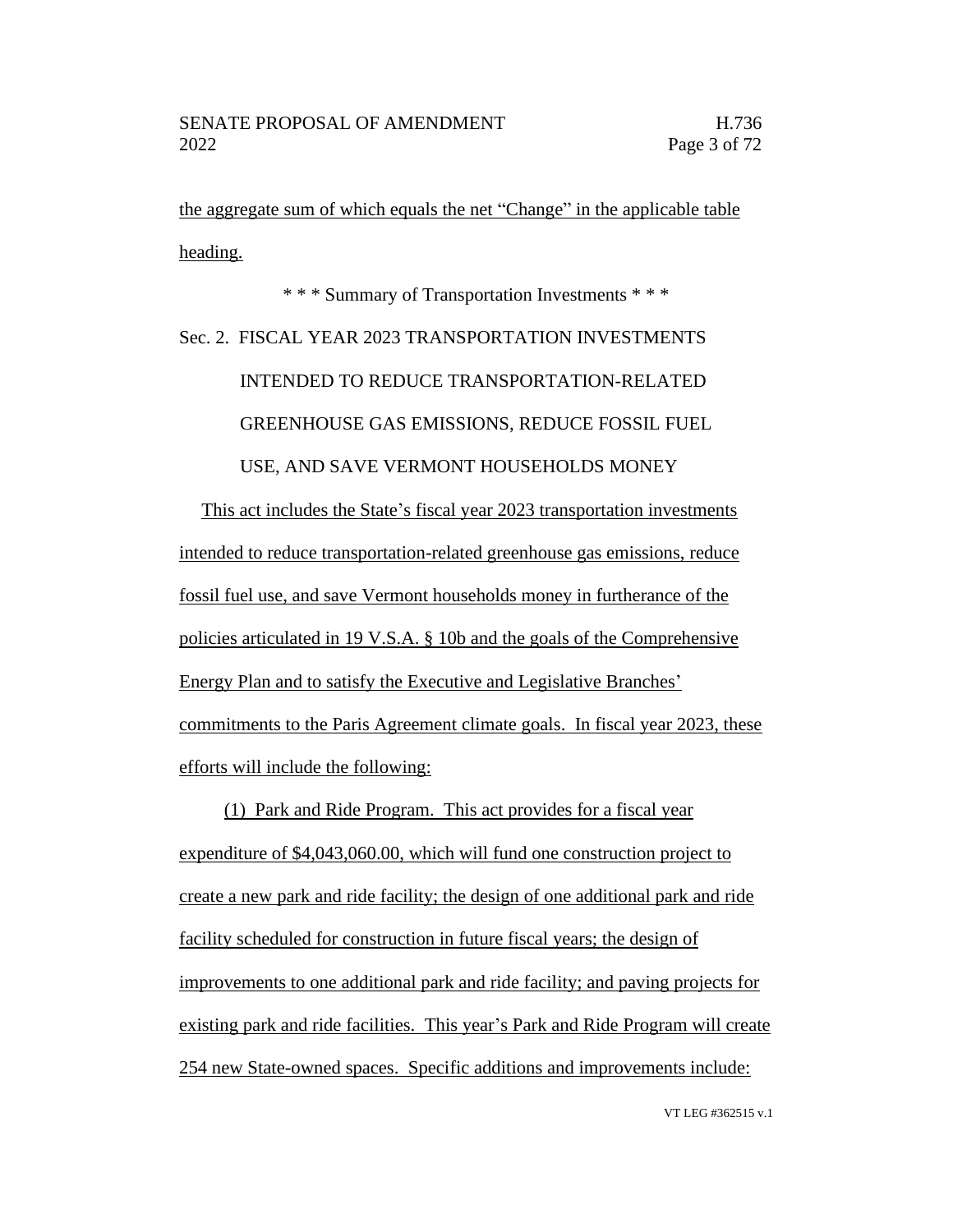(A) Berlin (Exit 6)—design for 62 spaces;

(B) Manchester—design for 50 new spaces; and

(C) Williston—construction of 142 new spaces.

(2) Bike and Pedestrian Facilities Program. This act, in concert with 2020 Acts and Resolves No. 139, Sec. 12(b)(1), provides for a fiscal year expenditure, including local match, of \$19,793,776.00, which will fund 29 bike and pedestrian construction projects and 18 bike and pedestrian design, rightof-way, or design and right-of way projects for construction in future fiscal years. The construction projects include the creation, improvement, or rehabilitation of walkways, sidewalks, shared-use paths, bike paths, and cycling lanes. In addition to completing the Lamoille Valley Rail Trail, which will run from Swanton to St. Johnsbury, projects are funded in Arlington, Bennington, Brattleboro, Bristol, Burlington, Chester, Colchester, Coventry, Dover, Enosburg Falls, Fairfax, Hardwick, Hartford, Hartland, Hinesburg, Lyndon, Manchester, Middlebury, Middlesex, Montpelier, Montpelier-Berlin, Moretown, New Haven, Pawlet, Plainfield, Poultney, Proctor, Richford, Roxbury, Royalton, Rutland City, Shelburne, South Burlington, Springfield, St. Albans City, Swanton, Vergennes, Waterbury, and Winooski. This act also provides State funding for some of Local Motion's operation costs to run the Bike Ferry on the Colchester Causeway, which is part of the Island Line Trail; funding for the small-scale municipal bicycle and pedestrian grant program for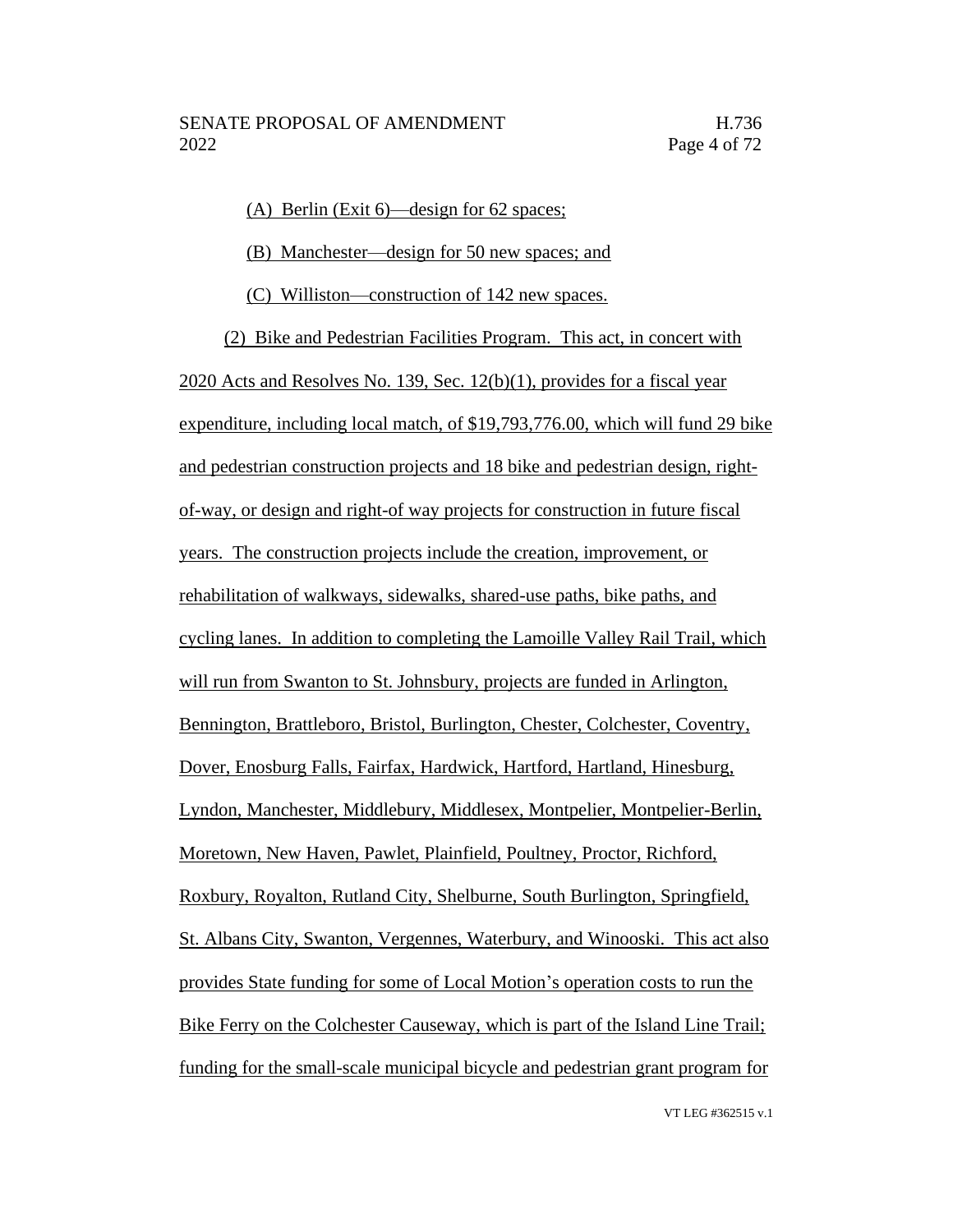projects to be selected during the fiscal year; funding for projects funded through the Safe Routes to School program; and funding for education and outreach to K–8 schools to encourage higher levels of walking and bicycling to school.

(3) Transportation Alternatives Program. This act provides for a fiscal year expenditure of \$5,665,880.00, including local funds, which will fund 18 transportation alternatives construction projects and 24 transportation alternatives design, right-of-way, or design and right-of-way projects. Of these 42 projects, 12 involve environmental mitigation related to clean water or stormwater concerns, or both clean water and stormwater concerns, and 23 involve bicycle and pedestrian facilities. Projects are funded in Bennington, Berlin, Brandon, Bridgewater, Bridport, Brighton, Burlington, Castleton, Chester, Colchester, Derby, Duxbury, Enosburg, Essex, Fair Haven, Fairfax, Franklin, Hartford, Hyde Park, Jericho, Montgomery, Newfane, Norwich, Pittsford, Proctor, Rutland Town, South Burlington, St. Johnsbury, Vergennes, Warren, West Rutland, Williston, Wilmington, and Winooski.

(4) Public Transit Program. This act authorizes \$50,239,278.00 in funding for public transit uses throughout the State, which is a 9.6 percent increase over fiscal year 2022 levels, a 21.8 percent increase over fiscal year 2021 levels, and a 30 percent increase over fiscal year 2020 levels. Included in the authorization are: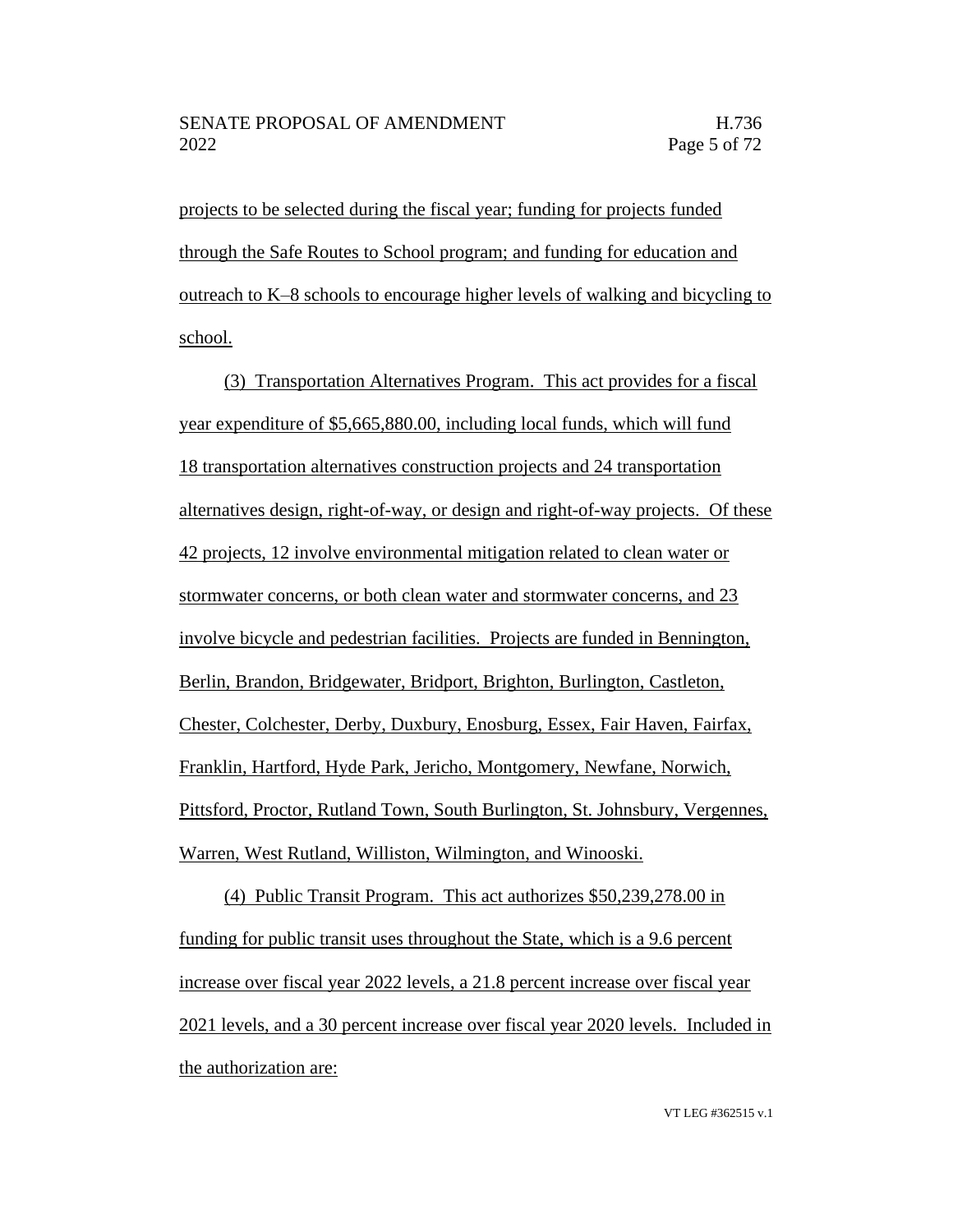(A) Go! Vermont, with an authorization of \$873,000.00. This authorization supports transportation demand management (TDM) strategies, including the State's Trip Planner and commuter services, to promote the use of carpools and vanpools.

(B) Vermont Kidney Association Grant, with an authorization of \$50,000.00. This authorization supports the transit needs of Vermonters in need of dialysis services.

(C) Mobility and Transportation Innovation (MTI) Grant Program, with an authorization of \$1,500,000.00, through Sec. 15 of this act. This authorization continues to support projects that improve both mobility and access to services for transit-dependent Vermonters, reduce the use of singleoccupancy vehicles, and reduce greenhouse gas emissions. Not less than \$1,250,000.00 of this authorization shall go towards microtransit projects.

(D) One-time public transit monies, with an authorization of \$1,200,000.00, through Sec. 16 of this act. This authorization will allow public transit providers to, as practicable, provide zero-fare public transit on routes other than commuter and LINK Express and restore service to pre-COVID-19 levels.

(5) Rail Program. This act authorizes \$35,363,182.00, including local funds, for intercity passenger rail service and rail infrastructure throughout the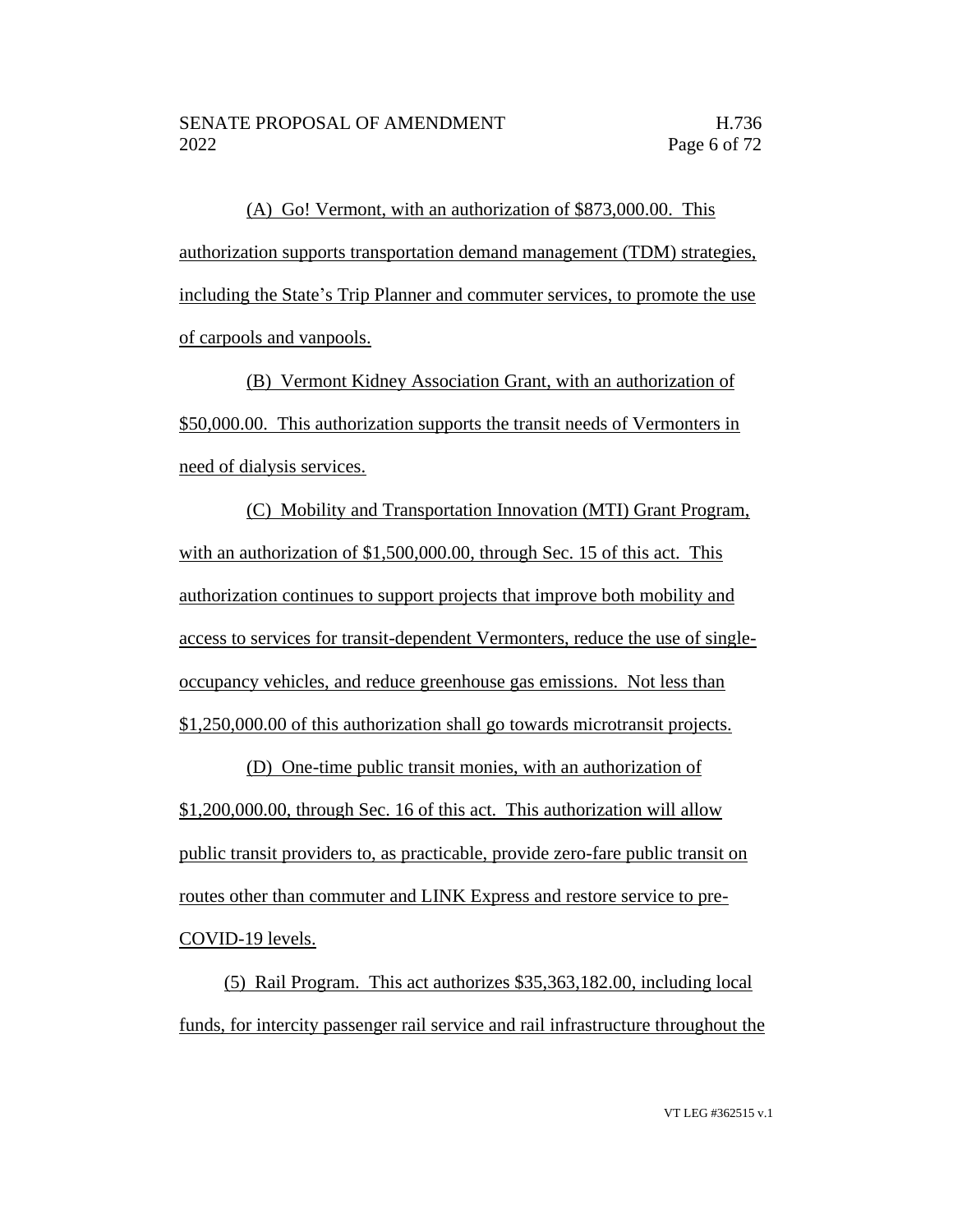State, including the return of New York City–Burlington passenger rail service.

(6) Transformation of the State Vehicle Fleet. The Department of Buildings and General Services, which manages the State Vehicle Fleet, currently has 18 plug-in hybrid electric vehicles and 11 battery electric vehicles in the State Vehicle Fleet. In fiscal year 2023, the Commissioner of Buildings and General Services will continue to purchase and lease vehicles for State use in accordance with 29 V.S.A. § 903(g), which requires, to the maximum extent practicable, that the Commissioner purchase or lease hybrid or plug-in electric vehicles, as defined in 23 V.S.A. § 4(85), with not less than 75 percent of the vehicles purchased or leased be hybrid or plug-in electric vehicles.

(7) Electric vehicle supply equipment. In furtherance of the State's goal to increase the presence of EVSE in Vermont:

(A) Sec. 3 of this act authorizes up to  $$6,250,000.00$  to install level 3 EVSE along the State highway network and to cover capped administrative costs.

(B) Sec. 4 of this act amends a State goal to have a level 3 EVSE charging port available to the public within one driving mile, down from five miles, of every exit of the Dwight D. Eisenhower National System of Interstate and Defense Highways within the State and 25 driving miles, down from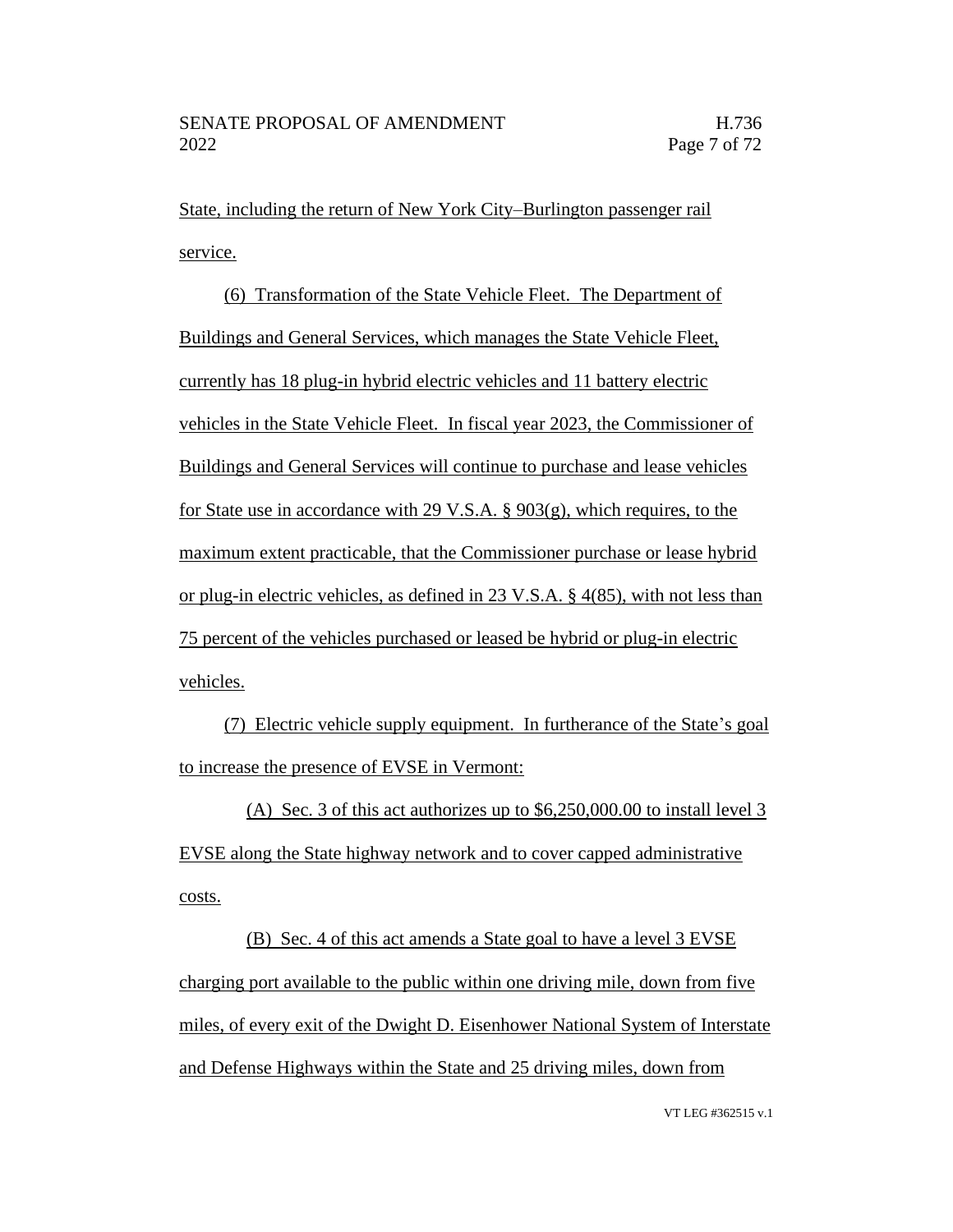50 miles, of another level 3 EVSE charging port available to the public along a State highway.

(C) The fiscal year 2023 budget authorizes up to \$10,000,000.00 to install EVSE at multiunit dwellings, workplaces, and public venues and attractions, such as parks, State parks and access areas, downtowns, museums, and ski mountains, and to cover capped administrative costs.

(8) Vehicle incentive programs and expansion of the PEV market.

(A) Incentive Program for New PEVs. Sec. 5(a) of this act authorizes \$12,000,000.00 for PEV purchase and lease incentives under the Incentive Program for New PEVs, which is the State's program to incentivize the purchase and lease of new PEVs, and capped administrative costs.

(B) MileageSmart. Sec. 5(b) of this act authorizes up to \$3,000,000.00 for purchase incentives under MileageSmart, which is the State's used high-fuel-efficiency vehicle incentive program, and capped administrative costs.

(C) Replace Your Ride Program. Sec. 5(c) of this act authorizes \$3,000,000.00 for incentives under Replace Your Ride, which will be the State's program to incentivize Vermonters to remove older low-efficiency vehicles from operation and switch to modes of transportation that produce fewer greenhouse gas emissions, and capped administrative costs.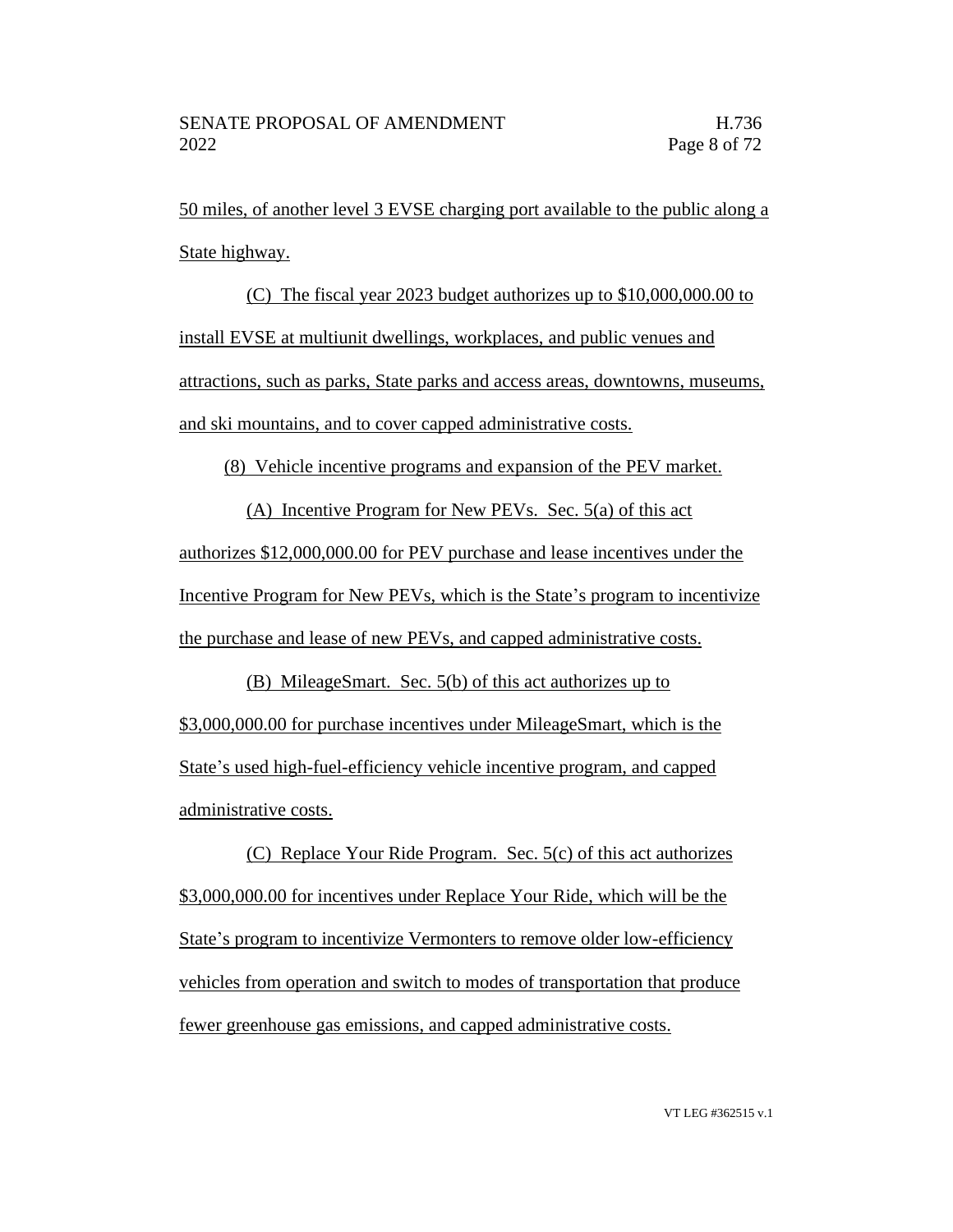(D) Drive Electric Vermont. Sec. 5(d) of this act authorizes up to \$2,000,000.00 for the Agency to continue and expand the Agency's publicprivate partnership with Drive Electric Vermont to support the expansion of the PEV market in the State.

(9) Carbon Reduction Program. Sec. 18 of this act requires the Agency of Transportation to consult with the Vermont Climate Council and ensure that within the Agency of Transportation's Proposed Transportation Program for fiscal years 2024, 2025, and 2026 all federal monies that are proposed by the State for expenditure under the Carbon Reduction Program are allocated toward projects that align with the recommendations of the Climate Action Plan (CAP) issued under 10 V.S.A. § 592.

(10) Vermont State Standards. Sec. 19 of this act requires the Agency to develop a plan for updating the Vermont State Standards for the Design of Transportation Construction, Reconstruction and Rehabilitation on Freeways, Roads, and Streets to create context sensitive, multimodal projects that support smart growth.

(11) Bicycle and Pedestrian Planning Integration Program. Sec. 25 of this act requires the Agency to establish a program to support the continued development and buildout of bicycle and pedestrian infrastructure.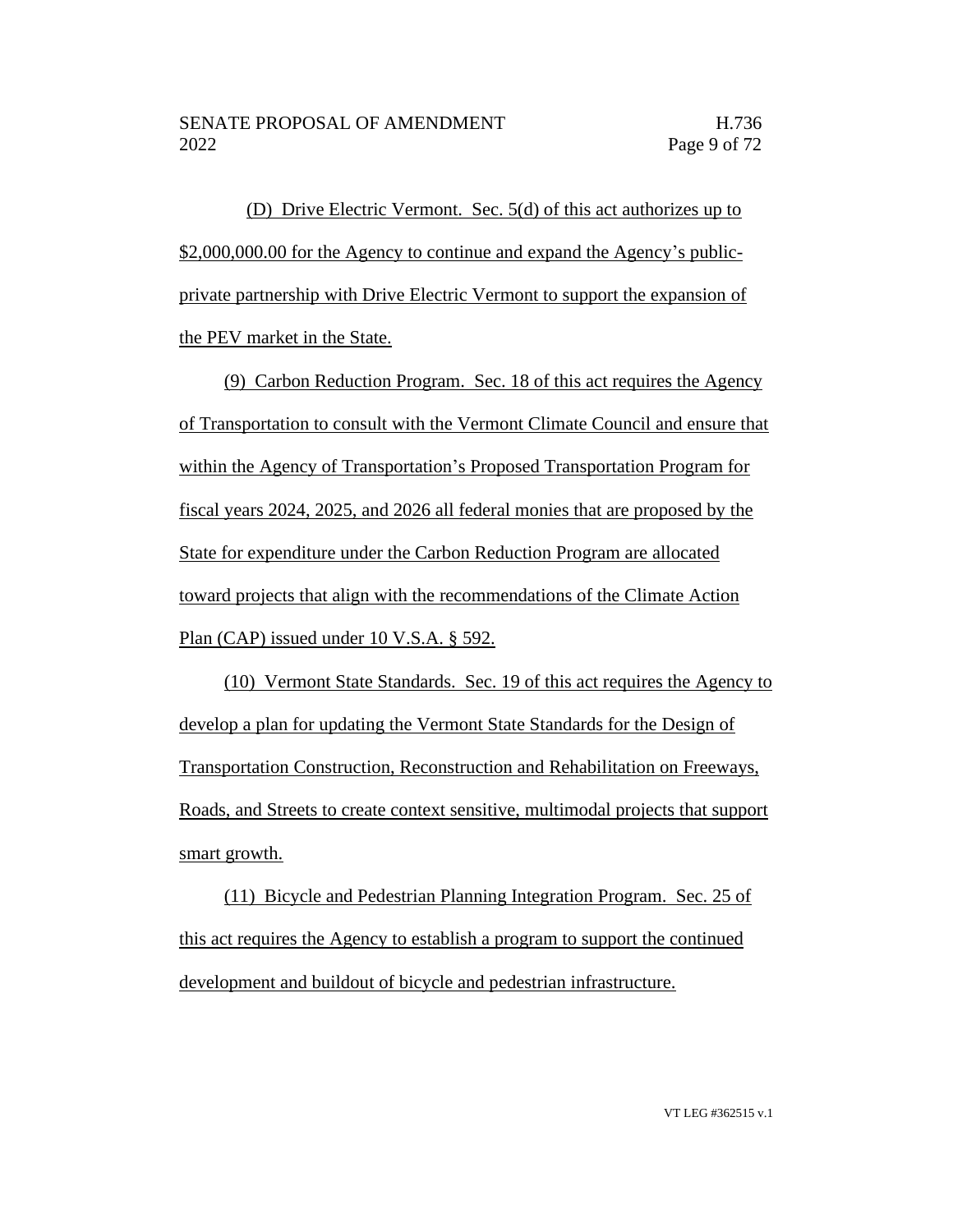(12) Sustainable building components. Secs. 55–57 of this act establish the Agency's statement of policy on the use of sustainable building components.

\* \* \* Electric Vehicle Supply Equipment (EVSE) Infrastructure \* \* \*

\* \* \* Investments in EVSE \* \* \*

Sec. 3. INVESTMENTS IN ELECTRIC VEHICLE SUPPLY EQUIPMENT

# INFRASTRUCTURE

(a) State highway network. The Agency of Transportation is authorized to spend up to \$6,250,000.00 as appropriated in the fiscal year 2023 budget to install level 3 EVSE along the State highway network consistent with the goals established in 2021 Acts and Resolves No. 55, Sec. 30, as amended by Sec. 4 of this act. This authorization shall be used by the Agency for one or more of the following:

(1) to purchase and install level 3 EVSE;

(2) to provide grants for persons to purchase and install level 3 EVSE;

or

(3) to enter into a public-private partnership for the purchase and installation of level 3 EVSE.

(b) Purpose. The purpose of the expenditures authorized in subsection (a) of this section is to respond to negative economic impacts to the tourism,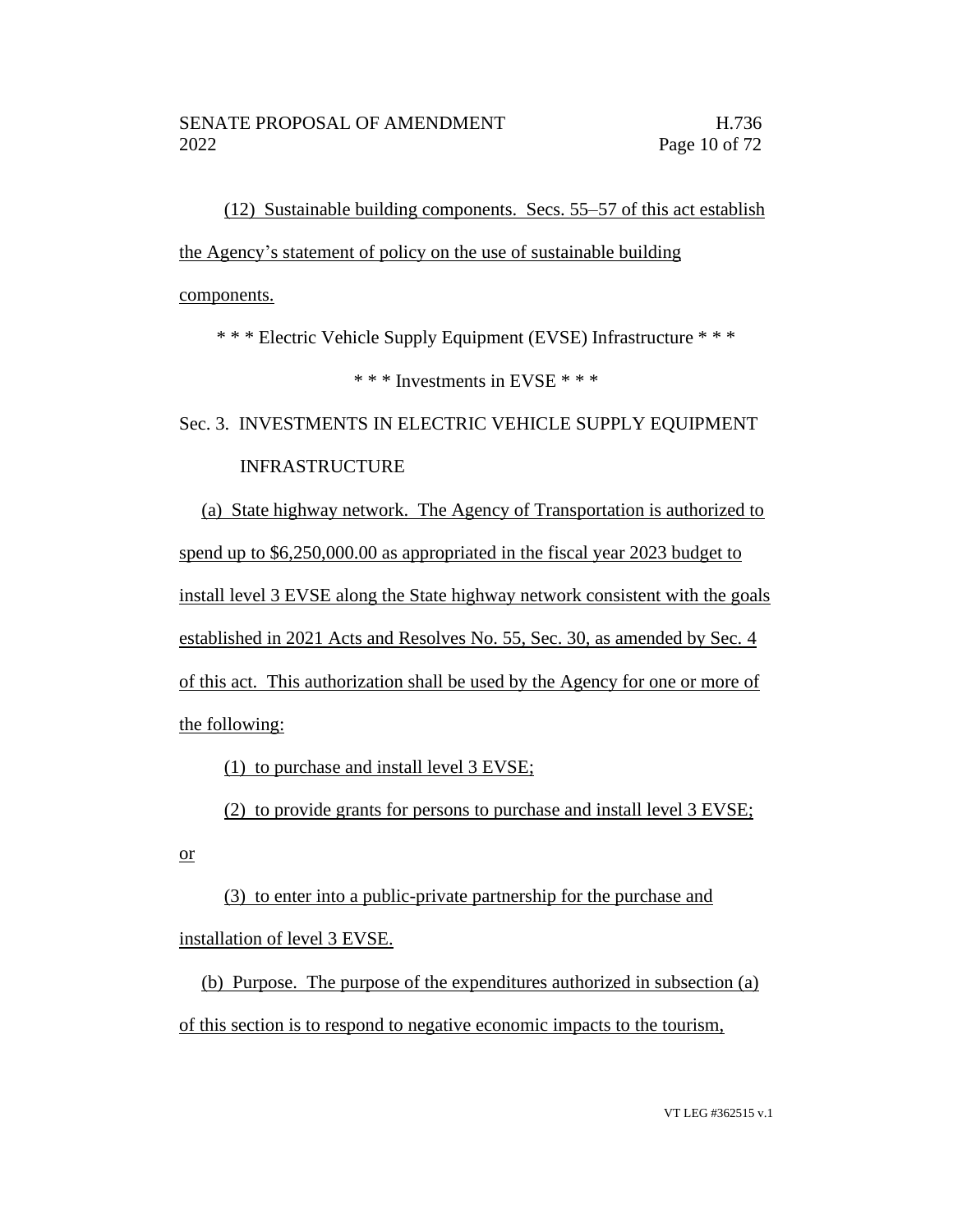travel, and hospitality industries caused by the COVID-19 public health emergency.

(c) Administrative costs. Unless prohibited by federal or State law, the Agency may use up to 15 percent of the authorization in subsection (a) of this section for any administrative costs associated with installing level 3 EVSE along the State highway network.

(d) Carryforward; deployment in fiscal year 2023.

(1) Notwithstanding any other provision of law and subject to the approval of the Secretary of Administration, appropriations to support the authorizations under this section remaining unexpended on June 30, 2023 shall be carried forward and designated for the same expenditures in the subsequent fiscal year.

(2) Every reasonable effort shall be made to obligate and deploy the monies authorized for expenditure under this section in fiscal year 2023 in order to achieve a pace of EVSE deployment necessary to meet the emissions reduction requirements of 10 V.S.A. § 578(a) and the recommendations of the Climate Action Plan (CAP) issued under 10 V.S.A. § 592.

(e) Outreach and marketing. The Agency of Transportation shall ensure that there is sufficient outreach and marketing, including the use of translation and interpretation services, of any EVSE grant program or public-private partnership implemented or entered into pursuant to subsection (a) of this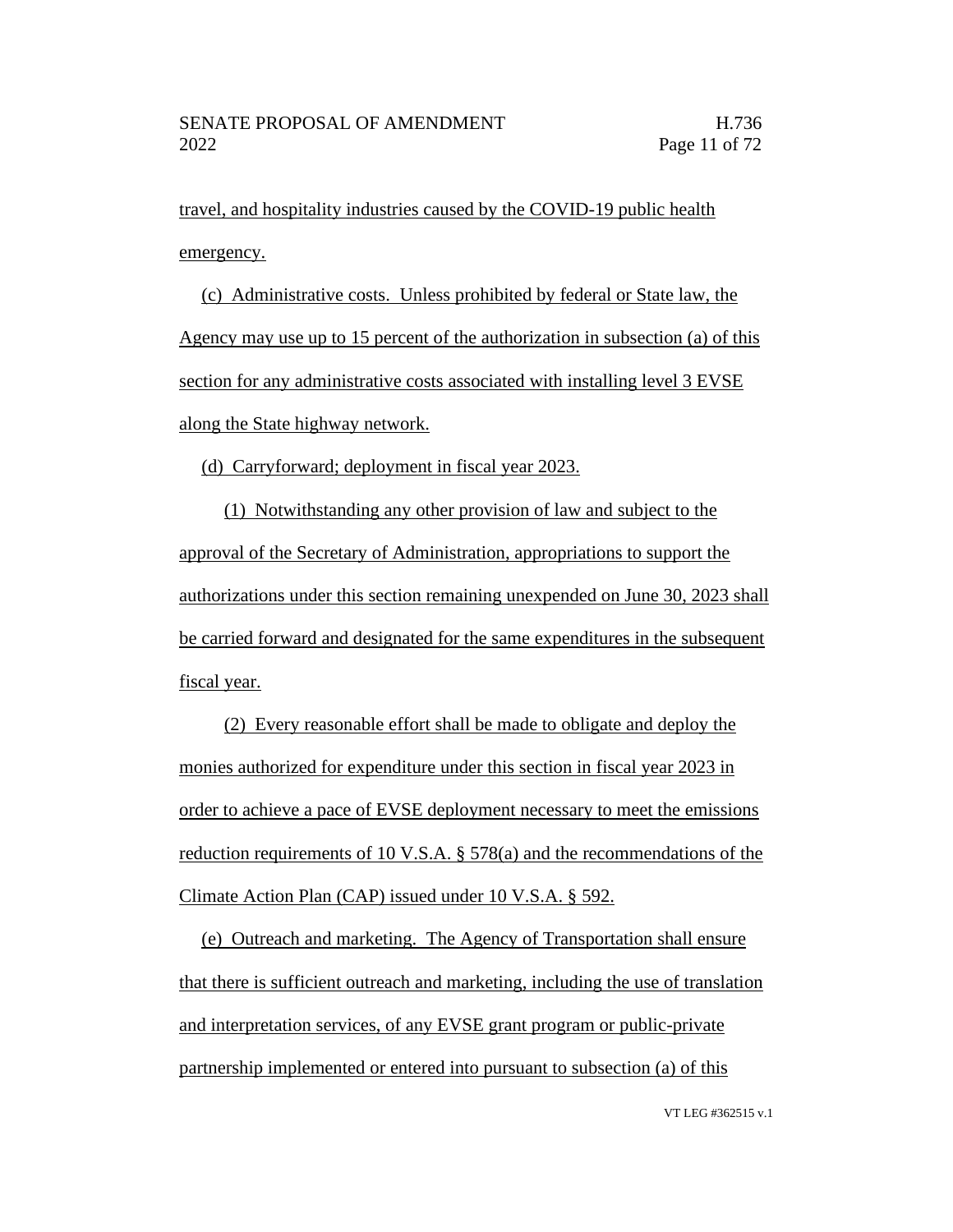section and such costs shall be considered administrative costs for purposes of subsection (c) of this section.

\* \* \* EVSE Goals \* \* \*

Sec. 4. 2021 Acts and Resolves No. 55, Sec. 30 is amended to read:

Sec. 30. EVSE NETWORK IN VERMONT; REPORT OF ANNUAL

### MAP

(a) It shall be the goal of the State to have, as practicable, a level 3 EVSE charging port available to the public within:

(1) five miles one driving mile of every exit of the Dwight D.

Eisenhower National System of Interstate and Defense Highways within the State; and

(2) 50 25 driving miles of another level 3 EVSE charging port available to the public along a State highway, as defined in 19 V.S.A. § 1(20).

(b) Notwithstanding 2 V.S.A. § 20(d), the Agency of Transportation shall file an up-to-date map showing the locations of all level 3 EVSE available to the public within the State with the House and Senate Committees on Transportation not later than January 15 each year until the goal identified in subsection (a) of this section is met.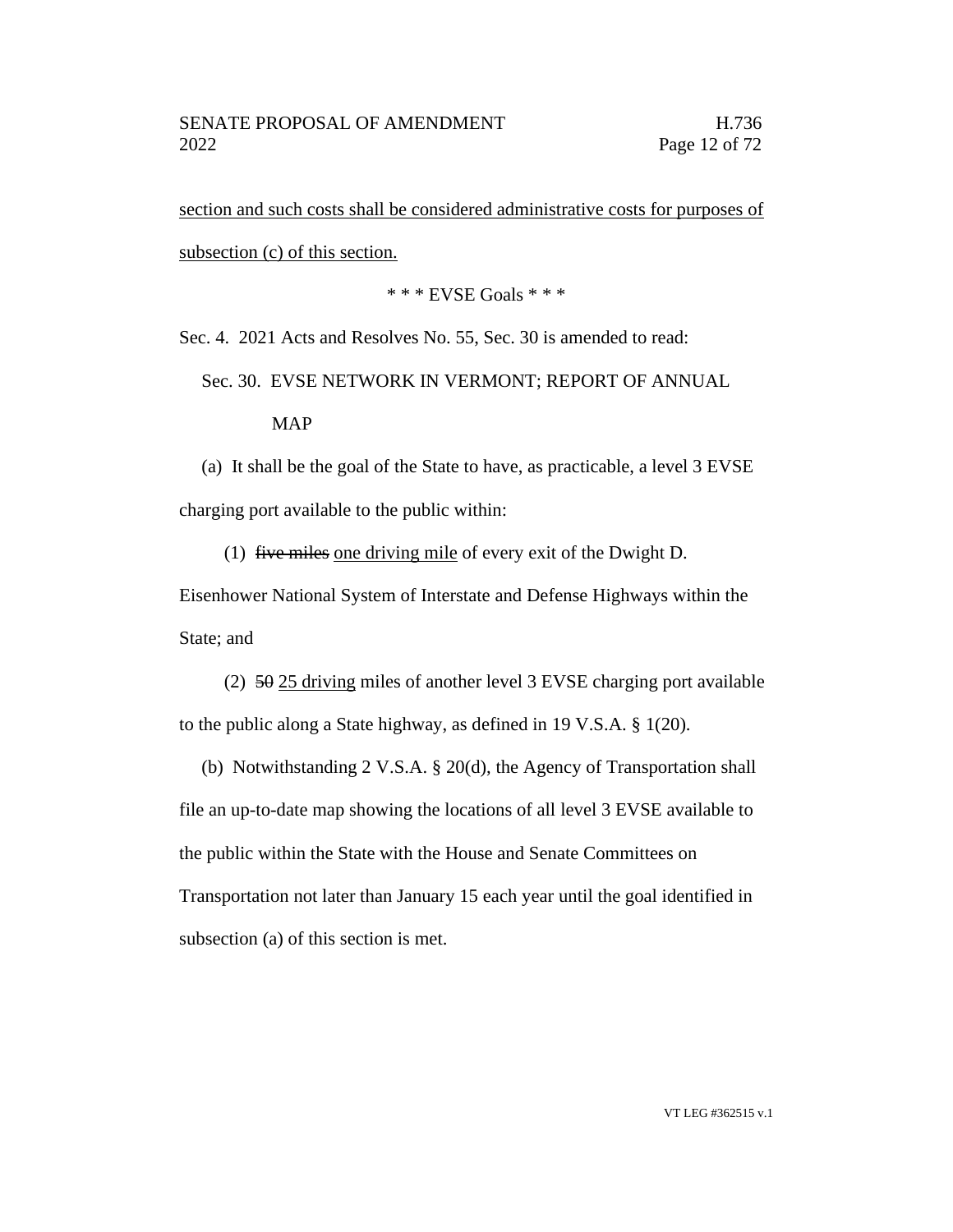\* \* \* Vehicle Incentive Programs \* \* \*

#### Sec. 5. VEHICLE INCENTIVE PROGRAMS

(a) Incentive Program for New PEVs. The Agency is authorized to spend up to \$12,000,000.00 as appropriated in the fiscal year 2023 budget on the Incentive Program for New PEVs established in 2019 Acts and Resolves No. 59, Sec. 34, as amended.

(b) MileageSmart. The Agency is authorized to spend up to \$3,000,000.00 as appropriated in the fiscal year 2023 budget on MileageSmart as established in 2019 Acts and Resolves No. 59, Sec. 34, as amended.

(c) Replace Your Ride Program. The Agency is authorized to spend up to \$3,000,000.00 as appropriated in the fiscal year 2023 budget on the Replace Your Ride Program established in 2021 Acts and Resolves No. 55, Sec. 27, as amended.

(d) Public-private partnership. The Agency is authorized to spend up to \$2,000,000.00 as appropriated in the fiscal year 2023 budget on the Agency's existing partnership with Drive Electric Vermont, which shall support the expansion of the PEV market in the State through the provision of stakeholder coordination, policy engagement, consumer education and outreach, infrastructure development, and technical assistance.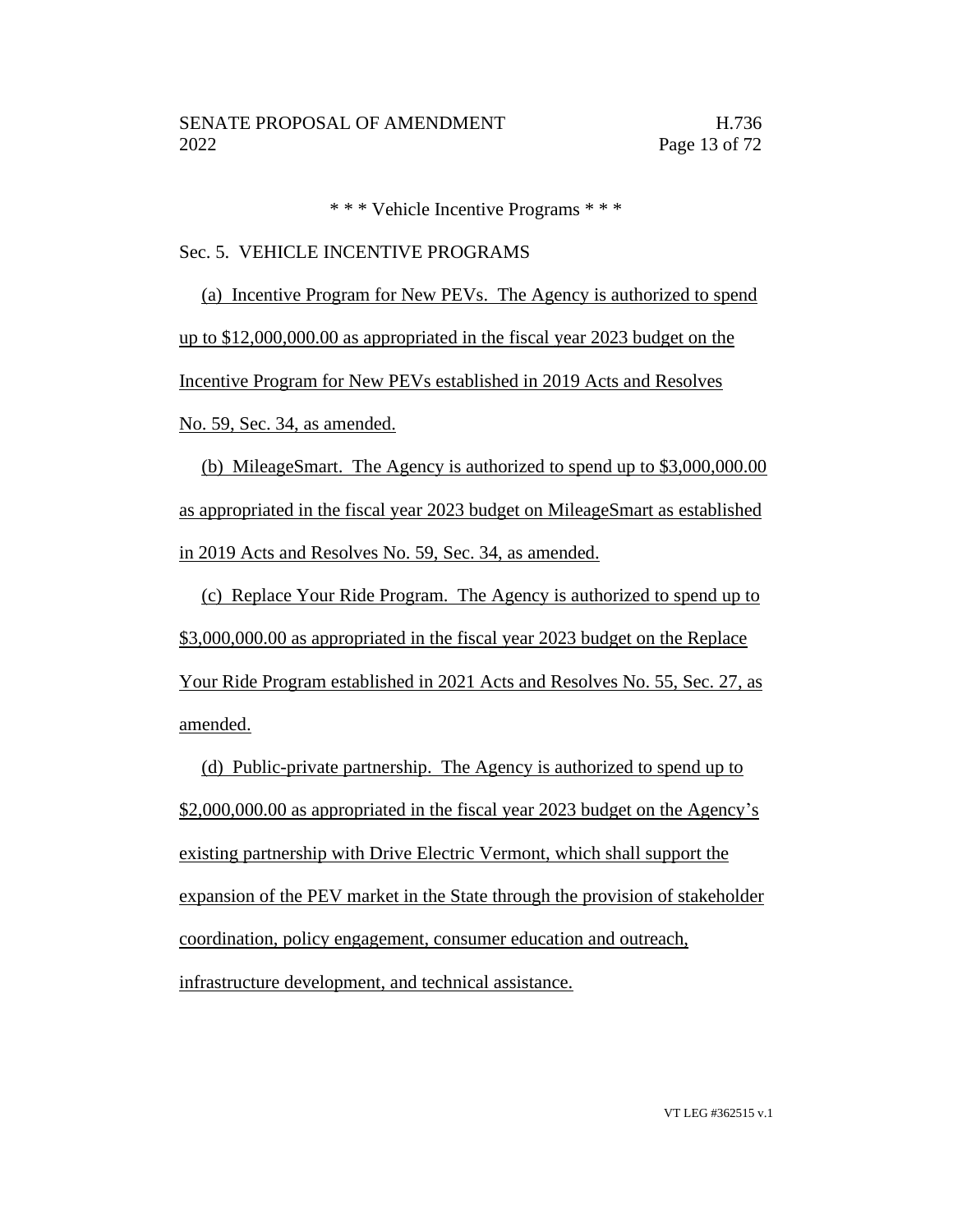(e) Administrative costs. The Agency may use up to 15 percent of any single authorization in subsections  $(a)$ – $(c)$  of this section for any costs associated with administering and promoting the vehicle incentive programs.

(f) Carryforward; deployment in fiscal year 2023.

(1) Notwithstanding any other provision of law and subject to the approval of the Secretary of Administration, appropriations to support the authorizations under this section remaining unexpended on June 30, 2023 shall be carried forward and designated for the same expenditures in the subsequent fiscal year.

(2) Every reasonable effort shall be made to obligate and deploy the monies authorized for expenditure under this section in fiscal year 2023 in order to achieve a pace of plug-in electric vehicle deployment necessary to meet the emissions reduction requirements of 10 V.S.A. § 578(a) and the recommendations of the Climate Action Plan (CAP) issued under 10 V.S.A. § 592.

(g) Outreach and marketing. The Agency, in consultation with Drive Electric Vermont and the Vermont Vehicle and Automotive Distributors Association, shall ensure that there is sufficient outreach and marketing, including the use of translation and interpretation services, of the Incentive Program for New PEVs, MileageSmart, and Replace Your Ride so that Vermonters who are eligible under one or more of the incentive programs can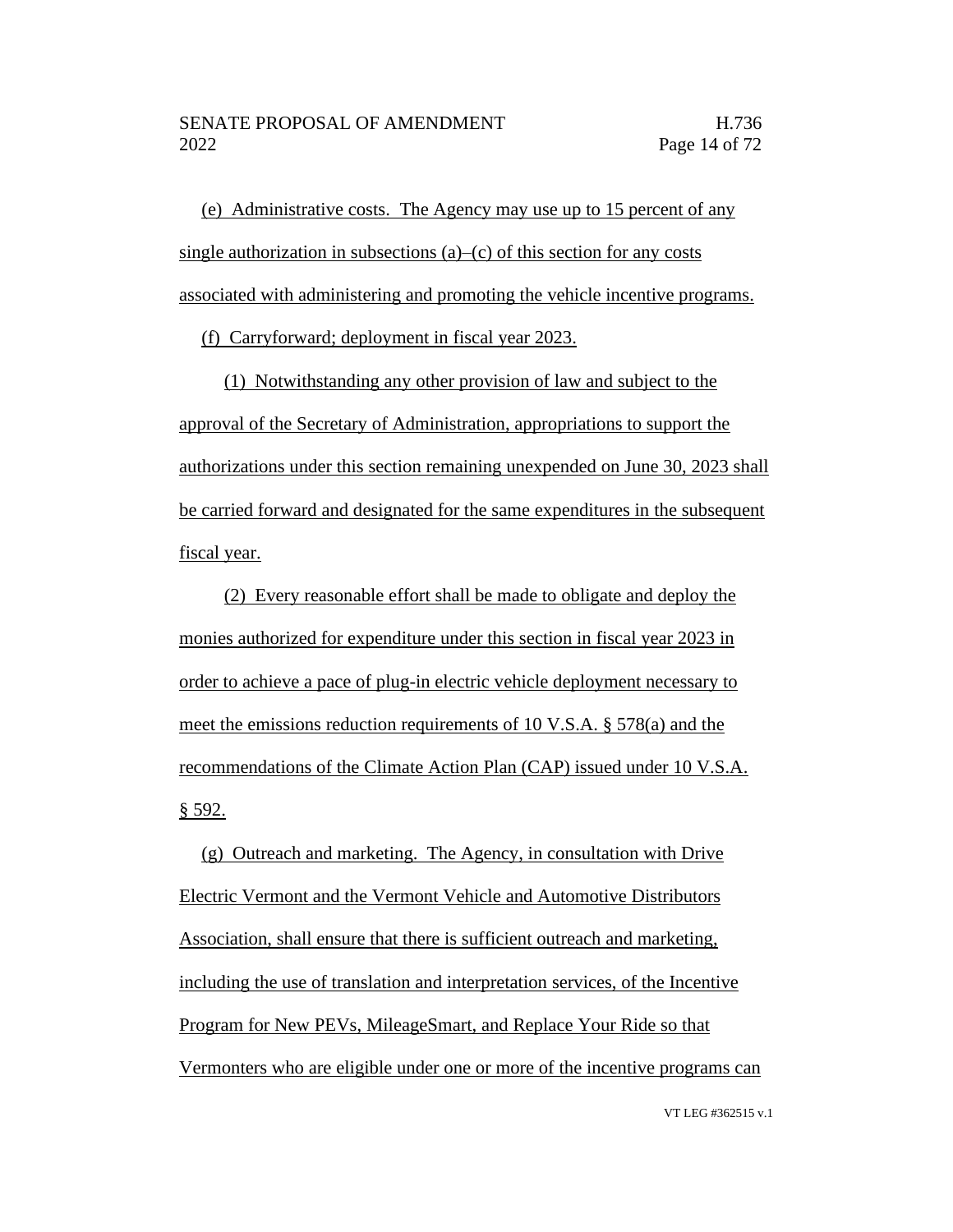easily learn how to secure as many incentives as are available and such costs shall be considered administrative costs for purposes of subsection (e) of this section.

Sec. 6. 2019 Acts and Resolves No. 59, Sec. 34(b), as amended by 2020 Acts and Resolves No. 121, Sec. 14, 2020 Acts and Resolves No. 154, Sec. G.112, 2021 Acts and Resolves No. 3, Sec. 56, and 2021 Acts and Resolves No. 55, Sec. 19 is further amended to read:

(b) Electric vehicle incentive program. An incentive program for Vermont residents to purchase and lease new PEVs shall structure PEV purchase and lease incentive payments by income to help Vermonters benefit from electric driving, including Vermont's most vulnerable. The program shall be known as the Incentive Program for New PEVs. Specifically, the Incentive Program for New PEVs shall:

\* \* \*

(5) apply to:

(A) manufactured PEVs PHEVs with a Base Manufacturer's Suggested Retail Price (MSRP) of \$40,000.00 or less;

(B) manufactured BEVs with a Base MSRP of \$45,000.00 or less; and

(C) manufactured PEVs with any Base MSRP that will be issued a special registration plate by the Commissioner of Motor Vehicles pursuant to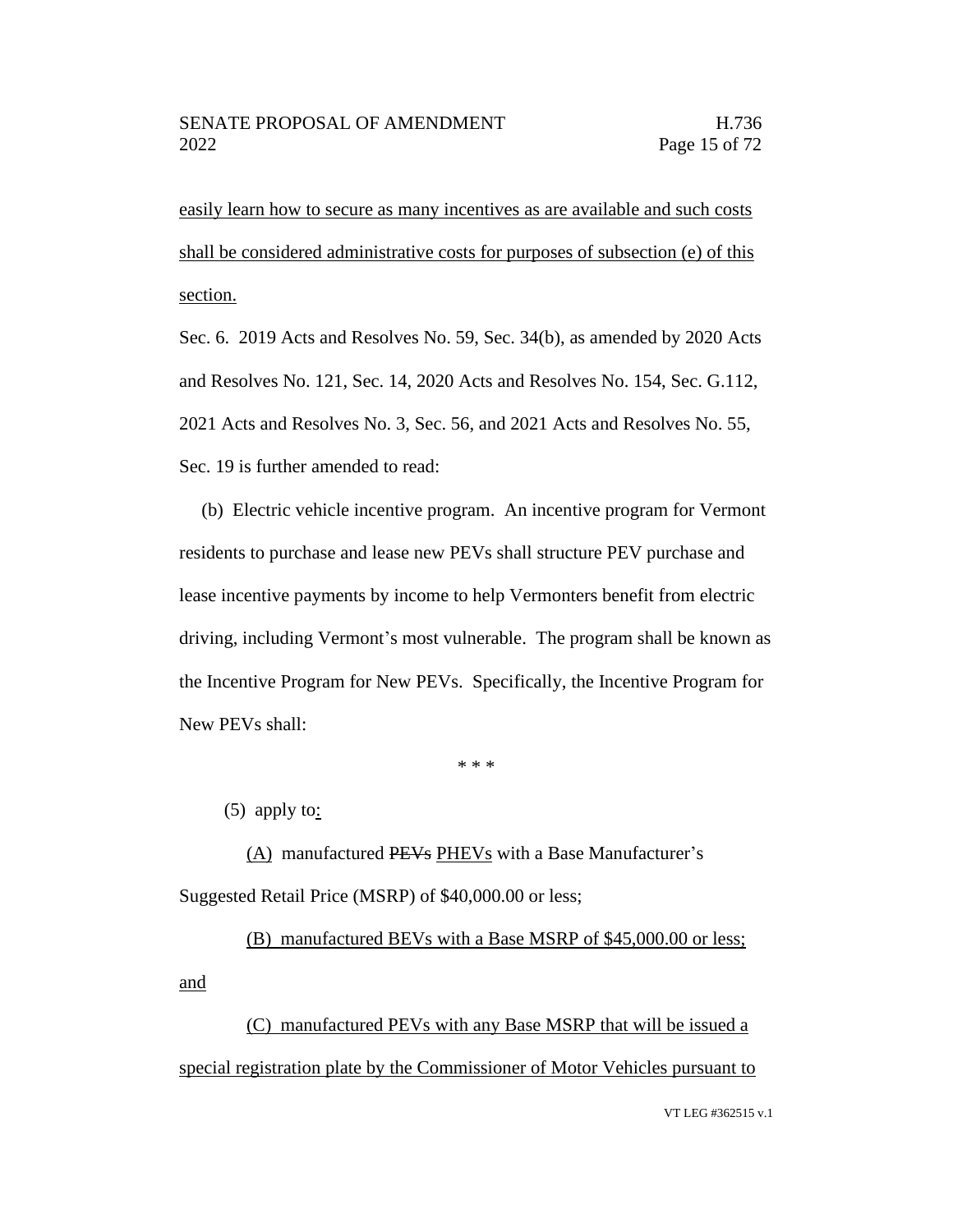23 V.S.A. § 304a or will predominately be used to provide accessible transportation for the incentive recipient or a member of the incentive recipient's household, provided that the incentive recipient or the member of the incentive recipient's household has a removable windshield placard issued by the Commissioner of Motor Vehicles pursuant to 23 V.S.A. § 304a; and

\* \* \*

\* \* \* Vermont Association of Snow Travelers Authorizations \* \* \* Sec. 7. VERMONT ASSOCIATION OF SNOW TRAVELERS (VAST) AUTHORIZATIONS

(a) The Agency of Transportation, through the Department of Motor Vehicles, is authorized to spend:

(1) \$50,000.00 in one-time General Fund monies, as appropriated in the fiscal year 2023 budget, in grants to the Vermont Association of Snow Travelers (VAST) to support the Law Enforcement and Safety Program; and

(2) \$750,000.00 in one-time General Fund monies, as appropriated in

the fiscal year 2023 budget, in grants to VAST to support the Equipment Grant-in-Aid Program.

(b) VAST shall ensure that the Equipment Grant-in-Aid Program maximizes the geographic distribution and utilization of equipment purchased in whole or in part with the monies authorized in subdivision  $(a)(2)$  of this section by implementing grant scoring criteria that awards equipment grants to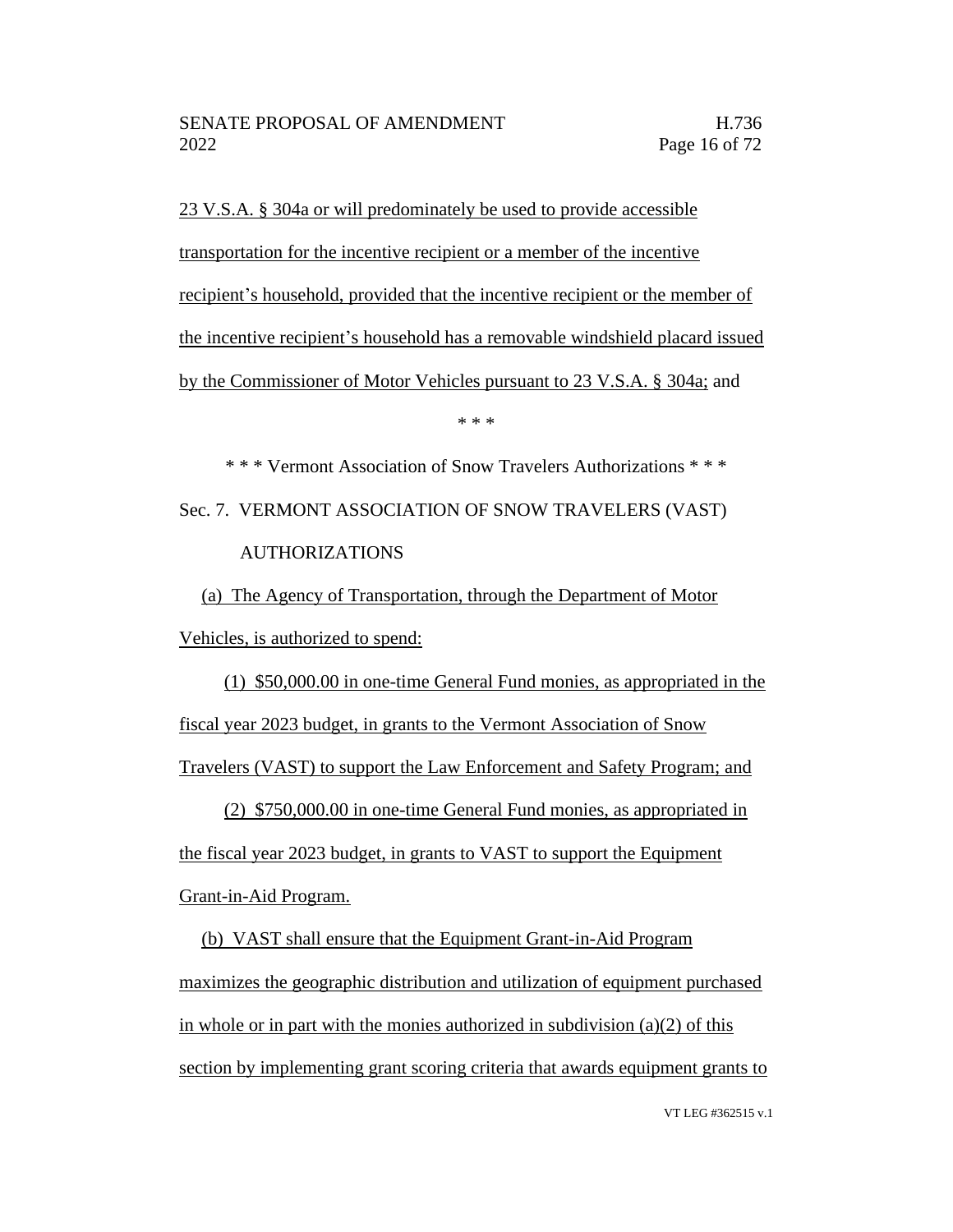applicants that have worked with neighboring clubs to groom at least 60 miles of trails and the equipment to be replaced is at least 15 years old.

\* \* \* Bridge Formula Program; Off-System Bridges \* \* \*

Sec. 8. BRIDGE FORMULA PROGRAM; OFF-SYSTEM BRIDGES;

REPEAL

(a) Findings. The General Assembly finds that:

(1) the Infrastructure Investment and Jobs Act, Pub. L. No. 117-58 (IIJA) provides Vermont with \$225,000,000.00 in Bridge Formula Program funding for federal fiscal years 2022 through 2026;

(2) the Bridge Formula Program funds are to be used for the

preservation and replacement of bridges;

(3) as part of the Bridge Formula Program, states are required to allocate a minimum of 15 percent of the funding to address off-system bridge needs, where off-system bridges are those that are located along roadways off the federal aid system;

(4) in Vermont, roadways off the federal aid system are primarily owned and maintained by municipalities; and

(5) under the IIJA, the federal share of funding for municipally owned off-system bridges is 100 percent.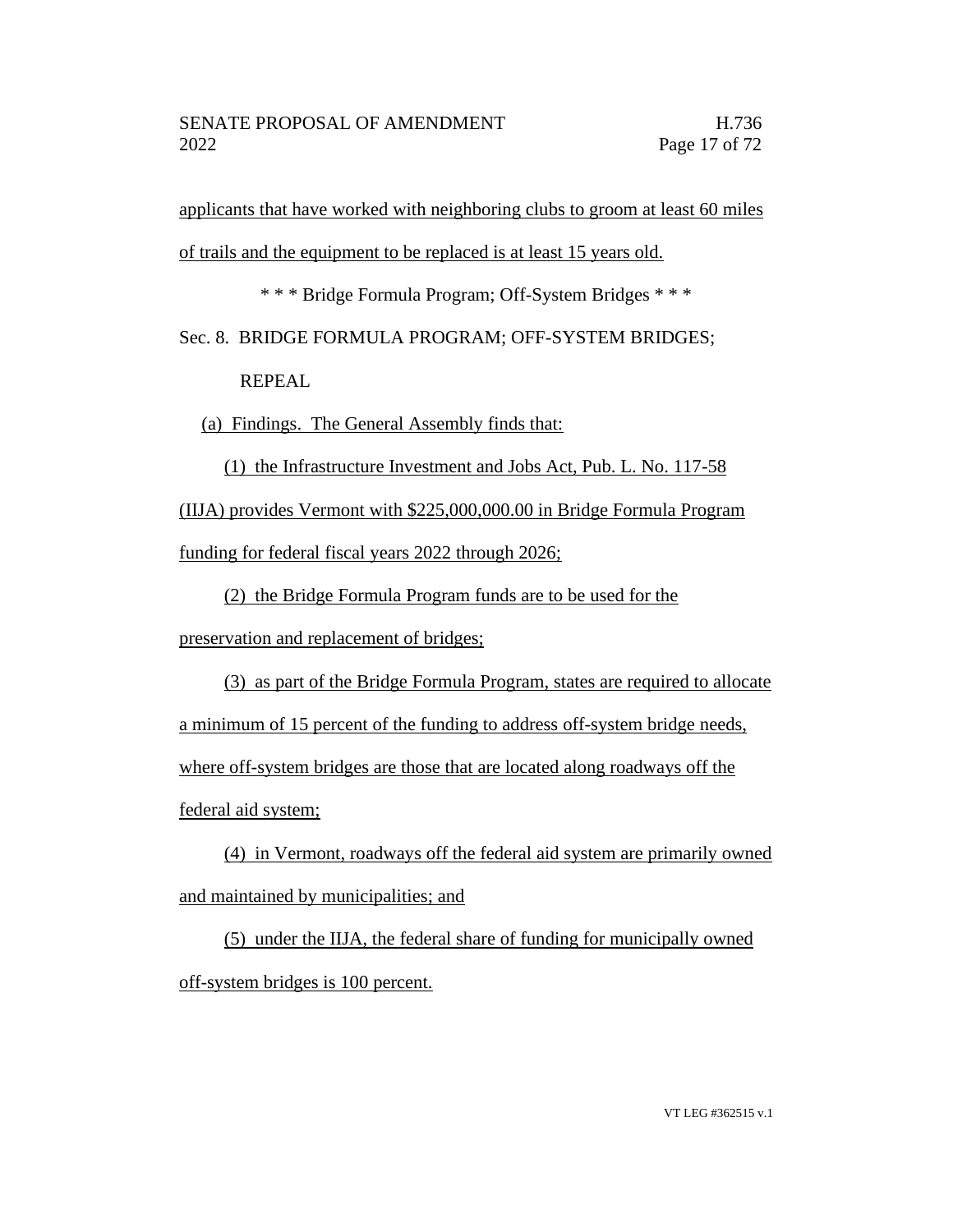(b) Priority implementation. In order to implement and allocate the Bridge Formula Program funding, the Agency of Transportation is directed to simultaneously:

(1)(A) Fund at 100 percent federal share the construction phase of all off-system bridges in the Fiscal Year 2023 Transportation Program for Town Highway Bridges that:

(i) were not authorized for federal funds for the construction phase of the pending project prior to the Fiscal Year 2023 Transportation Program; and

(ii) are either listed as a front-of-book project or development and evaluation (D&E) project in the Fiscal Year 2023 Transportation Program.

(B) The engineering (PE) and right-of-way (ROW) phases of projects to be funded at 100 percent federal share under subdivision (A) of this subdivision (1) shall continue to be funded at 80 percent federal, 10 percent State, and 10 percent municipal.

(2)(A) In the Fiscal Year 2023 through 2029 Transportation Programs, fund the construction phase of off-system covered bridges and off-system historic truss bridges within the Transportation Programs for Town Highway Bridges based on the prioritization of covered bridges and historic truss bridges under the prioritization process outlined in 19 V.S.A.  $\S$  10g(l) at 100 percent federal share.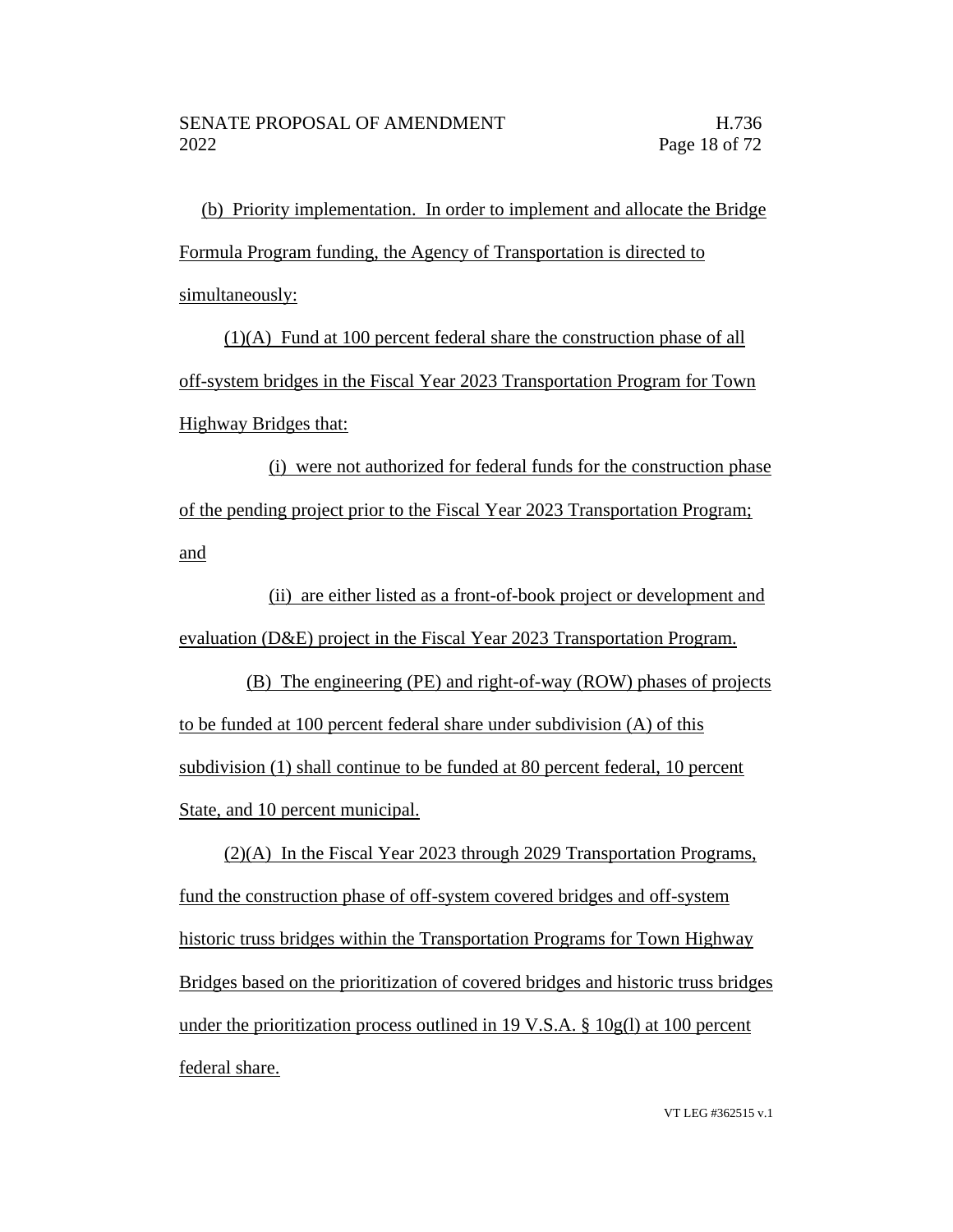(B) The engineering (PE) and right-of-way (ROW) phases of projects to be funded at 100 percent federal share under subdivision (A) of this subdivision (2) shall continue to be funded at 80 percent federal, 10 percent State, and 10 percent municipal.

(c) Secondary implementation. Should funding through the federal Bridge Formula Program remain available following the implementation delineated under subsection (b) of this section, town highway bridges shall be advanced based on the prioritization process outlined in 19 V.S.A. § 10g(l).

(d) Repeal. This section is repealed on October 1, 2029, at the conclusion of the authorized implementation period for the IIJA.

Sec. 9. TOWN HIGHWAY BRIDGE PROGRAM

(a) Within the Agency of Transportation's Proposed Fiscal Year 2023 Transportation Program for Town Highway Bridges, authorized spending for the construction phase of the following projects is amended to be 100 percent federal pursuant to Sec.  $8(b)(1)(A)$  and  $(2)(A)$  of this act:

(1) Clarendon BO 1443(55);

(2) Hartford BO 1444(60);

(3) Ludlow Village BO 1443(52);

(4) Poultney BO 1443(53);

(5) Stowe BO 1446(37);

(6) Stowe BO 1446(39);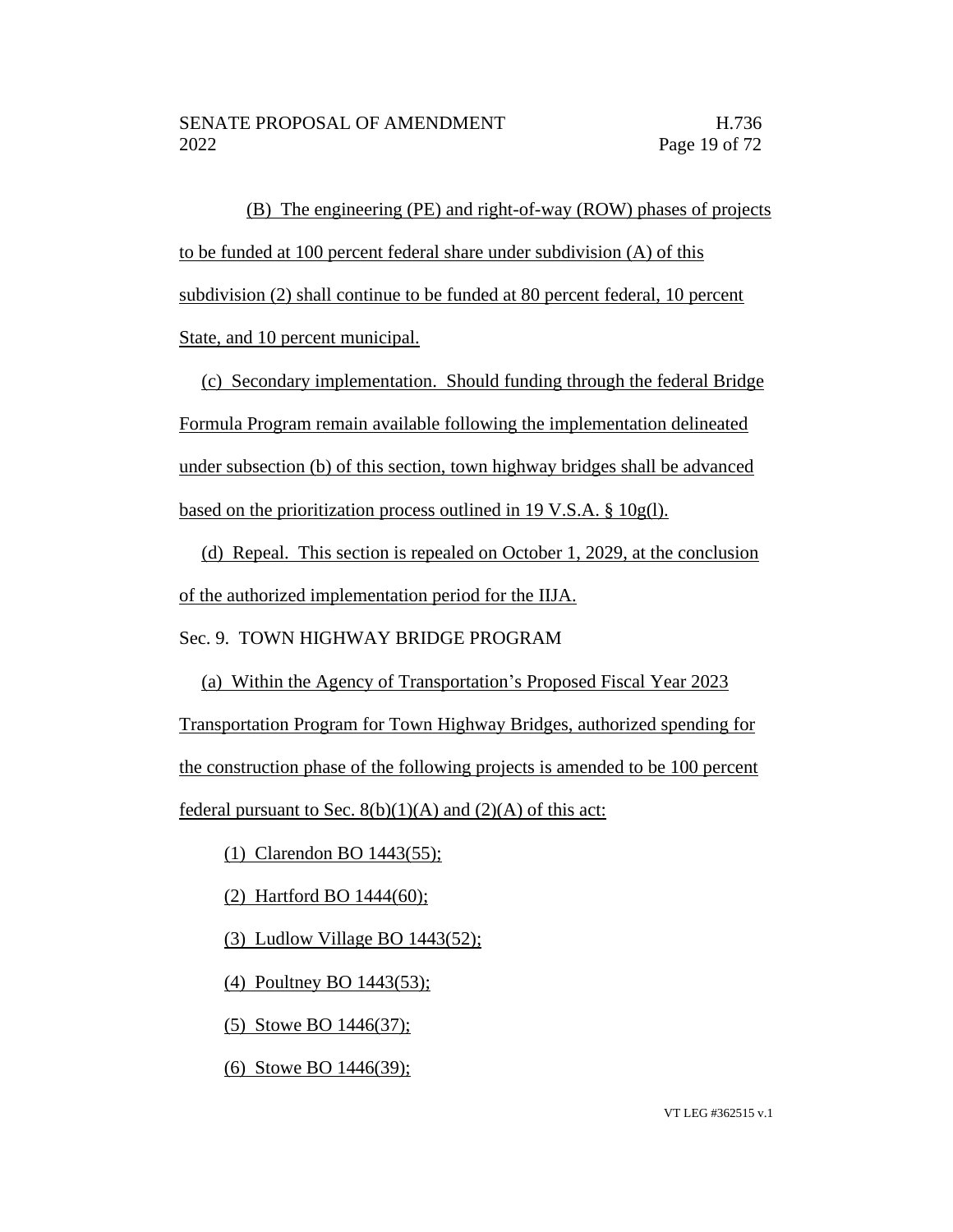### (7) Statewide Preservation Easement Paint Program; and

(8) Statewide Rehabilitation of Covered Bridges.

(b) Within the Agency of Transportation's Proposed Fiscal Year 2023

Transportation Program for Town Highway Bridges, authorized spending is

amended as follows:

| FY23             | <b>As Proposed</b> | <b>As Amended</b> | <u>Change</u>  |
|------------------|--------------------|-------------------|----------------|
| Other            | 350,000            | 350,000           | $\overline{0}$ |
| PE               | 4,294,487          | 4,294,487         | $\overline{0}$ |
| <b>ROW</b>       | 355,000            | 355,000           | $\overline{0}$ |
| Construction     | 25,314,700         | 25,314,700        | $\overline{0}$ |
| Total            | 30,314,187         | 30,314,187        | 0              |
| Sources of funds |                    |                   |                |
| <b>TIB</b>       | 2,402,455          | 2,402,455         | $\overline{0}$ |
| <b>State</b>     | 1,919,899          | 1,230,817         | $-689,082$     |
| Federal          | 24,251,350         | 25,529,514        | 1,278,164      |
| Local            | 1,740,483          | 1,151,401         | $-589,082$     |
| Total            | 30,314,187         | 30,314,187        | $\overline{0}$ |
|                  |                    |                   |                |

(c) Within the Agency of Transportation's Proposed Fiscal Year 2023

Transportation Program, the following covered bridges projects are added to the candidate list for Town Highway Bridges:

(1) Belvidere (Bridge No. 12 on Town Highway 3);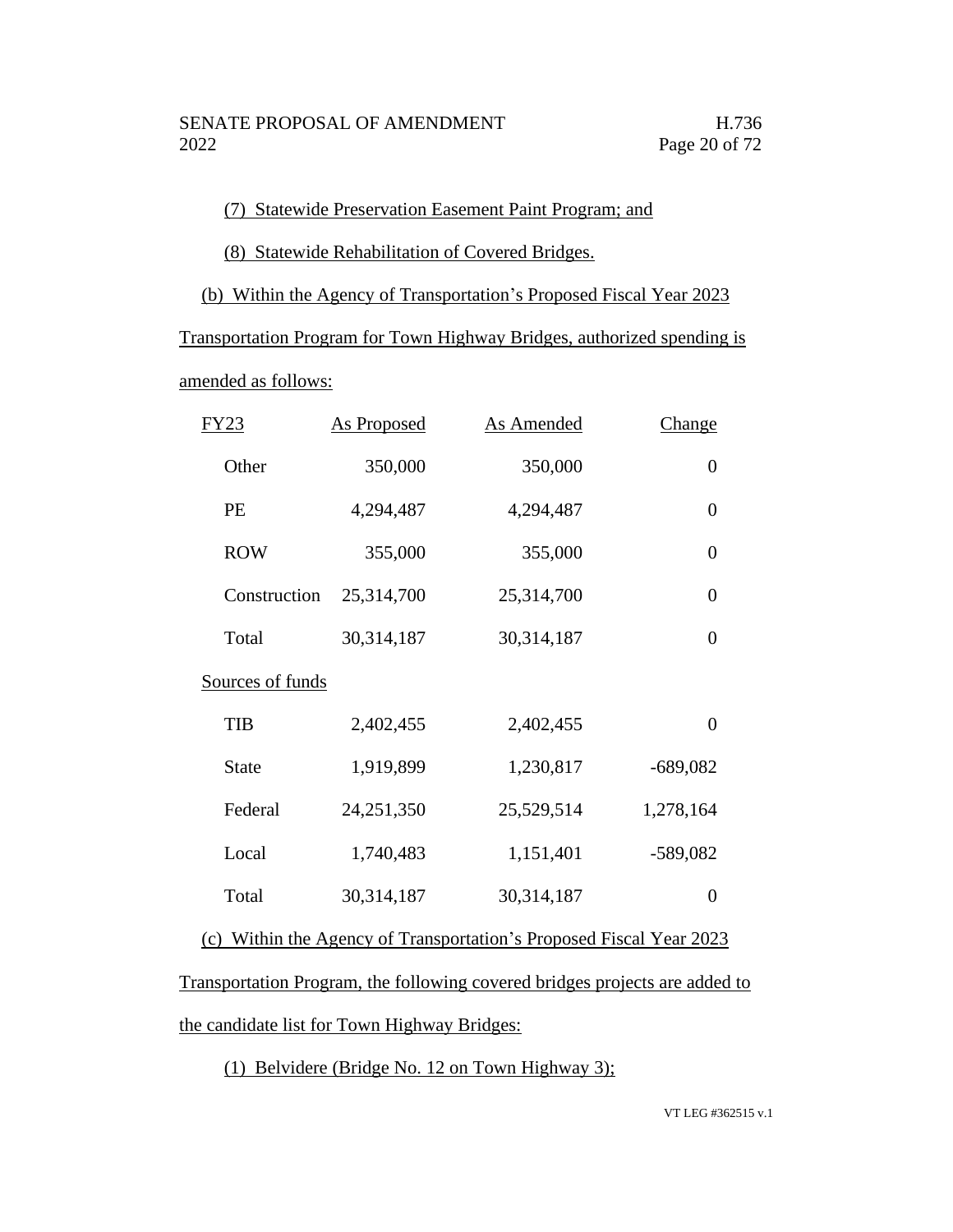(2) Charlotte (Bridge No. 27 on Town Highway 9);

(3) Chelsea (Bridge No. 46 on Town Highway 68);

(4) Hartland (Bridge No. 22 on Town Highway 15);

(5) Lyndon (Bridge No. 33 on Town Highway 58);

(6) Northfield (Bridge No. 10 on Town Highway 3);

(7) Northfield (Bridge No. 11 on Town Highway 3);

(8) Northfield (Bridge No. 15 on Town Highway 3);

(9) Troy (Bridge No. 8 on Town Highway 12); and

(10) Weathersfield (Bridge No. 83 on Town Highway 65).

(d) Within the Agency of Transportation's Proposed Fiscal Year 2023

Transportation Program, the following metal truss bridges projects are added to

the candidate list for Town Highway Bridges:

(1) Berlin (Bridge No. 27 on Town Highway 61);

(2) Bridgewater (Bridge No. 26 on Town Highway 34);

(3) Enosburg (Bridge No. 45 on Town Highway 42);

(4) Lincoln (Bridge No. 46 on Town Highway 6);

(5) Moretown (Bridge No. 42 on Town Highway 39);

(6) Newfane (Bridge No. 49 on Town Highway 26);

(7) Northfield (Bridge No. 65 on Town Highway 57);

(8) Royalton (Bridge No. 30 on Town Highway 6); and

(9) Sheldon (Bridge No. 20 on Town Highway 22).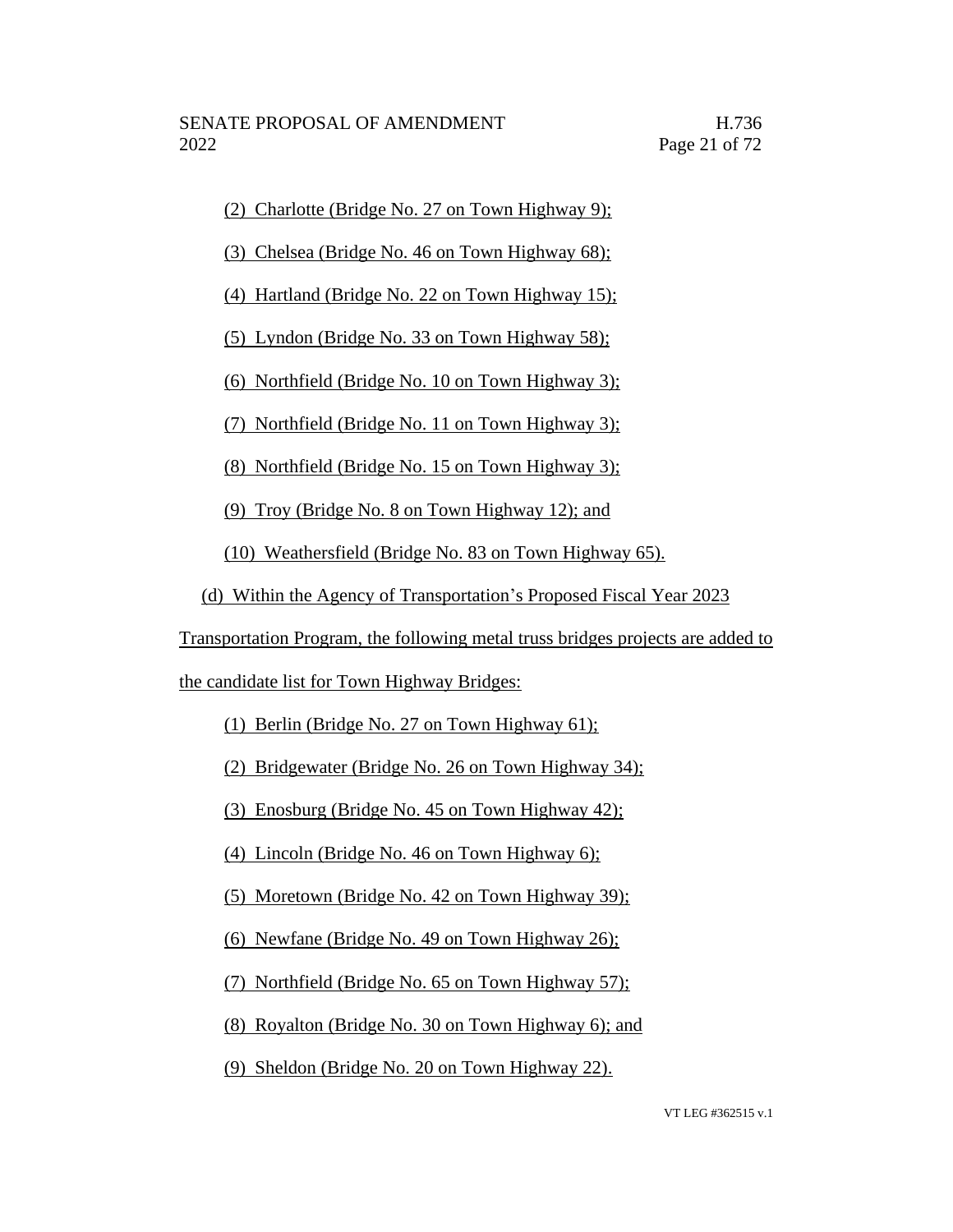\* \* \* Amendments to Fiscal Year 2023 Authorizations \* \* \*

### Sec. 10. PROGRAM DEVELOPMENT

### Within the Agency of Transportation's Proposed Fiscal Year 2023

Transportation Program for Program Development Administration, authorized

spending is amended as follows:

| FY23             | <b>As Proposed</b> | As Amended | Change         |
|------------------|--------------------|------------|----------------|
| Person. Svcs.    | 23,753,701         | 23,753,701 | $\overline{0}$ |
| Operat. Exp.     | 9,039,403          | 8,985,192  | $-54,211$      |
| <b>Grants</b>    | 286,000            | 286,000    | $\overline{0}$ |
| Total            | 33,079,104         | 33,024,893 | $-54,211$      |
| Sources of funds |                    |            |                |
| State            | 25,074,132         | 25,019,921 | $-54,211$      |
| Federal          | 7,929,972          | 7,929,972  | $\theta$       |
| Inter Unit       | 75,000             | 75,000     | $\theta$       |
| Total            | 33,079,104         | 33,024,893 | $-54,211$      |

### Sec. 11. TOWN HIGHWAY AID

Within the Agency of Transportation's Proposed Fiscal Year 2023 Transportation Program for Town Highway Aid, authorized spending is amended as follows:

| FY23   | As Proposed | As Amended | <b>Change</b> |
|--------|-------------|------------|---------------|
| Grants | 27,783,413  | 27,837,624 | 54,211        |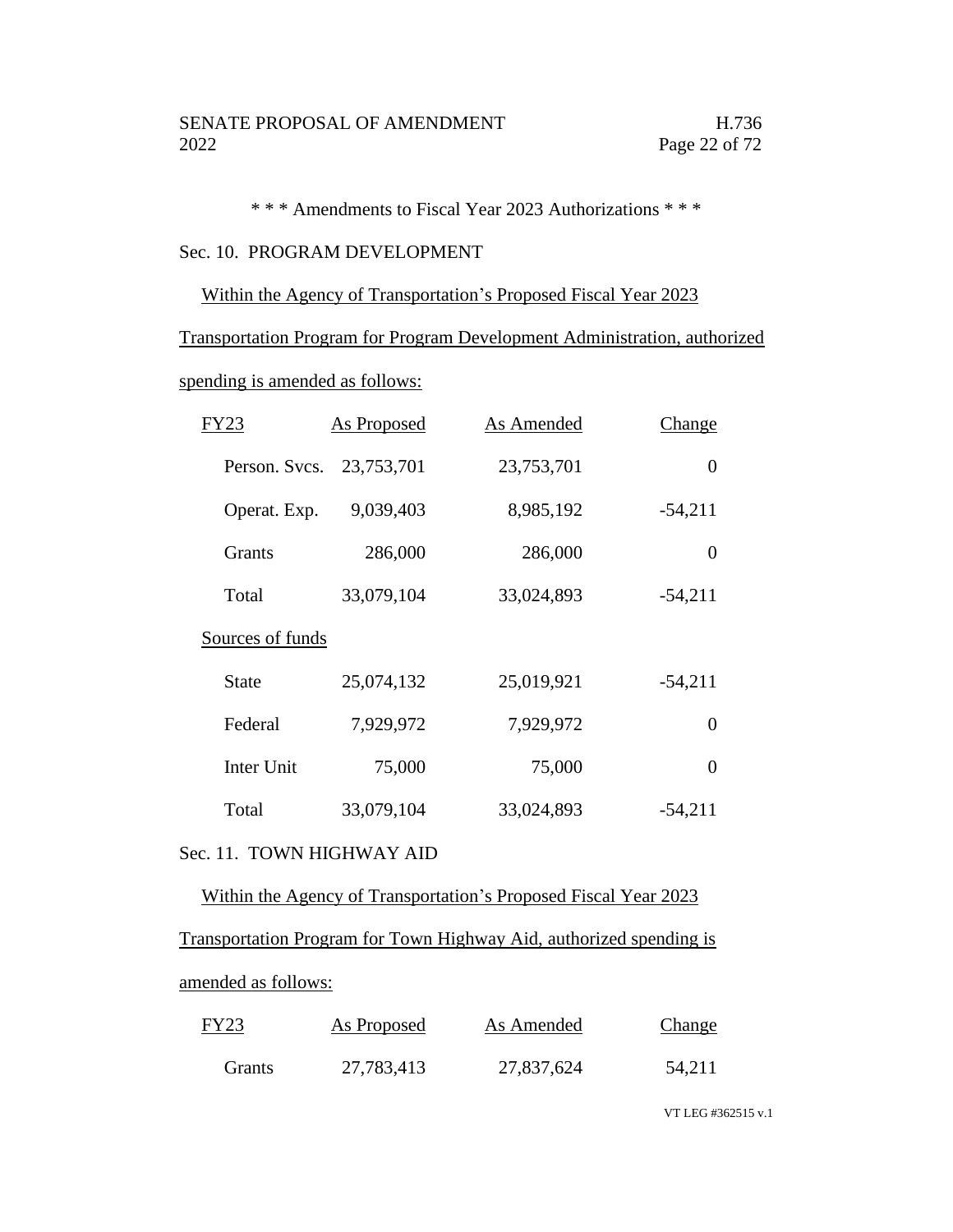| SENATE PROPOSAL OF AMENDMENT<br>2022 |            |            | H.736<br>Page 23 of 72 |  |
|--------------------------------------|------------|------------|------------------------|--|
| Total                                | 27,783,413 | 27,837,624 | 54,211                 |  |
| Sources of funds                     |            |            |                        |  |
| <b>State</b>                         | 27,783,413 | 27,837,624 | 54,211                 |  |
| Total                                | 27,783,413 | 27,837,624 | 54,211                 |  |
|                                      |            |            |                        |  |

# Sec. 12. POLICY AND PLANNING

Within the Agency of Transportation's Proposed Fiscal Year 2023

Transportation Program for Policy and Planning, authorized spending is

# amended as follows:

| FY23             | <b>As Proposed</b> | As Amended | Change    |
|------------------|--------------------|------------|-----------|
| Person. Svcs.    | 4,767,663          | 4,767,663  | 0         |
| Operat. Exp.     | 1,035,700          | 1,035,700  | 0         |
| <b>Grants</b>    | 7,389,725          | 10,784,247 | 3,394,522 |
| Total            | 13,193,088         | 16,587,610 | 3,394,522 |
| Sources of funds |                    |            |           |
| State            | 3,217,573          | 3,217,573  | 0         |
| Federal          | 9,920,240          | 13,314,762 | 3,394,522 |
| Inter Unit       | 55,275             | 55,275     | $\Omega$  |
| Total            | 13,193,088         | 16,587,610 | 3,394,522 |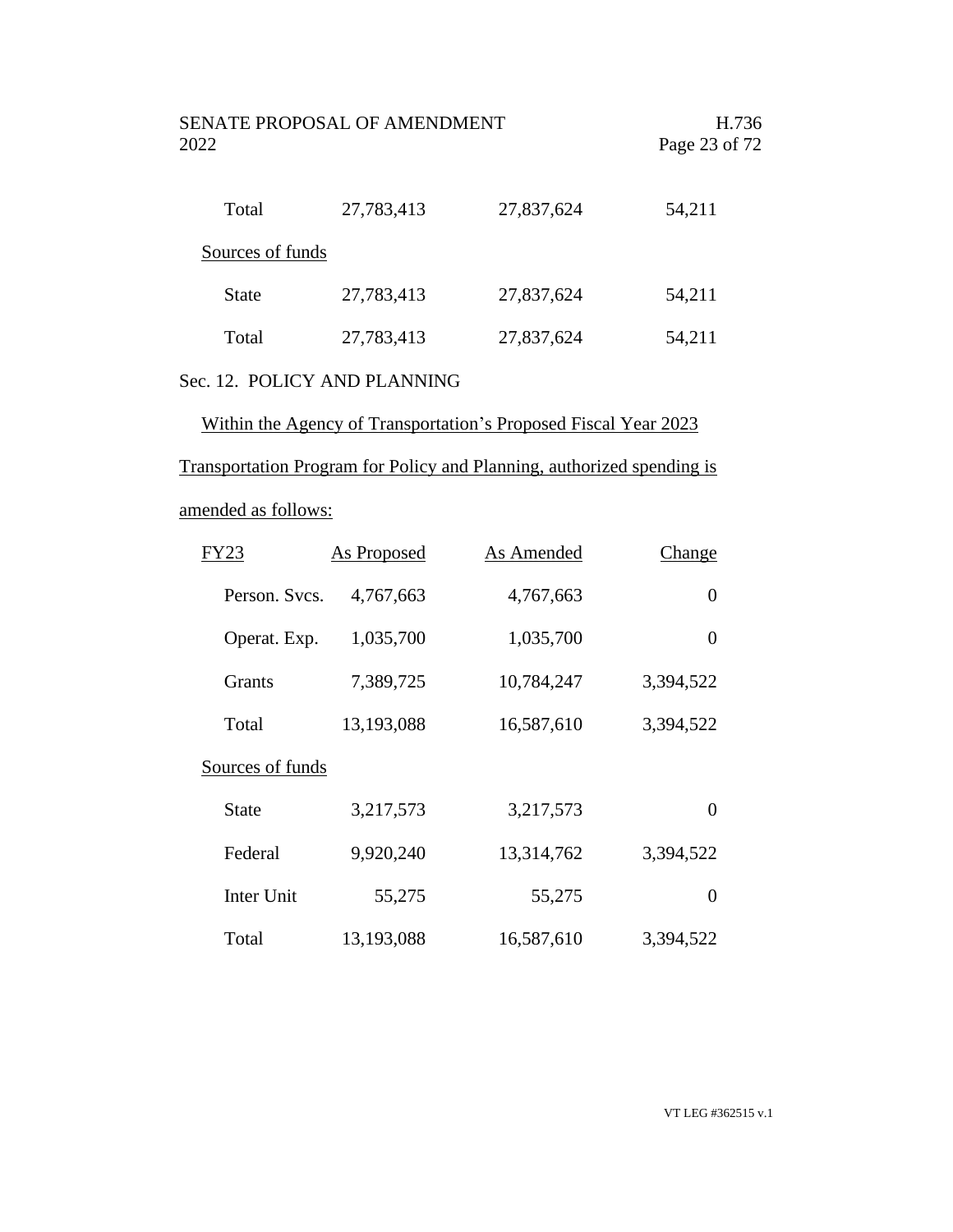Sec. 13. TOWN HIGHWAY STRUCTURES AND TOWN HIGHWAY

#### CLASS 2 ROADWAY

(a) Town highway structures. The Agency shall carry forward not less than \$866,500.00 of unexpended fiscal year 2022 appropriations and designate those monies for grant awards under the town highway structures program so as to meet the statutory minimum grant award totals required under 19 V.S.A. § 306(e) in fiscal year 2023.

(b) Town highway class 2 roadway. The Agency shall carry forward not less than \$951,250.00 of unexpended fiscal year 2022 appropriations and designate those monies for grant awards under the town highway class 2 roadway program so as to meet the statutory minimum grant award totals required under 19 V.S.A. § 306(h) in fiscal year 2023.

### Sec. 14. ONE-TIME APPROPRIATION; DMV IT PROJECT

Within the Agency of Transportation's Proposed Fiscal Year 2023 Transportation Program, in one-time appropriations, the number "20,250,000" is struck out for "All Exp," "Total," "Transportation Fund," and "Total" and replaced with the number "0" so as to indicate that there is no appropriation to the Department of Motor Vehicles for the DMV Core System Modernization Phase II project, and a note is added to read as follows: "The fiscal year 2023 budget bill appropriates \$20,250,000 from the American Rescue Plan Act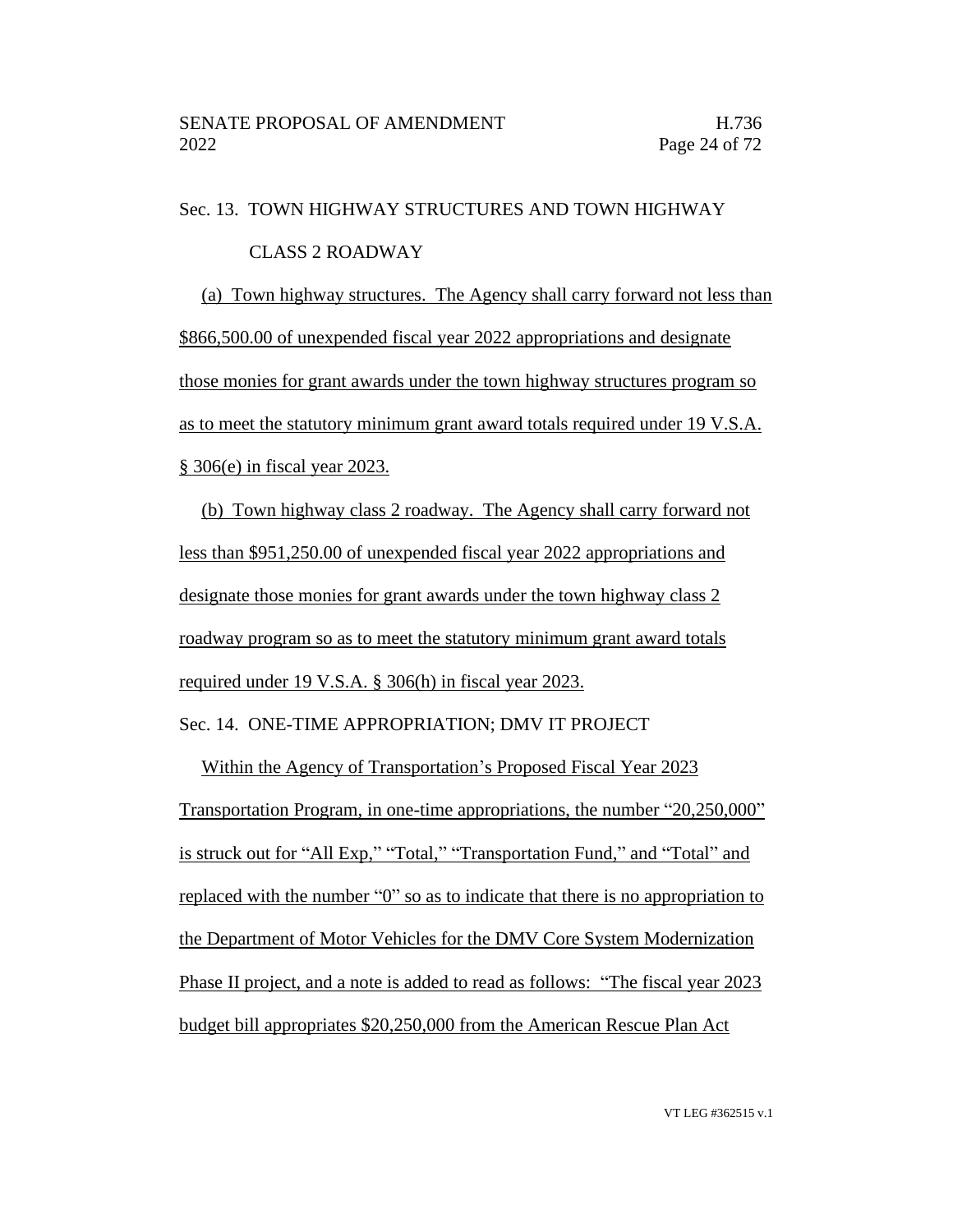# (ARPA) – Coronavirus State Fiscal Recovery Funds to the Agency of Digital Services for the DMV Core System Modernization Phase II project."

\* \* \* Mobility and Transportation Innovation Grant Program \* \* \*

Sec. 15. MOBILITY AND TRANSPORTATION INNOVATION GRANT PROGRAM

(a) Project addition. The following project is added to the Agency of Transportation's Proposed Fiscal Year 2023 Transportation Program for Public

Transit: Mobility and Transportation Innovation (MTI) Grant Program.

(b) Authorization. Spending authority for Mobility and Transportation

Innovation (MTI) Grant Program is authorized as follows:

| FY23             | <b>As Proposed</b> | As Amended | Change    |
|------------------|--------------------|------------|-----------|
| <b>Grants</b>    | $\overline{0}$     | 1,500,000  | 1,500,000 |
| Total            | $\overline{0}$     | 1,500,000  | 1,500,000 |
| Sources of funds |                    |            |           |
| State            | $\overline{0}$     | 500,000    | 500,000   |
| General Fund     | $\overline{0}$     | 1,000,000  | 1,000,000 |
| Total            | 0                  | 1,500,000  | 1,500,000 |

(c) Implementation. The Agency of Transportation shall continue to administer the Mobility and Transportation Innovation (MTI) Grant Program, which was created pursuant to 2020 Acts and Resolves No. 121, Sec. 16. The Program shall continue to support projects that improve both mobility and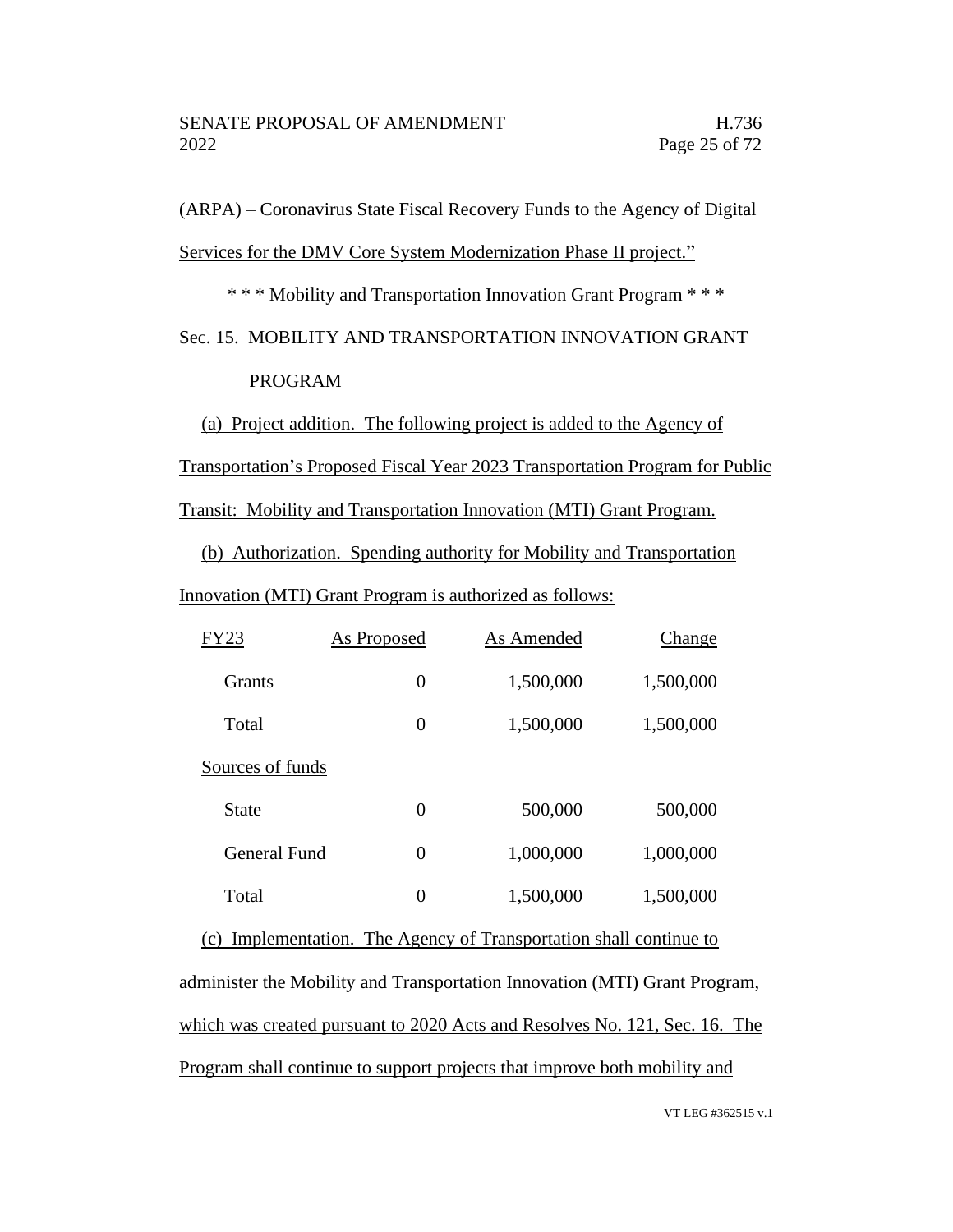access to services for transit-dependent Vermonters, reduce the use of singleoccupancy vehicles, and reduce greenhouse gas emissions. Not less than \$1,250,000.00 of this authorization shall go towards microtransit projects.

\* \* \* Public Transit; Zero Fare; Level of Service \* \* \*

Sec. 16. ONE-TIME PUBLIC TRANSIT MONIES

(a) Project addition. The following project is added to the Agency of Transportation's Proposed Fiscal Year 2023 Transportation Program for Public Transit: Increased One-Time Monies for Public Transit for Fiscal Year 2023.

(b) Authorization. Spending authority for Increased One-Time Monies for Public Transit for Fiscal Year 2023 is authorized as follows:

| FY23                                                                             | <b>As Proposed</b> | As Amended | <b>Change</b> |  |
|----------------------------------------------------------------------------------|--------------------|------------|---------------|--|
| Other                                                                            | $\overline{0}$     | 1,200,000  | 1,200,000     |  |
| Total                                                                            | $\overline{0}$     | 1,200,000  | 1,200,000     |  |
| Sources of funds                                                                 |                    |            |               |  |
| <b>General Fund</b>                                                              | $\overline{0}$     | 1,200,000  | 1,200,000     |  |
| Total                                                                            | $\overline{0}$     | 1,200,000  | 1,200,000     |  |
| (c) Implementation. Transit agencies that are eligible to receive grant          |                    |            |               |  |
| funds pursuant to 49 U.S.C. $\S$ 5307 or 5311, or both, in the State shall, as   |                    |            |               |  |
| practicable and in the sole discretion of the transit agencies, do the following |                    |            |               |  |
| during fiscal year 2023:                                                         |                    |            |               |  |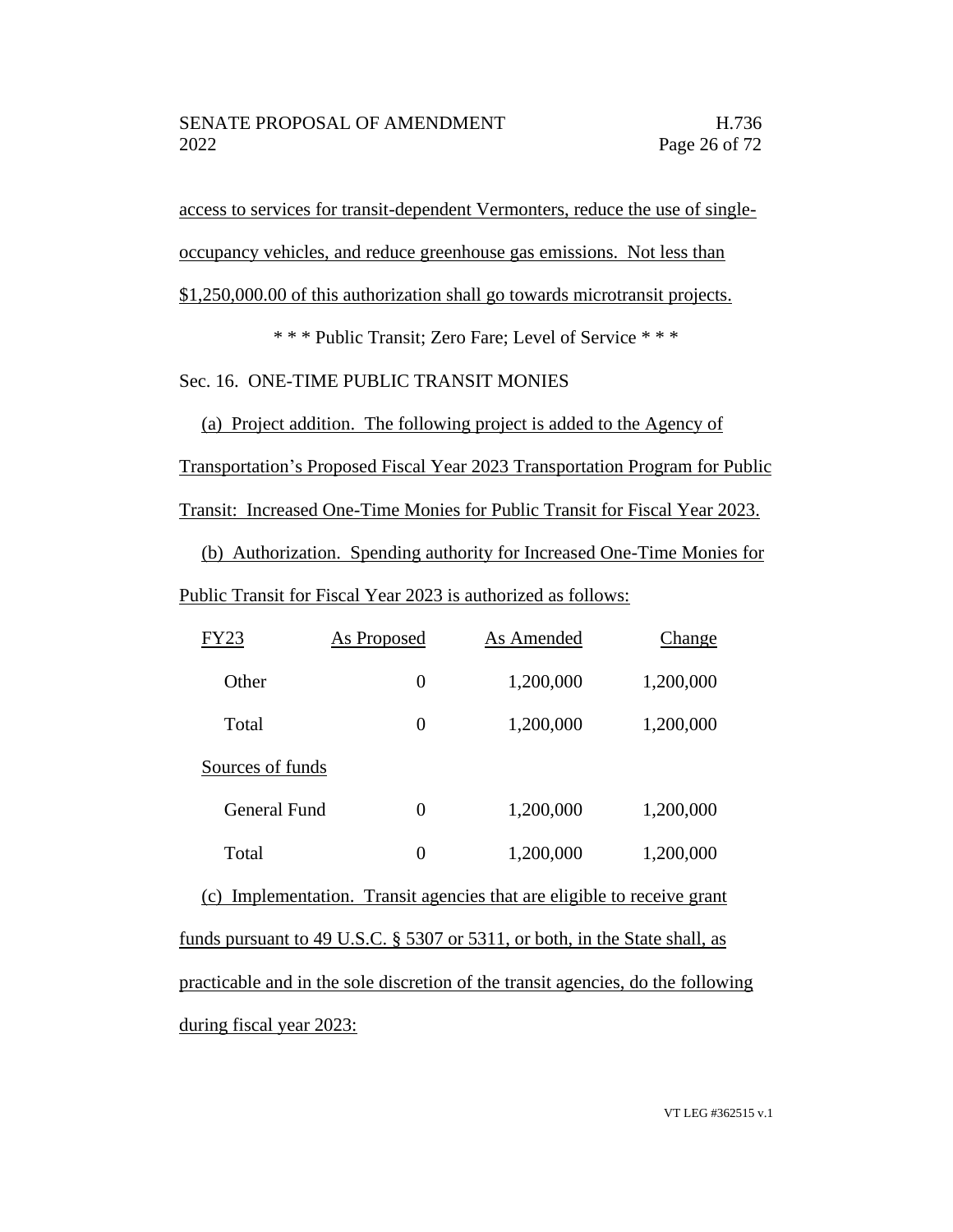(1) operate routes other than commuter and LINK Express on a zerofare basis; and

(2) provide service at pre-COVID-19 levels.

(d) Report. On or before January 31, 2023, the Agency of Transportation shall file a written report with the House and Senate Committees on

Transportation that:

(1) shows changes in public transit ridership, by county and type of service, in fiscal years 2020, 2021, and 2022 and in fiscal year 2023 through the end of the second quarter; and

(2) estimates the amount of funding needed to provide zero-fare service on transit operated by public transit agencies that are eligible to receive grant funds pursuant to 49 U.S.C. § 5307 or 5311, or both, broken out by county and type of service in fiscal year 2024.

\* \* \* Burlington International Airport Study Committee; Report \* \* \*

Sec. 17. BURLINGTON INTERNATIONAL AIRPORT STUDY

## COMMITTEE; REPORT

(a) Project addition. The following project is added to the Agency of Transportation's Proposed Fiscal Year 2023 Transportation Program for Aviation: Burlington International Airport Study.

(b) Authorization.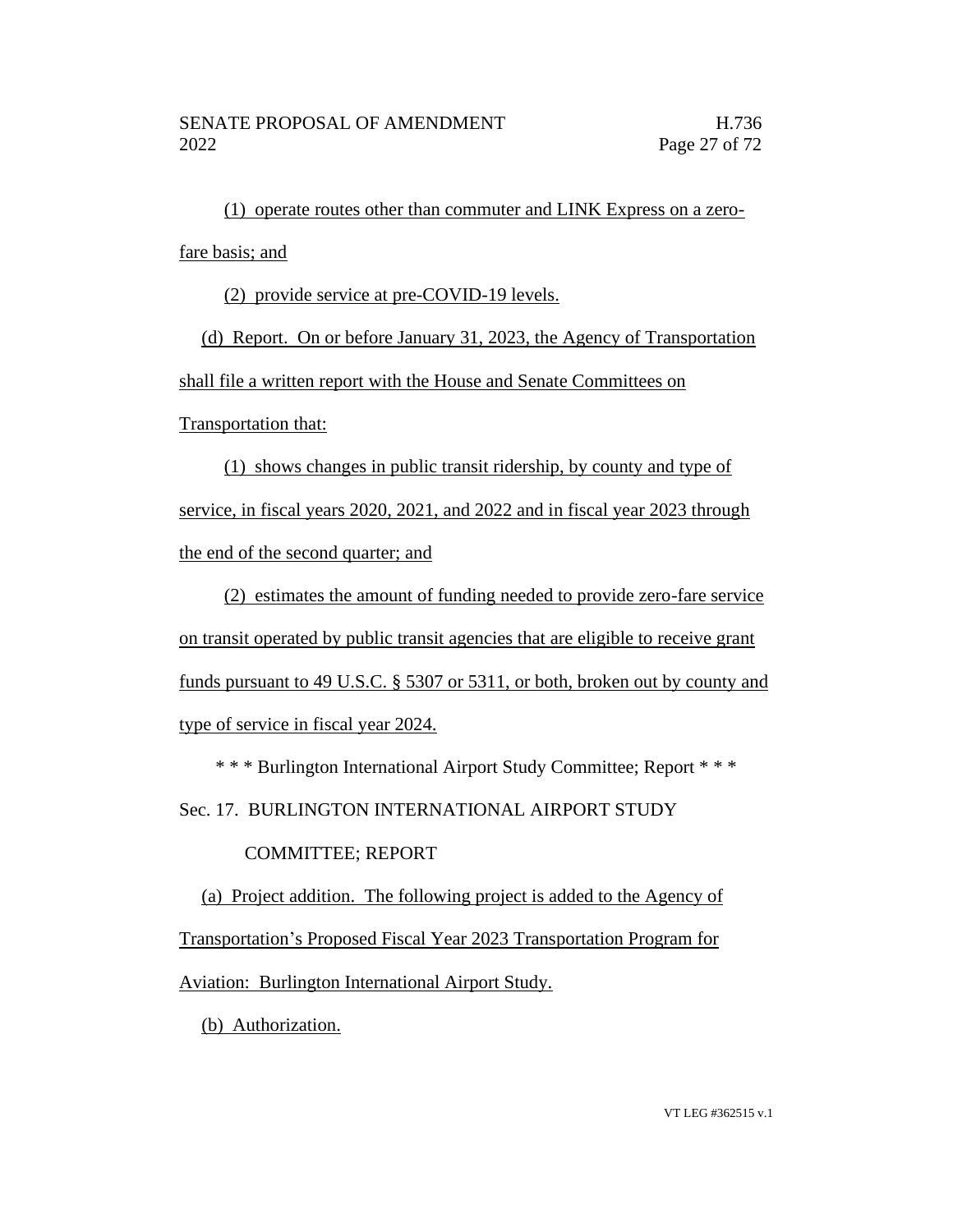(1) Spending authority for the Burlington International Airport Study is authorized as follows:

| <b>FY23</b>      | As Proposed        | As Amended                                                     | Change        |  |
|------------------|--------------------|----------------------------------------------------------------|---------------|--|
| Other            | $\overline{0}$     | 150,000                                                        | 150,000       |  |
| Total            | $\overline{0}$     | 150,000                                                        | 150,000       |  |
| Sources of funds |                    |                                                                |               |  |
| <b>State</b>     | $\boldsymbol{0}$   | 15,000                                                         | 15,000        |  |
| Federal          | $\overline{0}$     | 135,000                                                        | 135,000       |  |
| Total            | $\overline{0}$     | 150,000                                                        | 150,000       |  |
| (2)              |                    | Spending authority for South Burlington AV-FY18-001 is amended |               |  |
| as follows:      |                    |                                                                |               |  |
| FY23             | <b>As Proposed</b> | As Amended                                                     | <u>Change</u> |  |

| Const            | 12,650,000 | 12,500,000 | $-150,000$ |
|------------------|------------|------------|------------|
| Total            | 12,650,000 | 12,500,000 | $-150,000$ |
| Sources of funds |            |            |            |
| State            | 500,000    | 485,000    | $-15,000$  |
| Federal          | 11,385,000 | 11,250,000 | $-135,000$ |
| Local            | 765,000    | 765,000    | 0          |
| Total            | 12,650,000 | 12,500,000 | $-150,000$ |

(3) The City of Burlington, which is the sponsor of the Burlington

International Airport, and the Agency of Transportation shall work together to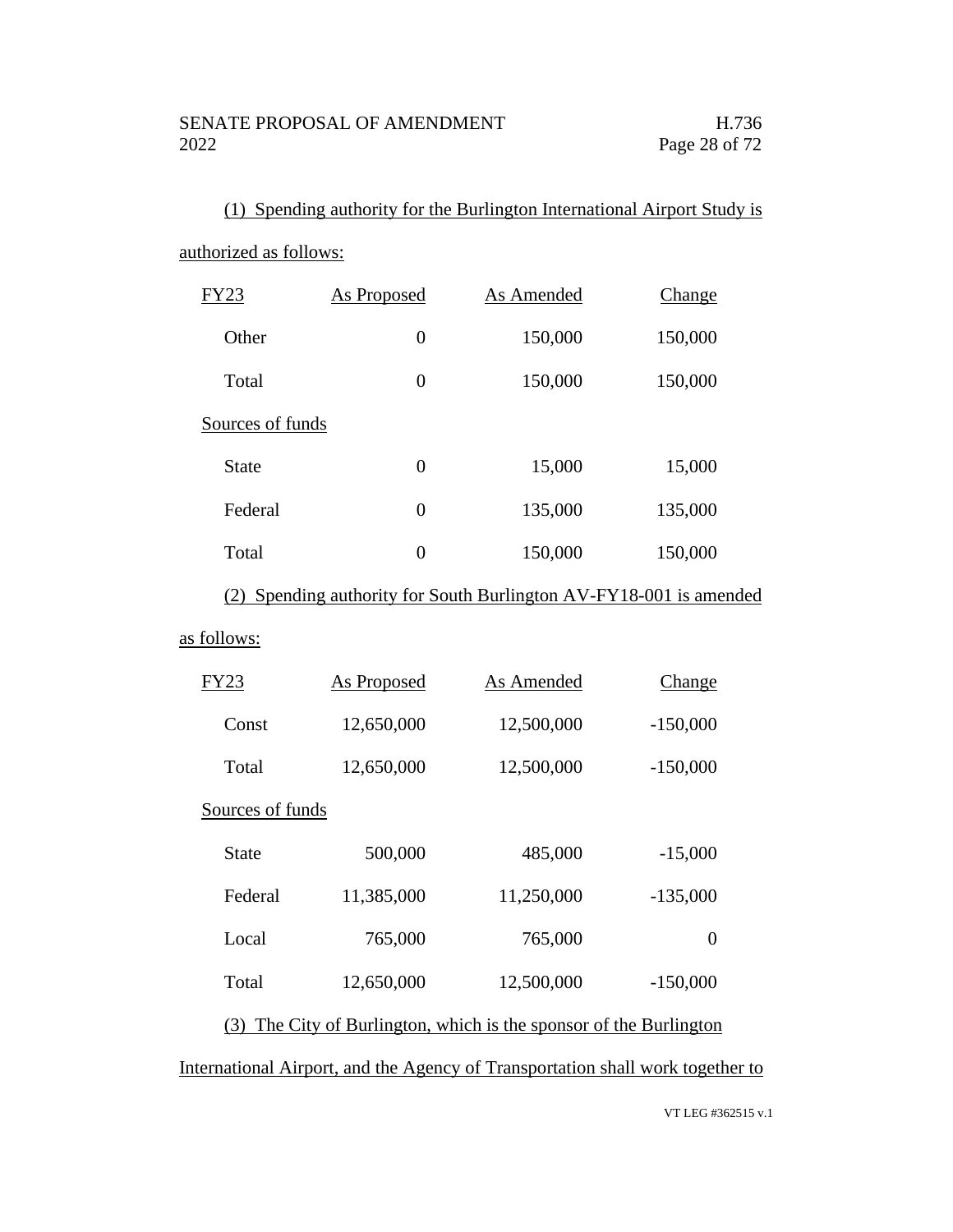secure a grant from the Federal Aviation Administration to cover the

\$135,000.00 in federal monies authorized for expenditure under subdivision

(1) of this subsection for the Burlington International Airport Study.

(c) Creation. There is created the Burlington International Airport Study

Committee to examine the existing governance structure and alternatives to the existing governance structure of the Burlington International Airport (Airport) and to report the Committee's findings and recommendations.

(d) Membership. The Committee shall be composed of the following nine voting members and two nonvoting members:

(1) one voting member appointed by the Governor;

(2) one voting member designated by the mayor of the City of

Burlington;

(3) one voting member designated by the city council of the City of Burlington;

(4) one voting member designated by the city council of the City of

South Burlington;

(5) one voting member designated by the mayor of the City of Winooski;

(6) one voting member designated by the Chittenden County Regional Planning Commission to represent individuals, such as Black, Indigenous, and Persons of Color (BIPOC), immigrants, individuals with low income, and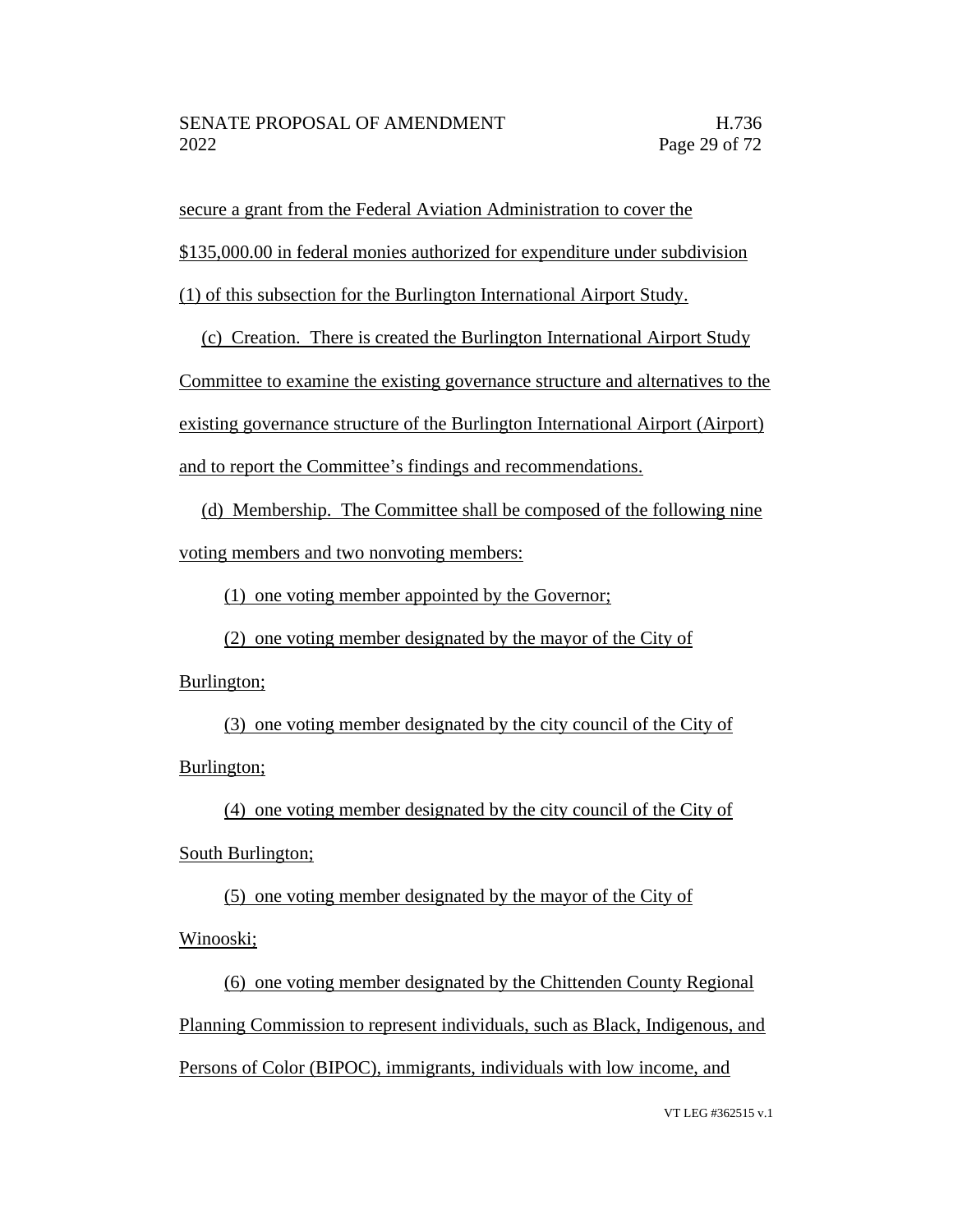individuals residing in "disadvantaged communities" as defined in federal Executive Order 14008, "Tackling the Climate Crisis at Home and Abroad," adversely affected by the Airport;

(7) one voting member designated by the Chittenden County Regional Planning Commission to represent the general aviation organizations at the Airport;

(8) the Secretary of Transportation or designee, who shall be a voting member;

(9) one voting member designated by the President and CEO of the Lake Champlain Regional Chamber of Commerce;

(10) the current, including acting or interim, Director of Aviation for the Airport or designee, who shall be a nonvoting member of the Committee; and

(11) the Director of the Chittenden County Regional Planning

Commission or designee, who shall be a nonvoting member of the Committee.

(e) Assistance; consultant.

(1) The Committee shall have the administrative, technical, and legal assistance of the Agency of Transportation, which shall contract with an independent third-party consultant with expertise in airport governance and may contract with an additional person to serve as a neutral facilitator for the Committee if such assistance cannot be provided by an employee or employees of the Agency of Transportation.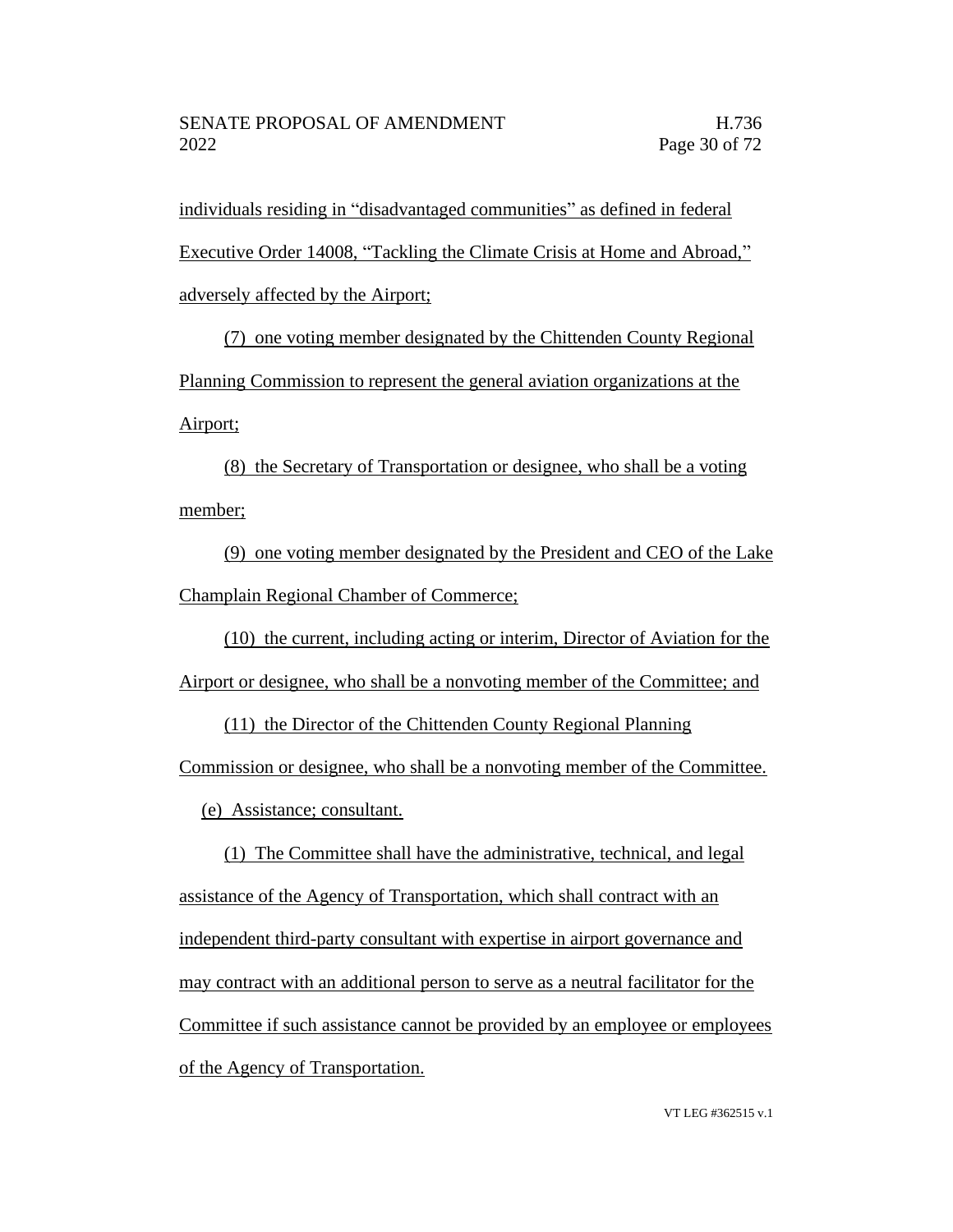(2) The Agency of Transportation shall work with the Committee to prepare a request for information and a request for proposal for the retention of the independent third-party consultant that is contracted with pursuant to subdivision (1) of this subsection.

(f) Powers and duties. The Committee, with the assistance of the consultant retained as required under subsection (e) of this section, shall:

(1) review prior reports and recommendations prepared on the governance structure of the Airport, including the January 1, 2020 memorandum from Eileen Blackwood, Burlington City Attorney to Mayor Miro Weinberger and the City Council regarding Burlington International Airport and Regional Governance Questions; the June 10, 2013 Burlington International Airport, Airport Strategic Planning Committee Recommendations (Airport Strategic Planning Committee Recommendations); and the December 1985 Final Report of the Burlington Airport Study Group;

(2) examine the advantages and disadvantages of each of the options identified in the Airport Strategic Planning Committee Recommendations;

(3) examine the advantages and disadvantages of any additional governance structure options for the Airport recommended by the consultant or identified by a majority of the voting members of the Committee as warranting study;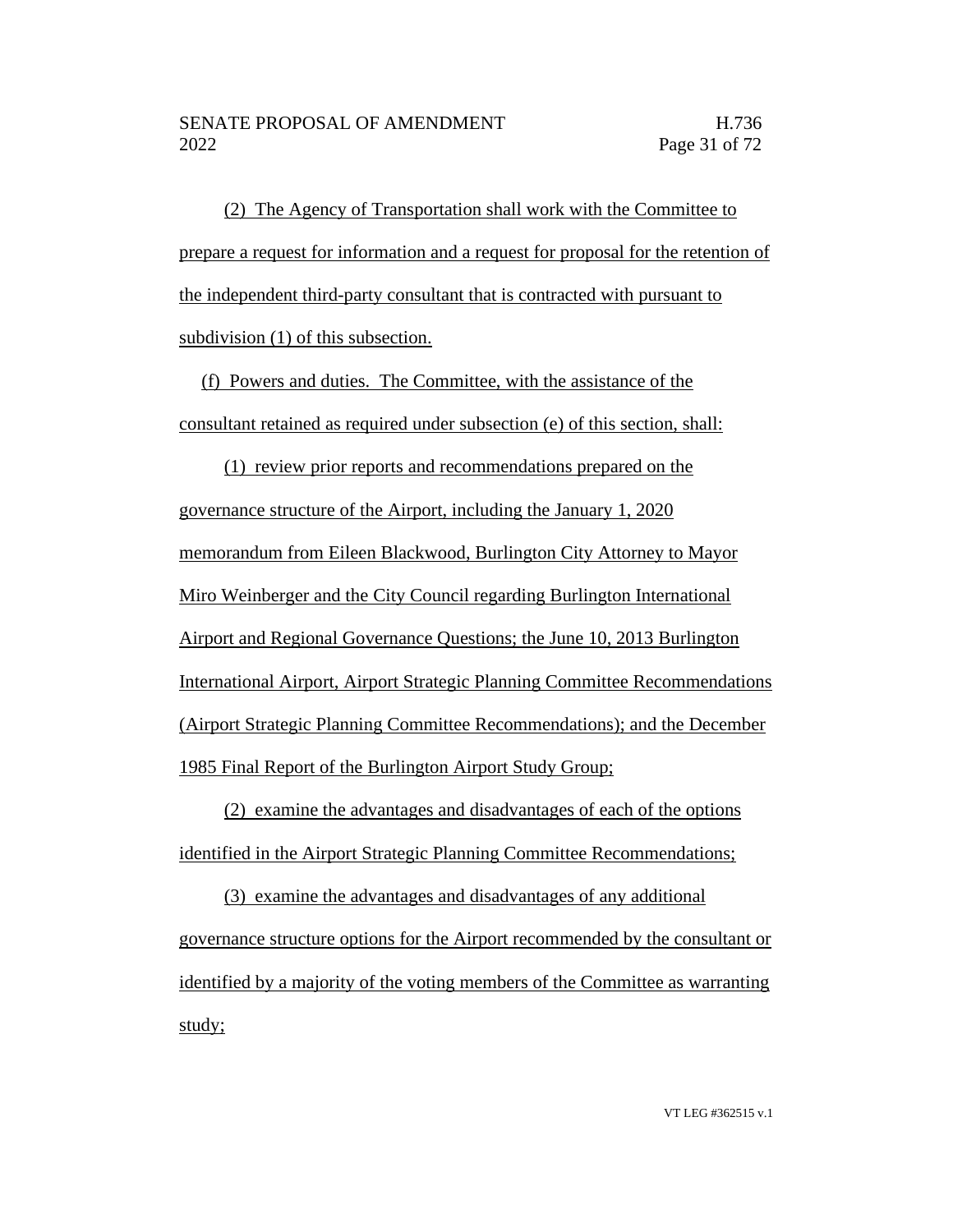(4) identify any other issue relating to the governance of the Airport that a majority of the voting members of the Committee determine warrants study; and

(5) make recommendations on the governance structure of the Airport as supported by a majority of the voting members of the Committee.

(g) Report; recommendations. On or before January 15, 2024, the

Committee shall submit a written report to the General Assembly with its

findings and recommendations. Any recommendations from the Committee

shall address how to ensure that there are not negative financial impacts on the

City of Burlington.

(h) Meetings.

(1) The Secretary of Transportation or designee shall call the first meeting of the Committee to occur on or before September 30, 2022.

(2) The Committee shall select a chair from among its voting members at the first meeting.

(3) A majority of the voting membership of the Committee shall constitute a quorum.

(4) The Committee shall cease to exist on January 16, 2024.

(i) Compensation and reimbursement. Members of the Committee who are not employees of the State of Vermont and who are not otherwise compensated or reimbursed for their attendance shall be entitled to per diem compensation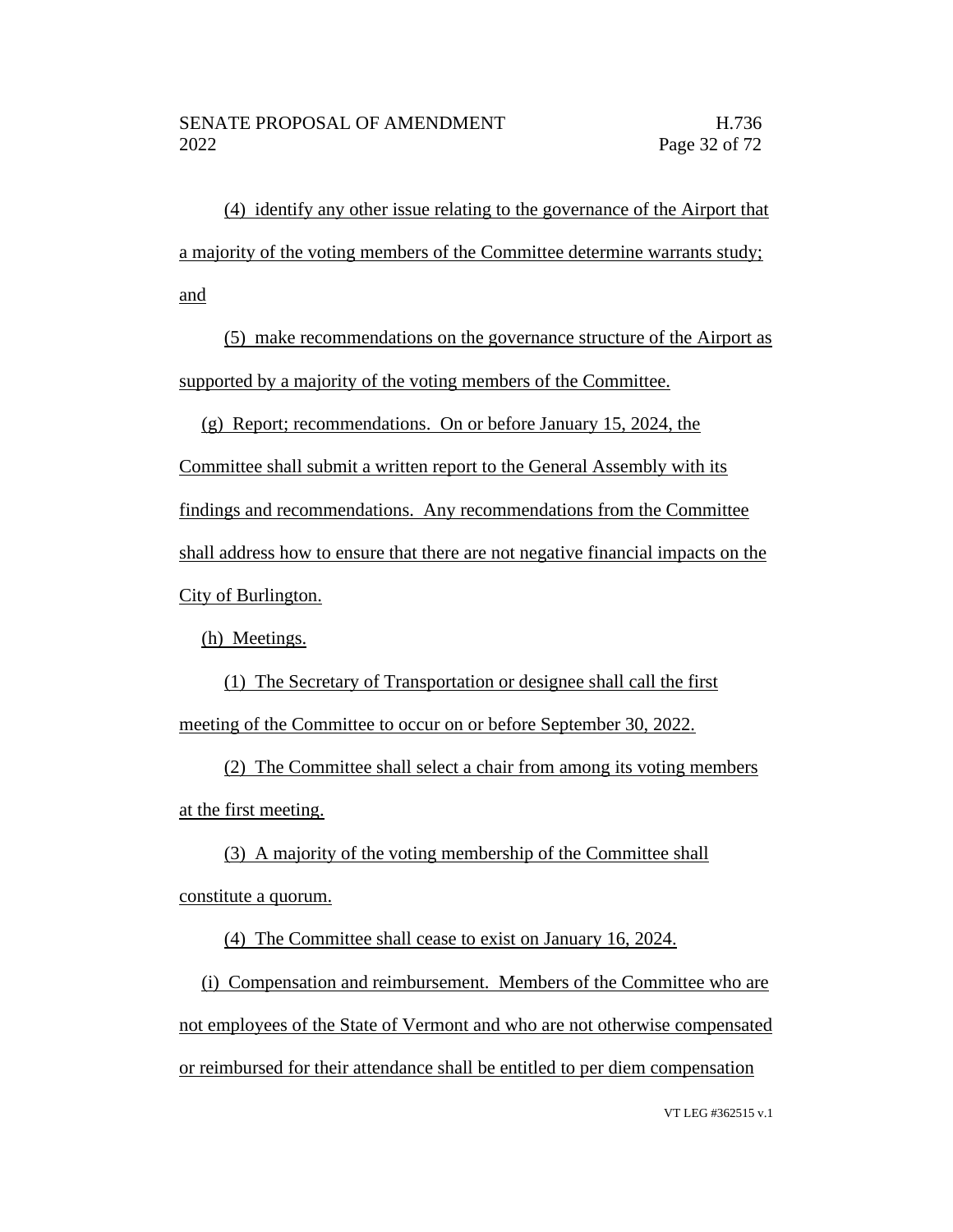and reimbursement of expenses as permitted under 32 V.S.A. § 1010 for not more than six meetings.

\* \* \* Future Transportation Programs \* \* \*

\* \* \* Carbon Reduction Program \* \* \*

Sec. 18. FUTURE FISCAL YEAR TRANSPORTATION PROGRAMS;

#### CARBON REDUCTION PROGRAM

The Agency of Transportation shall consult with the Vermont Climate Council and ensure that within the Agency of Transportation's Proposed Transportation Program for fiscal years 2024, 2025, and 2026 all federal monies that are proposed by the State for expenditure under the Carbon Reduction Program, codified at 23 U.S.C. § 175, are allocated toward projects that align with the recommendations of the Climate Action Plan (CAP) issued under 10 V.S.A. § 592.

\* \* \* Plan to Update Vermont State Standards \* \* \* Sec. 19. PLAN TO UPDATE VERMONT STATE STANDARDS

(a) The Agency shall develop a plan for updating the Vermont State Standards for the Design of Transportation Construction, Reconstruction and Rehabilitation on Freeways, Roads, and Streets (C.V.R. 14-010-019) (Vermont State Standards) to create context sensitive, multimodal projects that support smart growth as recommended in the Revising the Vermont State Standards (VSS) M2D2: Multimodal Development and Delivery Work Plan, March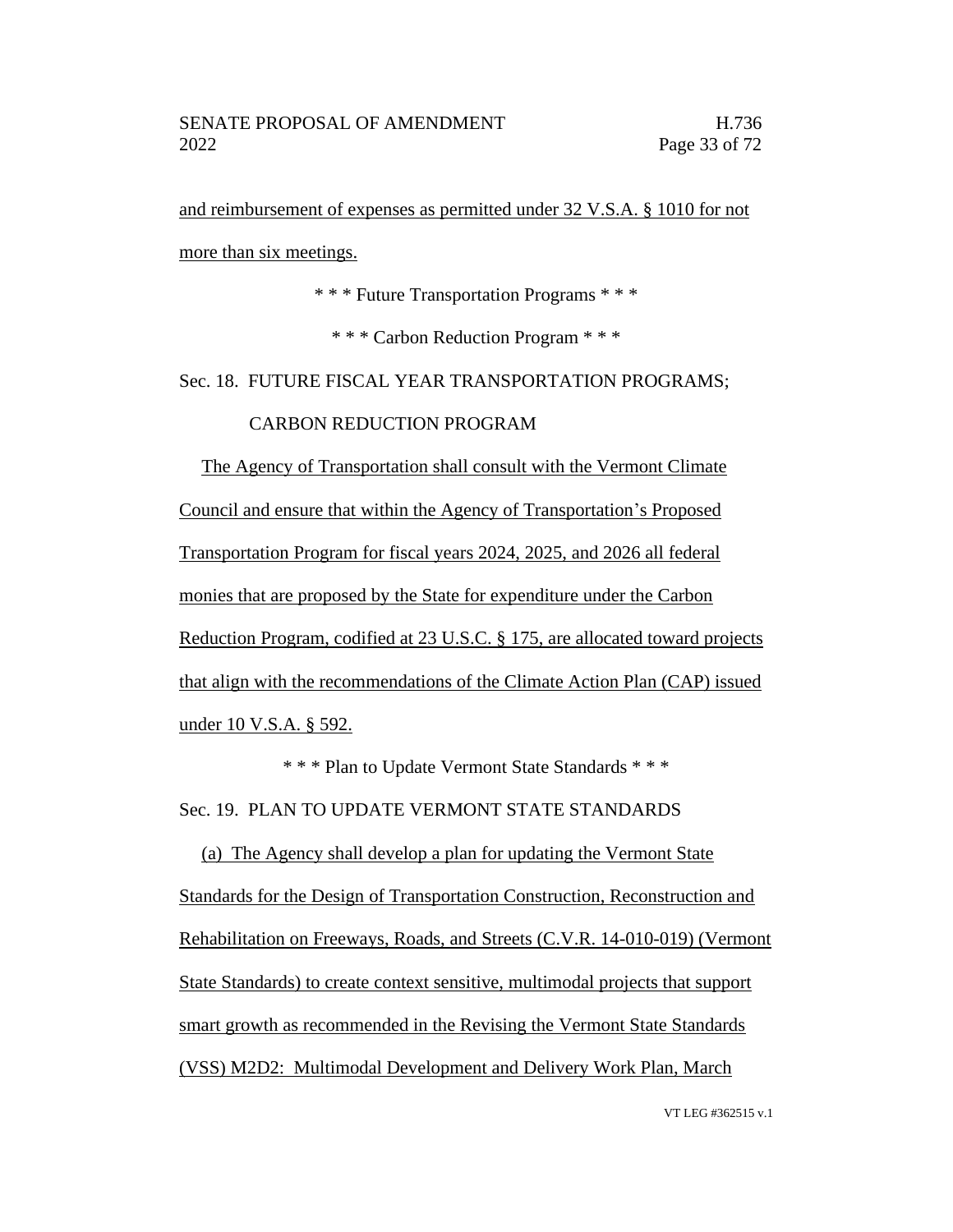2015 (State Standards Work Plan), prepared in accordance with 2014 Acts and Resolves No. 167, Sec. 26.

(b) As recommended in the State Standards Work Plan, the Agency of

Transportation shall also prepare a plan to update documents, standards,

guidance, and procedures related to the Vermont State Standards.

(c) The Agency shall budget for the plan to update the Vermont State Standards and related documents in the Proposed Fiscal Year 2024

Transportation Program.

(d) The Agency shall make staff available to the House and Senate

Committees on Transportation for an oral presentation on the plan to update

the Vermont State Standards and corresponding budget beginning on January 15, 2023.

\* \* \* Transportation Alternatives Grant Program \* \* \*

Sec. 20. 19 V.S.A. § 38 is amended to read:

§ 38. TRANSPORTATION ALTERNATIVES GRANT PROGRAM

(a), (b) [Repealed.]

(c) The Transportation Alternatives Grant Program is created. The Grant Program shall be administered by the Agency, and shall be funded in the amount provided for in 23 U.S.C. § 133(h), less the funds set aside for the Recreational Trails Program. Awards shall be made to eligible entities as defined under 23 U.S.C. § 133(h), and awards under the Grant Program shall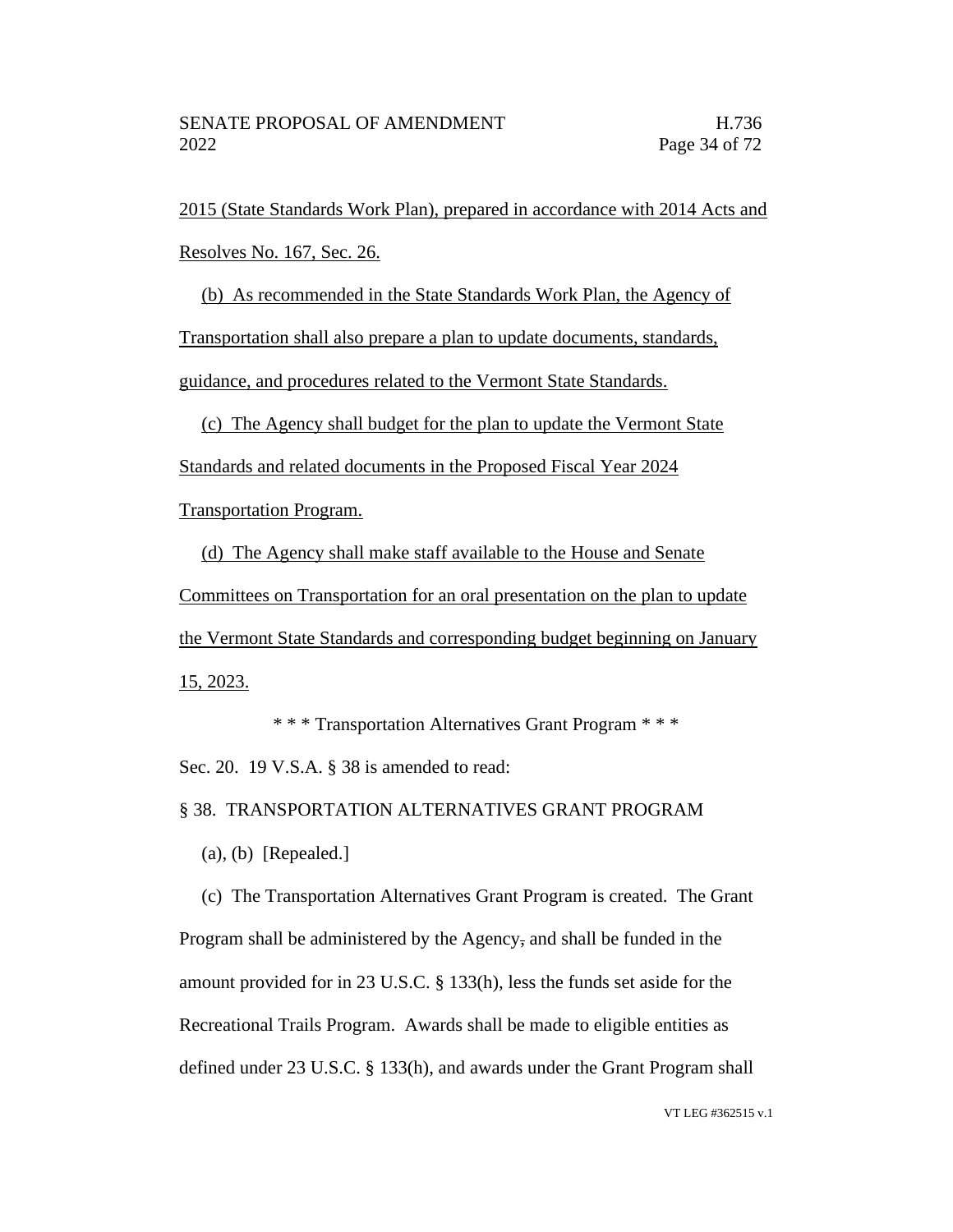be limited to the activities authorized under federal law and shall not exceed \$300,000.00 per grant allocation.

(d) Eligible entities awarded a grant must provide all funds required to match federal funds awarded for a Transportation Alternatives project. All grant awards shall be decided and awarded by the Agency.

\* \* \*

 $(f)(1)$  In fiscal years 2018 and 2019, all Grant Program funds shall be reserved for municipalities for environmental mitigation projects relating to stormwater and highways, including eligible salt and sand shed projects.

(2) In fiscal years 2020 and 2021, Grant Program funds shall be awarded for any eligible activity and in accordance with the priorities established in subdivision (4) of this subsection.

(3) In fiscal year 2022 2024 and thereafter, \$1,100,000.00 50 percent of Grant Program funds, or such lesser sum if all eligible applications amount to less than \$1,100,000.00 50 percent of Grant Program funds, shall be reserved for municipalities for environmental mitigation projects relating to stormwater and highways, including eligible salt and sand shed projects, and the balance of Grant Program funds shall be awarded for any eligible activity and in accordance with the priorities established in subdivision (2) of this subsection.

(4)(2) Regarding Grant Program funds awarded in fiscal years 2020 and 2021, and the balance of Grant Program funds not reserved for environmental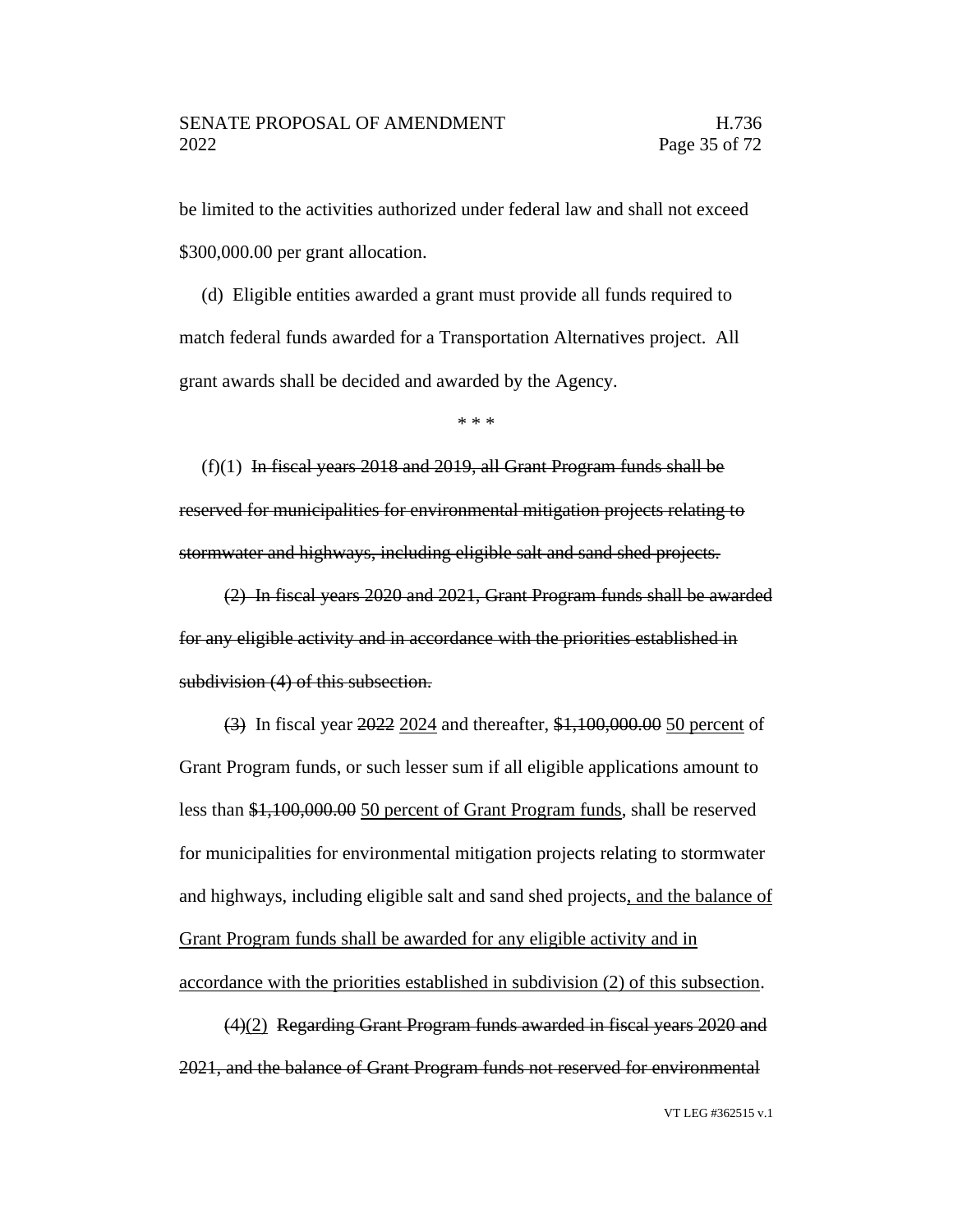mitigation projects in fiscal year 2022 and thereafter, in In evaluating applications for Transportation Alternatives grants, the Agency shall give preferential weighting to projects involving as a primary feature a bicycle or pedestrian facility. The degree of preferential weighting and the circumstantial factors sufficient to overcome the weighting shall be in the complete discretion of the Agency.

\* \* \*

\* \* \* Amendments to the 2021 Transportation Bill \* \* \*

\* \* \* Electric Bicycle Incentives Administrative Costs \* \* \*

Sec. 21. 2021 Acts and Resolves No. 55, Sec. 2(8)(D) and (E) are amended to read:

(D) Replace Your Ride Program. Sec. 27 of this act creates a new program to be known as the Replace Your Ride Program, which will be the State's program to incentivize Vermonters to remove older low-efficiency vehicles from operation and switch to modes of transportation that produce fewer greenhouse gas emissions, and authorizes up to \$1,500,000.00 \$1,495,000.00 for incentives under the Program and capped startup and administrative costs.

(E) Electric bicycle incentives. Sec. 28 of this act authorizes up to \$50,000.00 \$55,000.00 for \$200.00 incentives for the purchase of an electric bicycle and capped administrative costs.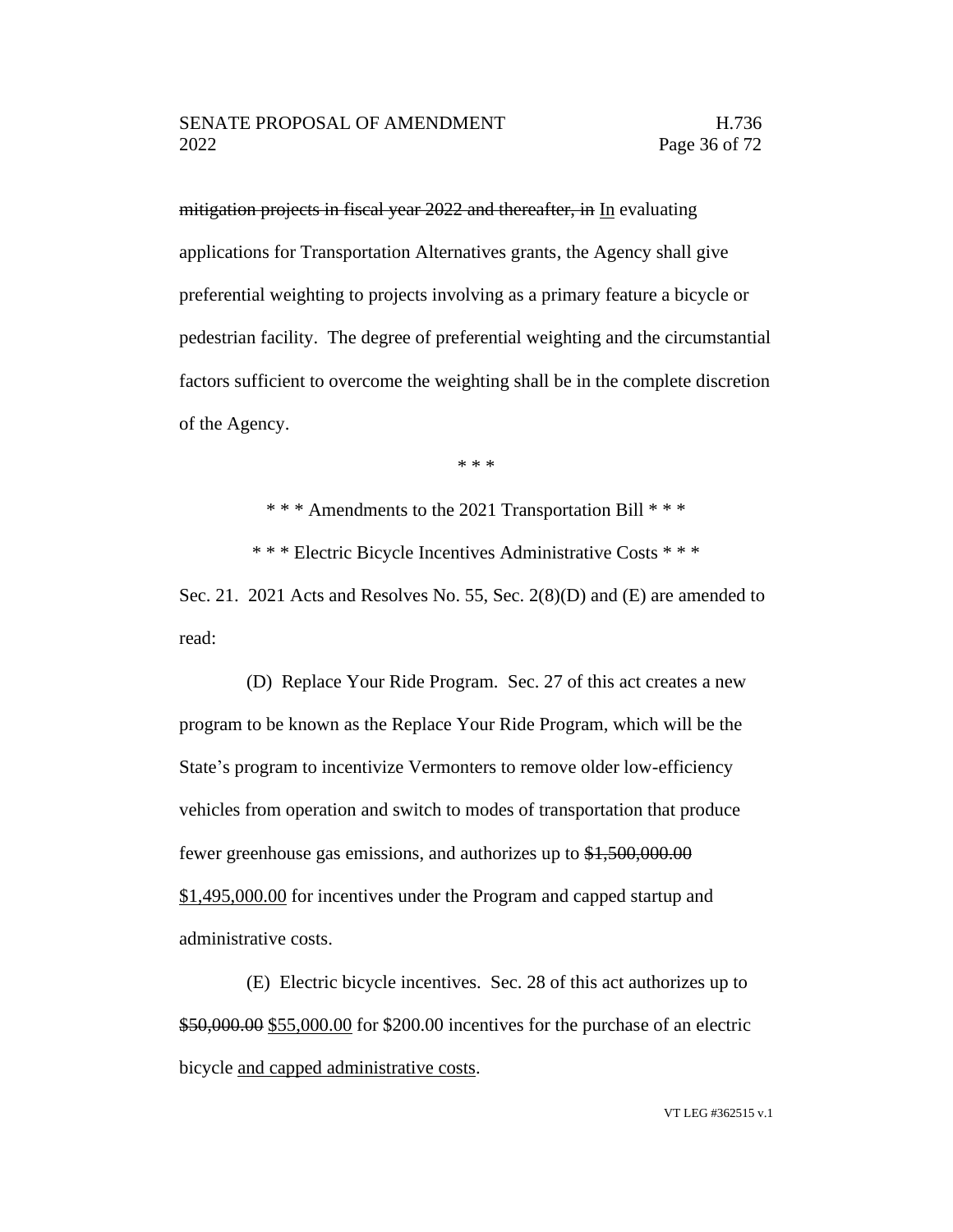Sec. 22. 2021 Acts and Resolves No. 55, Sec. 27(d) is amended to read:

(d) Authorization. In fiscal year 2022, the Agency is authorized to spend up to \$1,500,000.00 \$1,495,000.00 in one-time Transportation Fund monies on the Replace Your Ride Program established under this section, with up to \$300,000.00 \$295,000.00 of that \$1,500,000.00 \$1,495,000.00 available for startup costs, outreach education, and costs associated with developing and administering the Replace Your Ride Program.

Sec. 23. 2021 Acts and Resolves No. 55, Sec. 28(b) is amended to read:

(b) Authorization.

(1) In fiscal year 2022, the Agency is authorized to spend up to \$50,000.00 in one-time Transportation Fund monies on the electric bicycle incentives and up to \$5,000.00 on the costs associated with developing and administering the electric bicycle incentives.

(2) If less than \$5,000.00 is expended on administrative costs associated with developing and administering the electric bicycle incentives under subdivision (1) of this subsection, then the balance of that \$5,000.00 shall only be authorized for startup costs, outreach education, and costs associated with developing and administering the Replace Your Ride Program in addition to the authorization in Sec. 27(d) of this act.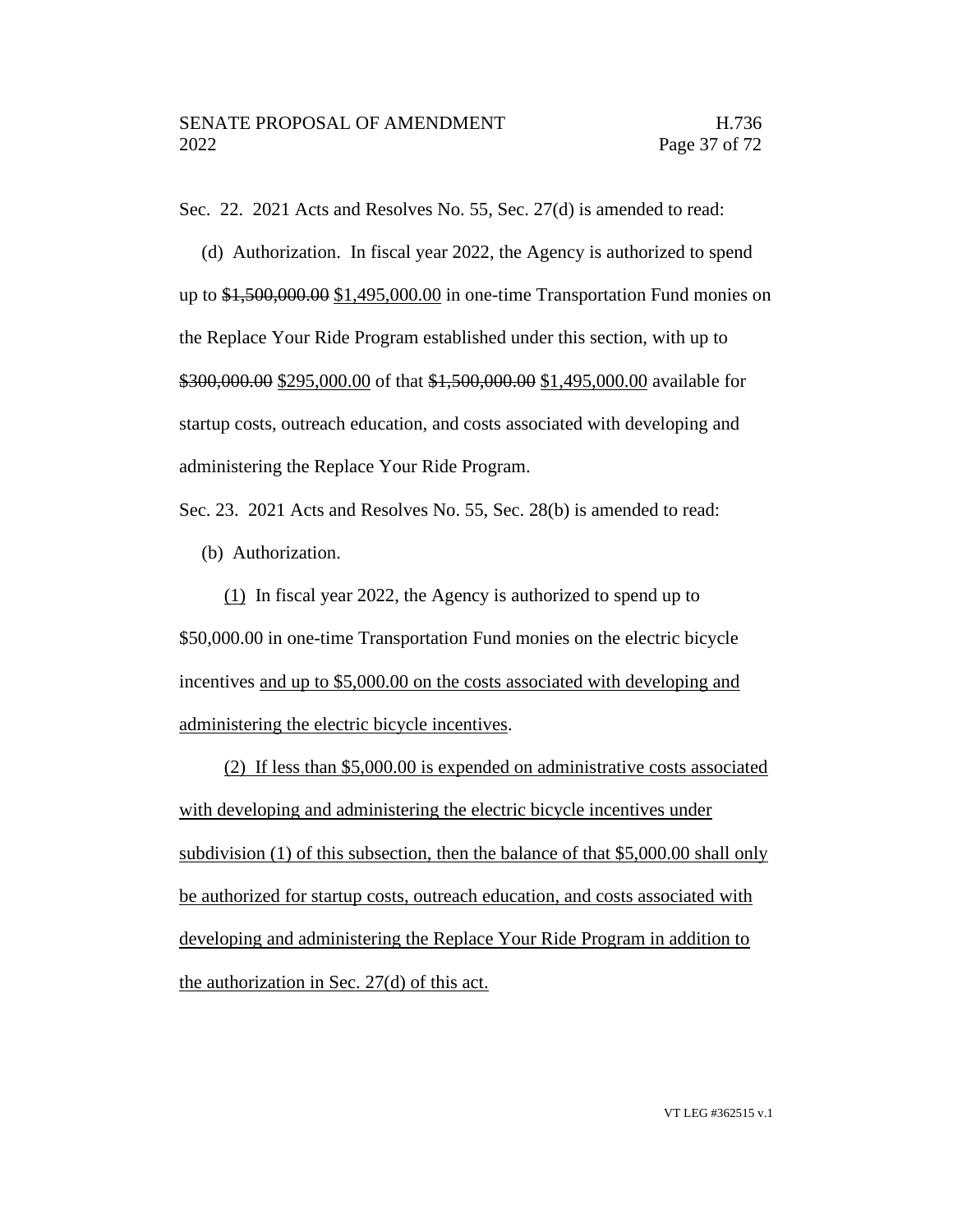# \* \* \* EVSE Grant Program \* \* \*

Sec. 24. 2021 Acts and Resolves No. 55, Sec. 29 is amended to read:

# Sec. 29. GRANT PROGRAMS FOR LEVEL 2 CHARGERS EVSE IN MULTI-UNIT MULTIUNIT DWELLINGS; REPORT

(a) As used in this section:

\* \* \*

(2) "Multi-unit Multiunit affordable housing" means a multi-unit multiunit dwelling where:

\* \* \*

(3) "Multi-unit Multiunit dwelling" means a housing project, such as cooperatives, condominiums, dwellings, or mobile home parks, with 10 or more units constructed or maintained on a tract or tracts of land.

(4) "Multi-unit Multiunit dwelling owned by a nonprofit" means a multi-unit multiunit dwelling owned by a person that has nonprofit status under Section  $501(c)(3)$  of the U.S. Internal Revenue Code, as amended, and is registered as a nonprofit corporation with the Office of the Secretary of State.

(5) "Electric vehicle supply equipment (EVSE)" includes both level 1 chargers, which connect directly into a standard 120-volt AC outlet and supply an average output of 1.3 to 2.4 kilowatts and are also known as level 1 EVSE, and level 2 chargers, which have a single-phase input voltage range from 208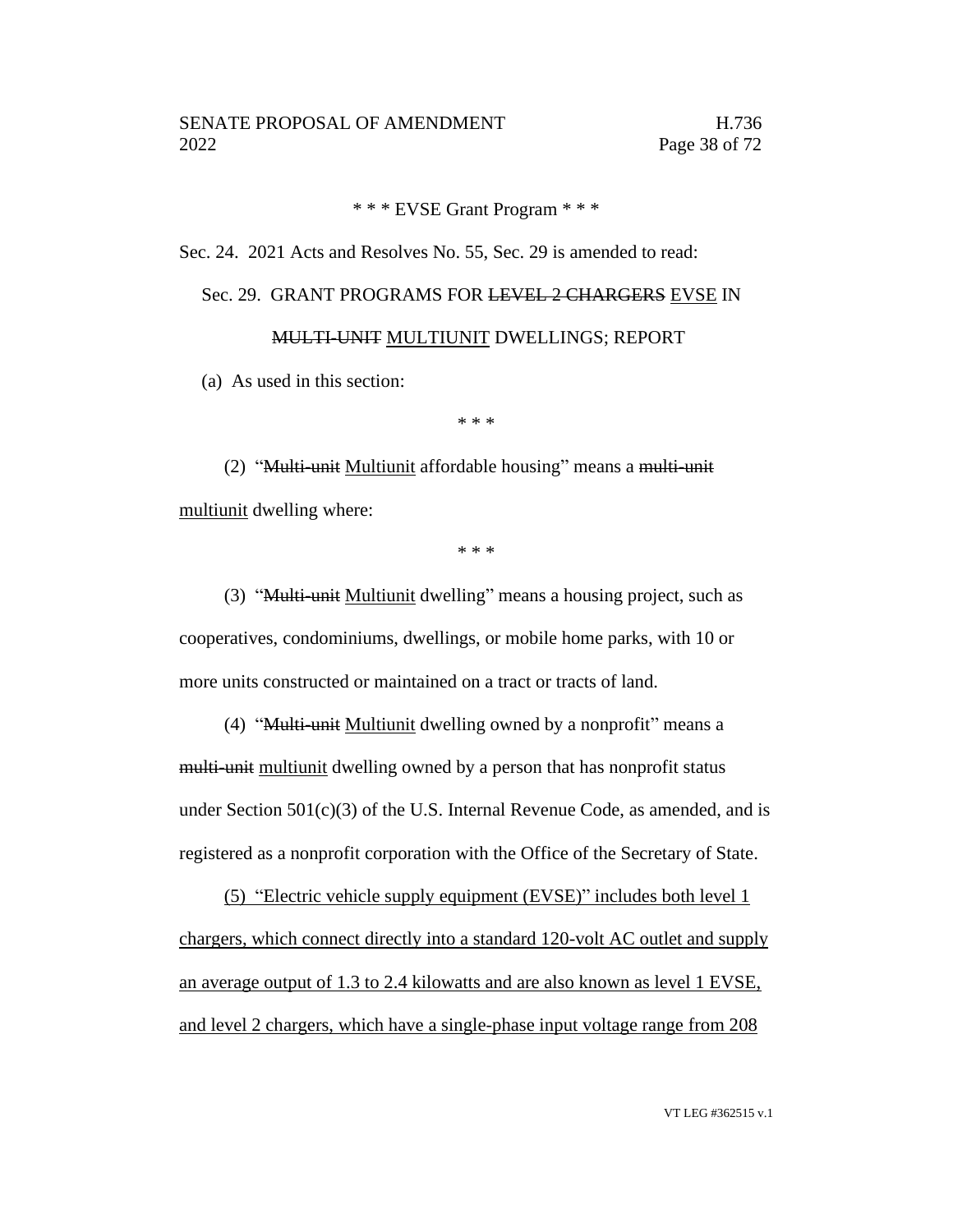to 240 volts AC and a maximum output current less than or equal to 80 amperes AC and are also known as level 2 EVSE.

(b) The Agency of Transportation shall establish and administer, through a memorandum of understanding with the Department of Housing and Community Development, a pilot program to support the continued buildout of electric vehicle supply equipment at multi-unit multiunit affordable housing and multi-unit multiunit dwellings owned by a nonprofit and build upon the existing VW EVSE Grant Program that the Department of Housing and Community Development has been administering on behalf of the Department of Environmental Conservation.

\* \* \*

(d) Pilot program funding shall be awarded with consideration of broad geographic distribution as well as service models ranging from restricted private parking to publicly accessible parking so as to examine multiple strategies to increase access to EVSE.

\* \* \*

(f) If the Agency of Transportation, in consultation with the interagency team, determines that programmatic funding remains available following the first round of grant awards, then the pilot program shall be opened up and made available to any multi-unit multiunit dwelling.

\* \* \*

VT LEG #362515 v.1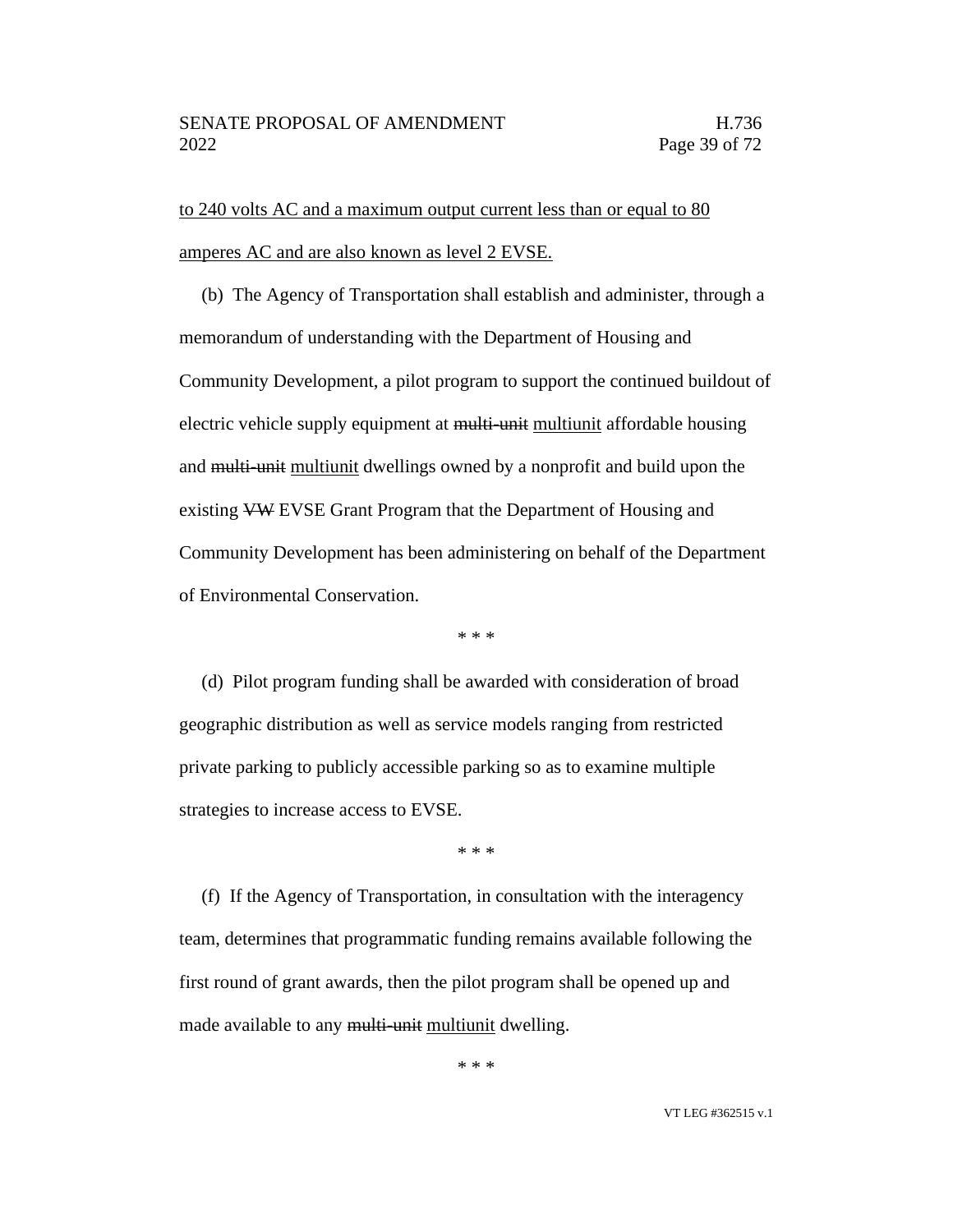\* \* \* Bicycle and Pedestrian Planning Integration Program \* \* \* Sec. 25. BICYCLE AND PEDESTRIAN PLANNING INTEGRATION PROGRAM

(a) Establishment. The Agency of Transportation shall establish a program to support the continued development and buildout of bicycle and pedestrian infrastructure. The purpose of the program is to do at least one of the following:

(1) ensure alignment and integration of municipal and State bicycle and pedestrian infrastructure deployment and to provide a framework for municipal prioritization of bicycle and pedestrian projects that can be integrated into the VTrans Project Selection and Project Prioritization (VPSP2) process as projects are evaluated for funding through State-sponsored programs, including the Bike and Pedestrian Program, the Transportation Alternatives Program, and the Downtown Transportation Fund; or

(2) integrate bicycle and pedestrian elements into Agency-developed projects.

(b) Consultation and implementation. The Agency shall work with the State's Regional Planning Commissions (RPCs) in implementing the program by providing funding through the Transportation Planning Initiative (TPI) Program for RPCs to develop prioritized municipal bicycle and pedestrian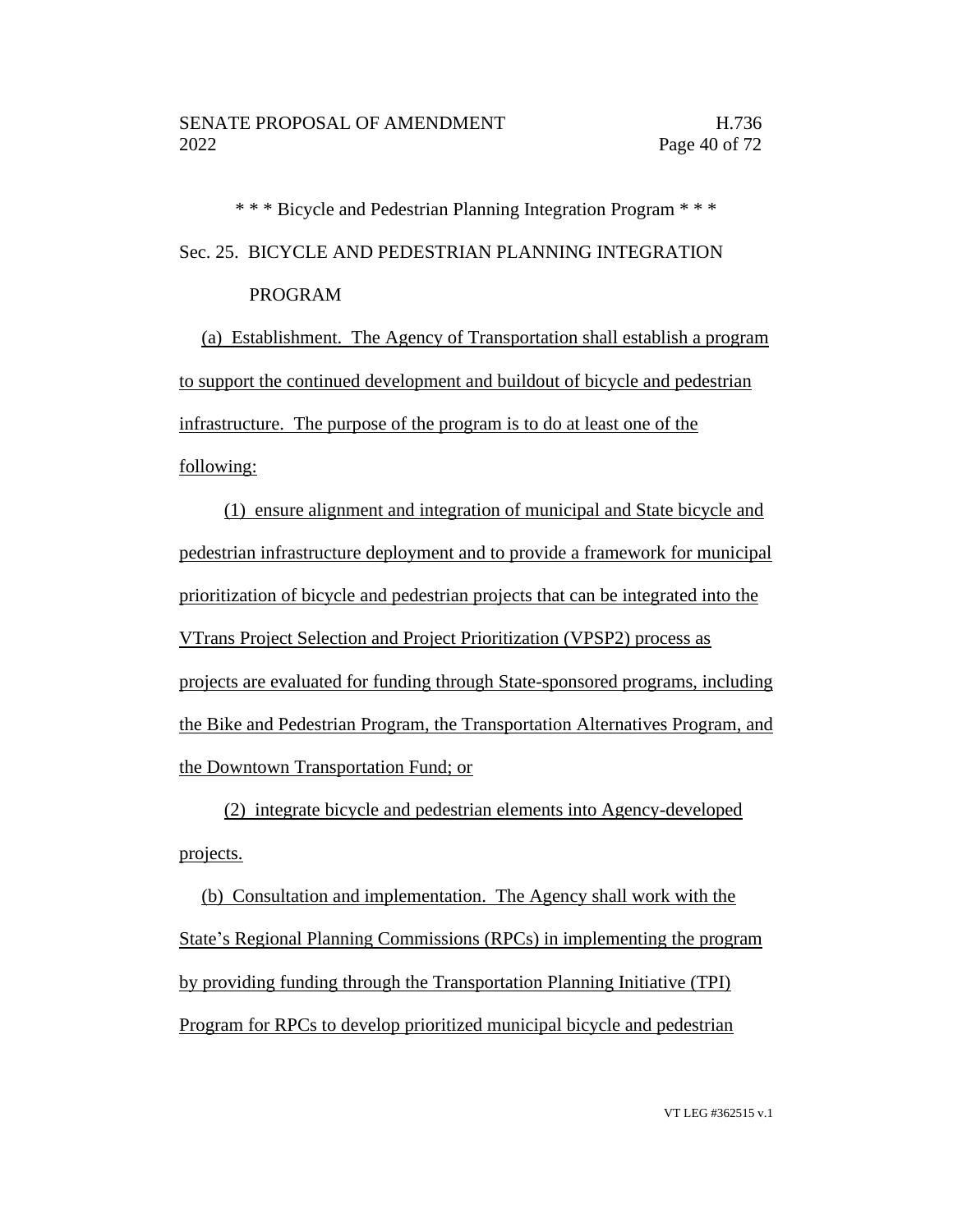plans or to assist member municipalities in developing prioritized municipal bicycle and pedestrian plans.

\* \* \* Transportation Board \* \* \*

Sec. 26. 5 V.S.A. chapter 3 is redesignated to read:

CHAPTER 3. PROCEEDINGS BY THE BOARD; APPEAL TO SUPERIOR COURT JUDICIAL REVIEW

Sec. 27. 5 V.S.A. § 37 is amended to read:

§ 37. MEMBERS; TERMS; RETIREMENT; APPEAL

(a) When a Board member who hears all or a substantial part of a case retires from office before the case is completed, he or she that individual shall remain a member of the Board for the purpose of concluding and deciding the case, and signing the findings, orders, decrees, and judgments of the case. A retiring chair shall also remain a member for the purpose of certifying questions of law if appeal is taken.

(b) A case shall be deemed completed when the Board enters a final order even though the order is appealed to a Superior Court and judicial review is sought pursuant to 19 V.S.A.  $\S$  5(c) or the case remanded to the Board. Upon remand, the Board then in office may consider relevant evidence, including any part of the transcript of testimony in the proceedings prior to appeal.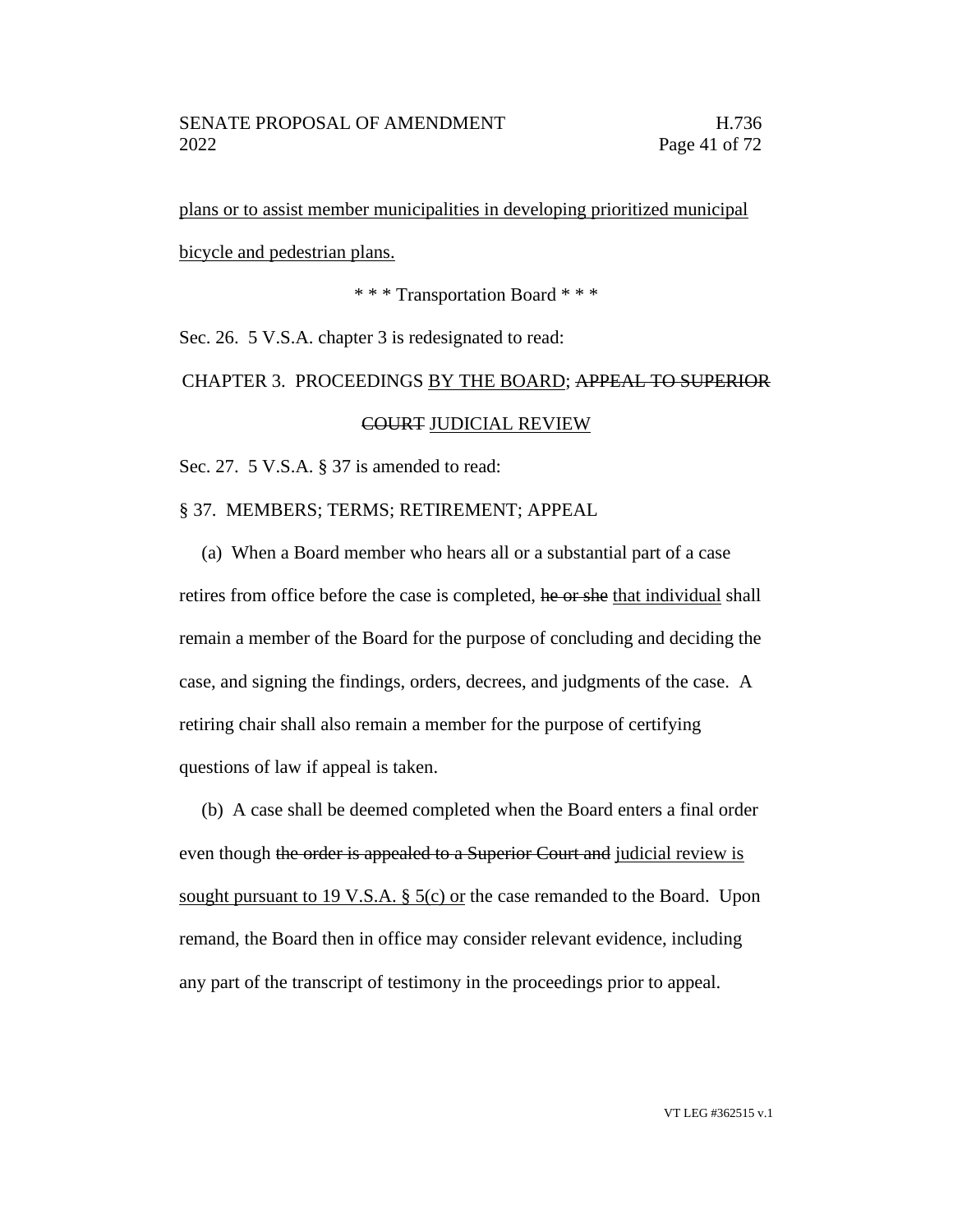Sec. 28. 5 V.S.A. § 40 is amended to read:

§ 40. PLEADINGS; RULES OF PRACTICE; FINDINGS OF FACT

(a) The forms, pleadings, and rules of practice and procedure before the Board shall be prescribed by the Board.

(b) The Board shall hear all matters within its jurisdiction and make findings of fact. It shall state its rulings of law when required. Upon appeal to a Superior Court judicial review pursuant to 19 V.S.A. § 5(c), the Board's findings of fact shall be accepted unless clearly erroneous.

Sec. 29. 5 V.S.A. §§ 43 and 44 are amended to read:

# § 43. REVIEW BY SUPERIOR COURT JUDICIAL REVIEW

A party to a cause who feels aggrieved by the final order, judgment, or decree of the Board may appeal to a Superior Court under Rule 74 of the Vermont Rules of Civil Procedure seek judicial review pursuant to 19 V.S.A. § 5(c). However, the Board, before final judgment, may permit an interlocutory appeal to be taken by any party pursuant to a Superior Court 19 V.S.A.  $\S$  5(c) for determination of questions of law in the same manner as the Supreme Court may by rule provide for appeals before final judgment from a Superior Court. Notwithstanding the provisions of the Vermont Rules of Civil Procedure or the Vermont Rules of Appellate Procedure, neither the time for filing a notice of appeal nor the filing of a notice of appeal, as provided in this section, shall operate as a stay of enforcement of an order of the Board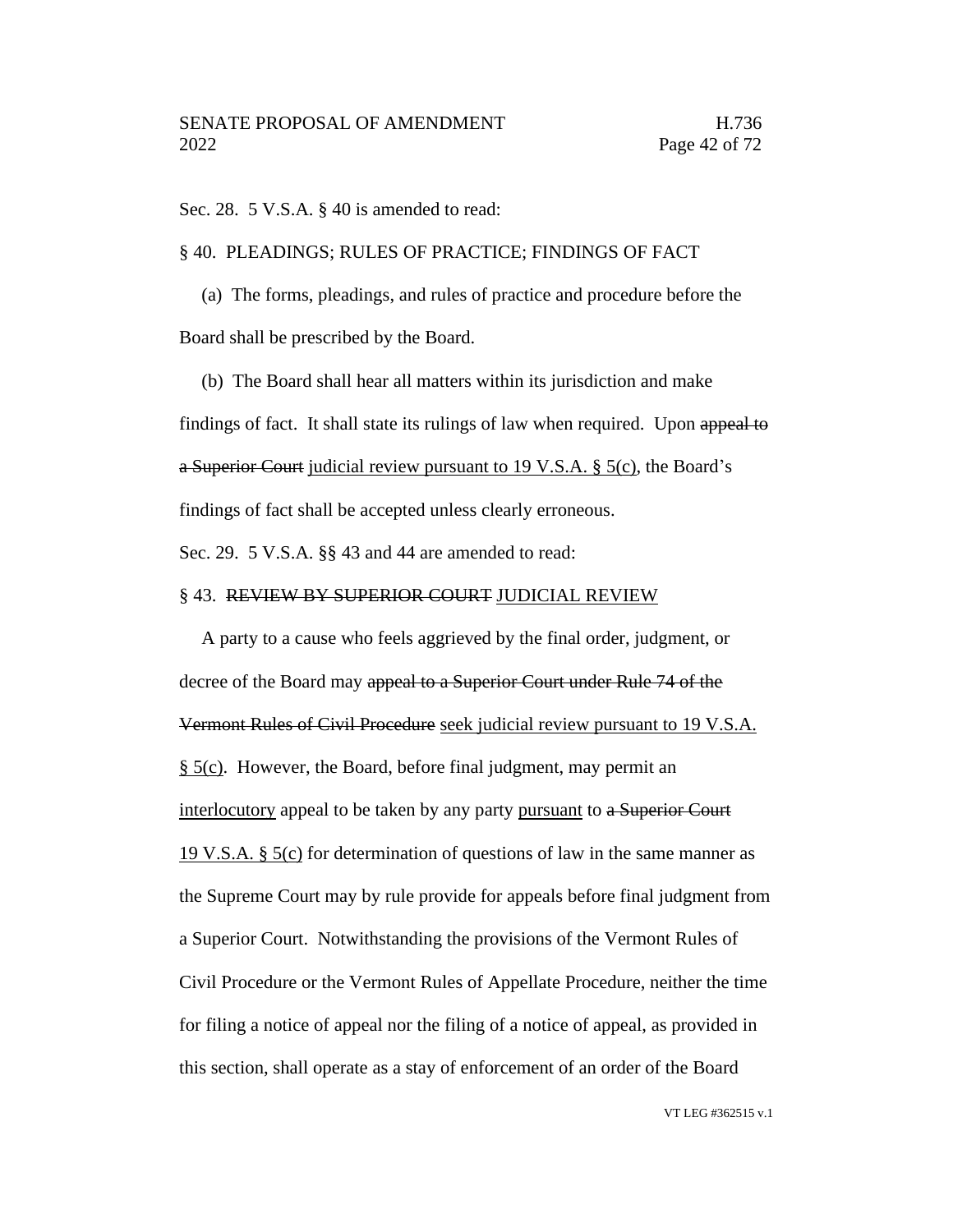## SENATE PROPOSAL OF AMENDMENT FRAMENTIES AND H.736 2022 Page 43 of 72

unless the Board or a Superior the Supreme Court grants a stay under the provisions of section 44 of this title chapter.

# § 44. POWERS OF SUPERIOR THE SUPREME COURT

A Superior Upon appeal to the Supreme Court, the Court may reverse or affirm the judgments, orders, or decrees of the Transportation Board and may remand a cause to it with mandates, as law or equity shall require; and the Board shall enter its judgment, order, or decree in accordance with these mandates. Appeals to the Superior Supreme Court shall not have the effect of vacating any judgment, order, or decree of the Board, but the Superior Supreme Court, upon notice to interested parties, may suspend execution of a Board judgment under a decree as justice and equity require unless otherwise specifically provided by law.

Sec. 30. 5 V.S.A. § 207(d) is amended to read:

(d) The application for a certificate of approval of the site selected shall be in writing and substantially describe the property involved and the general purposes for which it is to be acquired and the manner in which the acquisition is asserted to serve the public interest. The application shall designate the names of all owners or persons known to be interested in lands adjoining the property and their residences, if known, and shall contain such further matter as the Board by rule shall determine. The application shall be supported by documentation showing that the proposed facility has received municipal

VT LEG #362515 v.1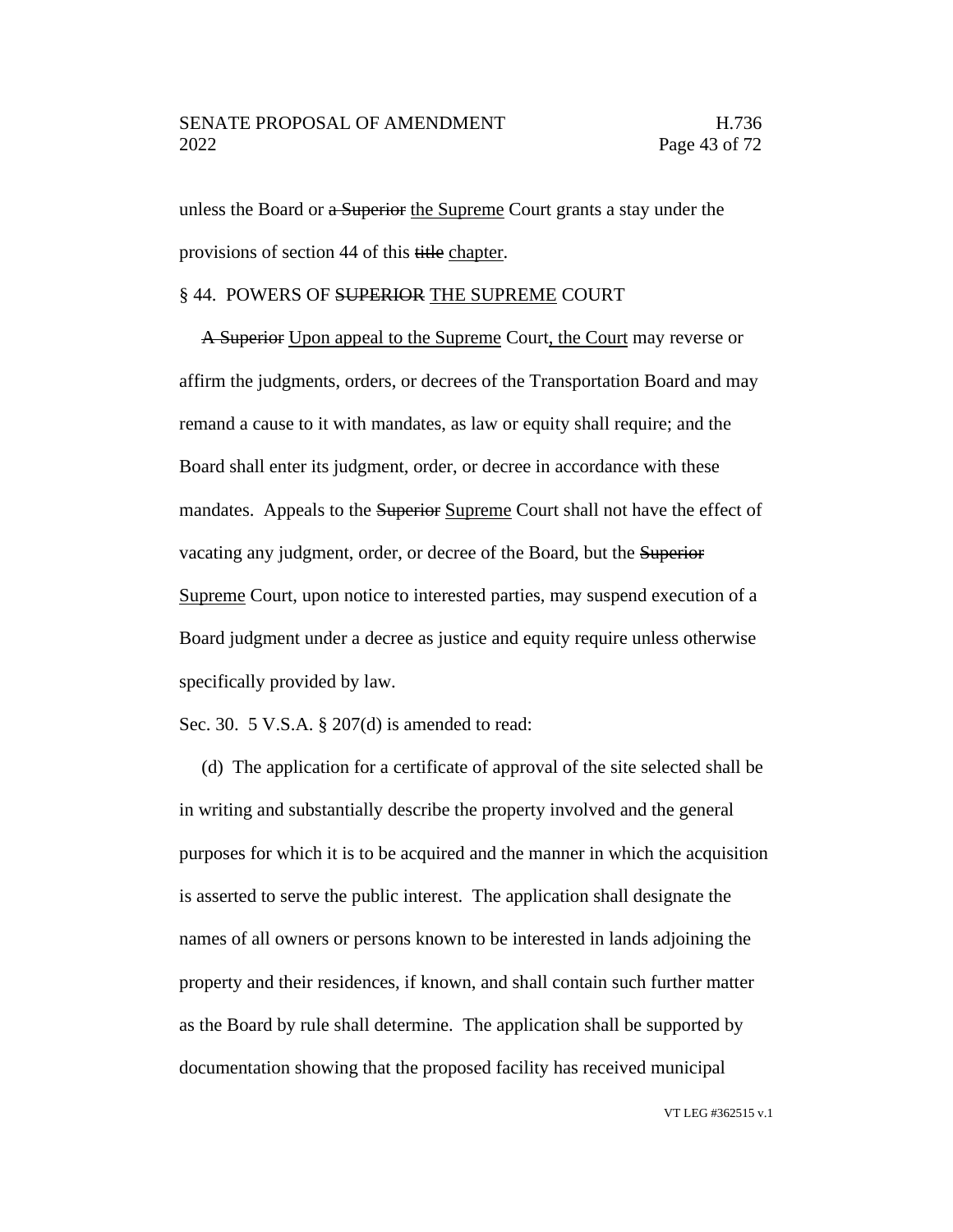# SENATE PROPOSAL OF AMENDMENT FRAMENTIES AND H.736 2022 Page 44 of 72

approval. After evaluating the application, the Board shall issue its order giving notice of the time and place of hearing on the application. The applicant shall give notice of the proceedings to all persons owning or interested in adjoining lands by delivery of a true copy of the application and order for hearing by registered or certified mail to the last known address of each of the persons; the notice to be mailed at least 12 days prior to the date of the hearing. Notice of the hearing and a general statement of the purpose shall be published at least once in a newspaper of common circulation in the town where the property described in the application is situated at least two days before the date of the hearing, and a similar notice shall be posted in a public place at least 12 days before the hearing. Upon compliance by the applicant with the foregoing provisions for notice, the Board shall hear the applicant and all parties interested on the question of approval of the site or sites and shall consider and determine whether in the public interest the application ought to be granted. Whenever the Board makes an order granting or denying a certificate of approval of an airport, or a restricted landing area, approval to use or operate an airport or a restricted landing area or other air navigation facility, an aggrieved person may have the decision reviewed on the record by the Superior Court pursuant to Rule 74 of the Vermont Rules of Civil Procedure seek judicial review pursuant to 19 V.S.A. § 5(c).

VT LEG #362515 v.1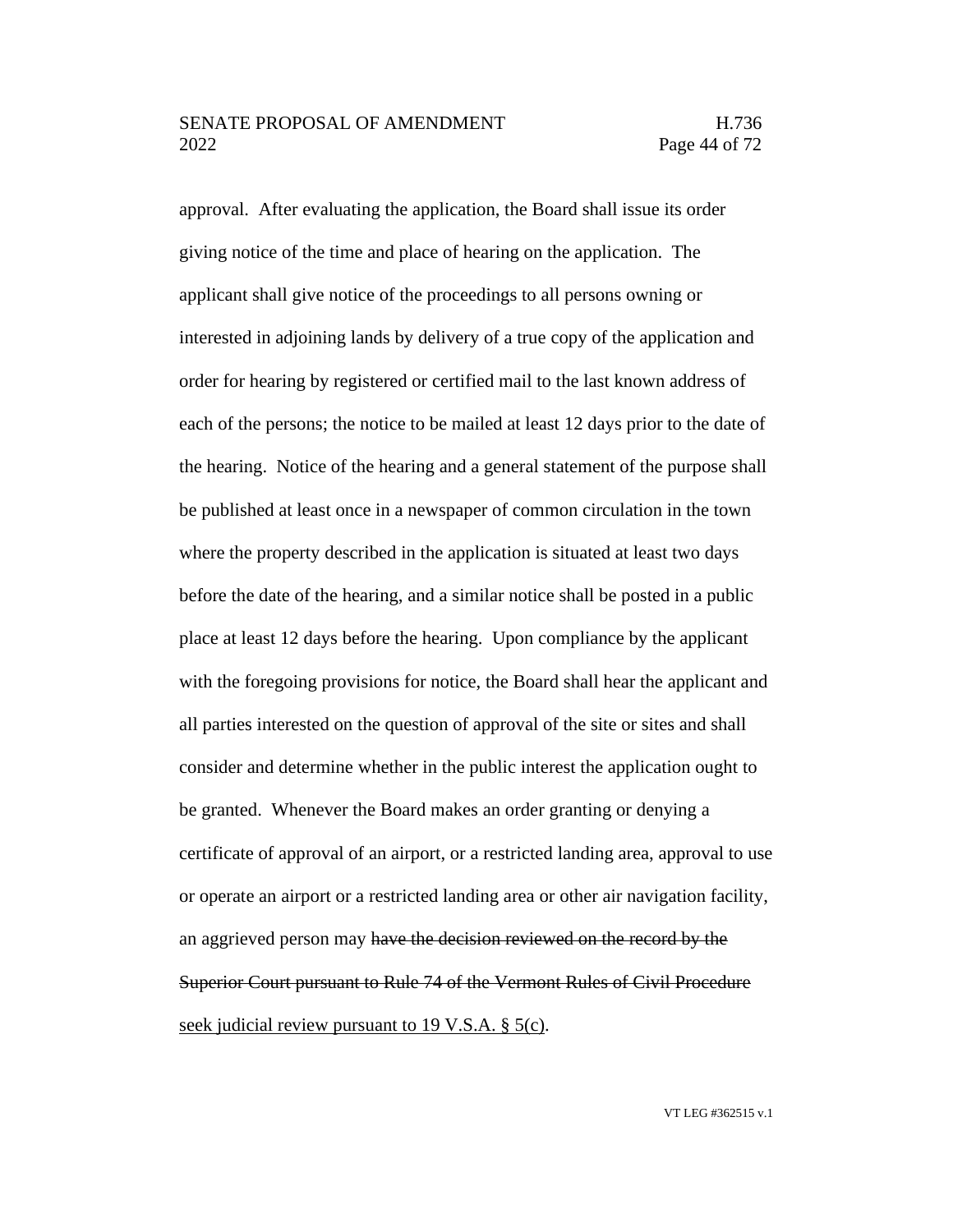Sec. 31. 5 V.S.A. § 652 is amended to read:

#### § 652. SUPERIOR COURT JUDICIAL REVIEW

The Secretary of Transportation or the legislative body of a municipality, as defined in 24 V.S.A. § 2001, or the committee representing two or more municipalities, when authorized by vote of their legislative bodies, may proceed in Superior Court as provided in 19 V.S.A. chapter 5, except as otherwise provided in this subchapter.

Sec. 32. 5 V.S.A. § 3639 is amended to read:

# § 3639. FARM CROSSINGS AND CATTLE GUARDS; CONSTRUCTION

#### AND MAINTENANCE; JUDICIAL REVIEW

(a) A person or corporation owning or operating a railroad shall construct and maintain farm crossings of the road for the use of the proprietors of lands adjoining the railroad, and cattle guards at all farm and road crossings sufficient to prevent cattle and animals from getting on the railroad. A farm crossing may be temporarily or permanently closed or discontinued by mutual agreement between all parties having an interest therein. If no such mutual agreement can be reached by such interested parties, then a person or corporation owning or operating a railroad and desiring to close any farm crossing shall make application to the Transportation Board. The Board shall thereupon give notice to all parties interested, in such manner as the Board may direct, of hearing on the application, the hearing to be in the county where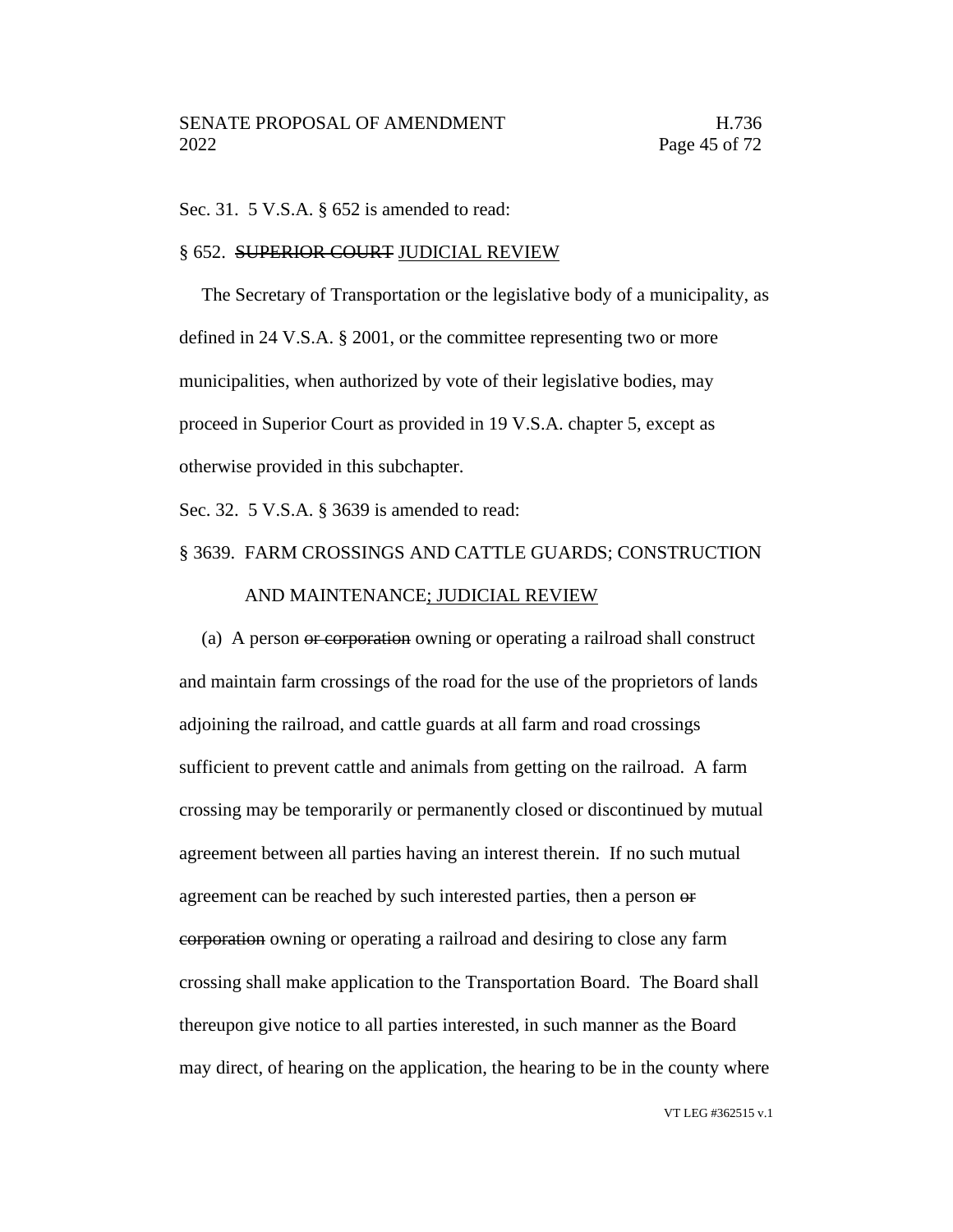such crossing is located. After the hearing, a person or corporation owning or operating a railroad shall not close such farm crossing without the approval of the Transportation Board. A person aggrieved by the closing of a farm crossing after January 1, 1955 by a person or corporation owning or operating a railroad may notify the Transportation Board by registered or certified mail of the closing, and thereupon the Board shall conduct a hearing. Notice and place of hearing shall be as set forth in this subsection. The Transportation Board may require the reopening of any such crossing and make such other order as is permitted in section 3649 of this title. At any such hearing, the burden of proof shall rest with the person or persons effecting or seeking to effect the closing of such farm crossing. Any person aggrieved by an the final order of the Transportation Board, who was a party to the proceedings,  $\text{may}$ ,  $\text{in}$ accordance with Rule 74 of the Vermont Rules of Civil Procedure, appeal to the Superior Court, whereupon such cause shall be tried as an original action brought under the provisions of 12 V.S.A. § 402 seek judicial review pursuant to 19 V.S.A.  $\S$  5(c).

(b) A person or railroad corporation closing any farm crossing in violation of a provision of this section or failing to comply with any such order shall be fined not less than \$50.00 nor more than \$500.00, and any person aggrieved by such violation may recover his or her the person's damages in an action on this statute.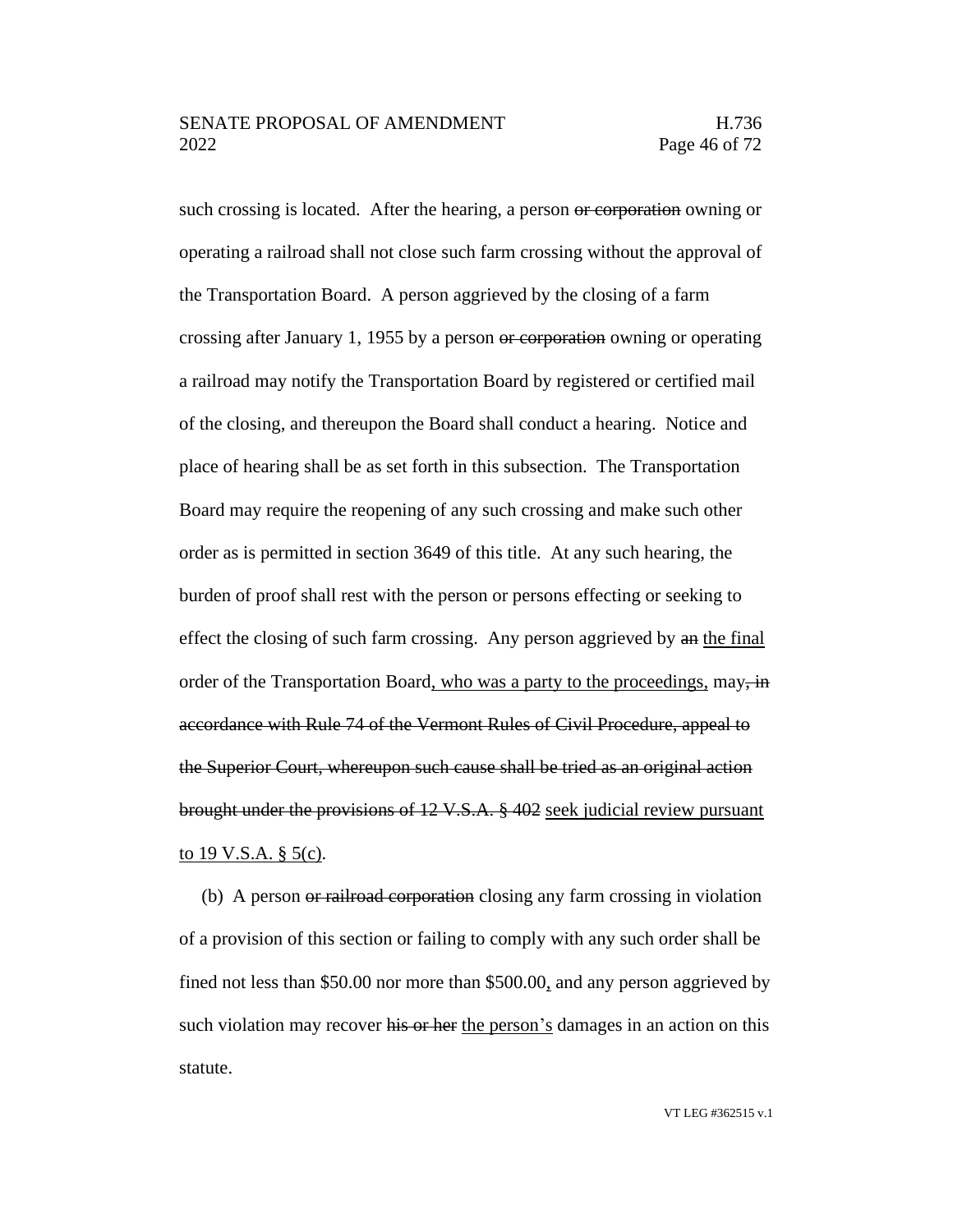Sec. 33. 5 V.S.A. § 3788 is amended to read:

#### § 3788. ORDERS OF BOARD; APPEALS JUDICIAL REVIEW

The order of the Board relating to any matter upon which it may act under the authority of this chapter shall be communicated in writing to the petitioners and to all persons to whom notice of the hearing on such petition was given. Any person aggrieved by such order, who was a party to such proceedings, may appeal from such order to the Superior Court in accordance with Rule 74 of the Vermont Rules of Civil Procedure seek judicial review pursuant to

19 V.S.A. § 5(c).

Sec. 34. 9 V.S.A. § 4100b is amended to read:

## § 4100b. ENFORCEMENT; TRANSPORTATION BOARD

(a) The Transportation Board established in 19 V.S.A. § 3 shall enforce the provisions of this chapter.

\* \* \*

(h) Within 20 days after any order or decision of the Board authorized under this chapter, any party to the proceeding may apply for a rehearing with respect to any matter determined in the proceeding or covered or included in the order or decision. The application for rehearing shall set forth fully every ground upon which it is claimed that the decision or order complained of is unlawful or unreasonable. No appeal from any order or decision of the Board shall be taken unless the appellant makes an application for rehearing as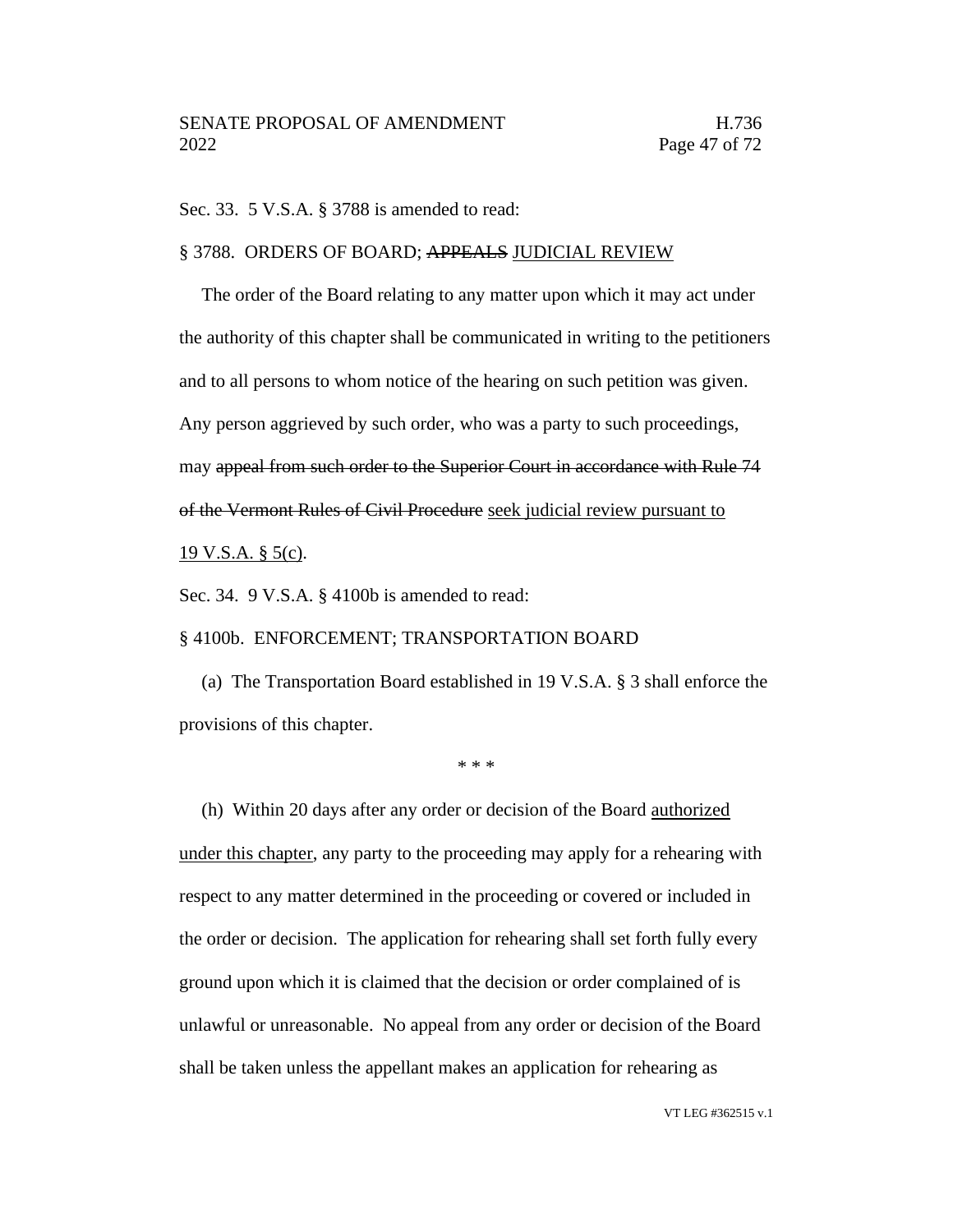provided in this subsection, and when the application for rehearing has been made, no ground not set forth in the application shall be urged, relied on, or given any consideration by the Board unless the Board for good cause shown allows the appellant to specify additional grounds. Any party to the proceeding may appeal the final order, including all interlocutory orders or decisions, pursuant to the Superior Court 19 V.S.A. § 5(c) within 30 days after the date the Board rules on the application for reconsideration of the final order or decision. All findings of the Board upon all questions of fact properly before the court shall be prima facie lawful and reasonable. The order or decision appealed from shall not be set aside or vacated except for errors of law. No additional evidence shall be heard or taken by the Superior Supreme Court on appeals from orders or decisions by the Board authorized under this title.

(i) In cases where the Board finds that a violation of this chapter has occurred or there has been a failure to show good cause under section 4089 or 4098 of this title, the Superior Court Board, upon petition, shall determine reasonable attorney's fees and costs and award them to the prevailing party. Sec. 35. 19 V.S.A. § 5 is amended to read:

#### § 5. TRANSPORTATION BOARD; POWERS AND DUTIES

(a) General duties and responsibilities; exceptions. The regulatory and quasi-judicial functions relating to transportation shall be vested in the Board,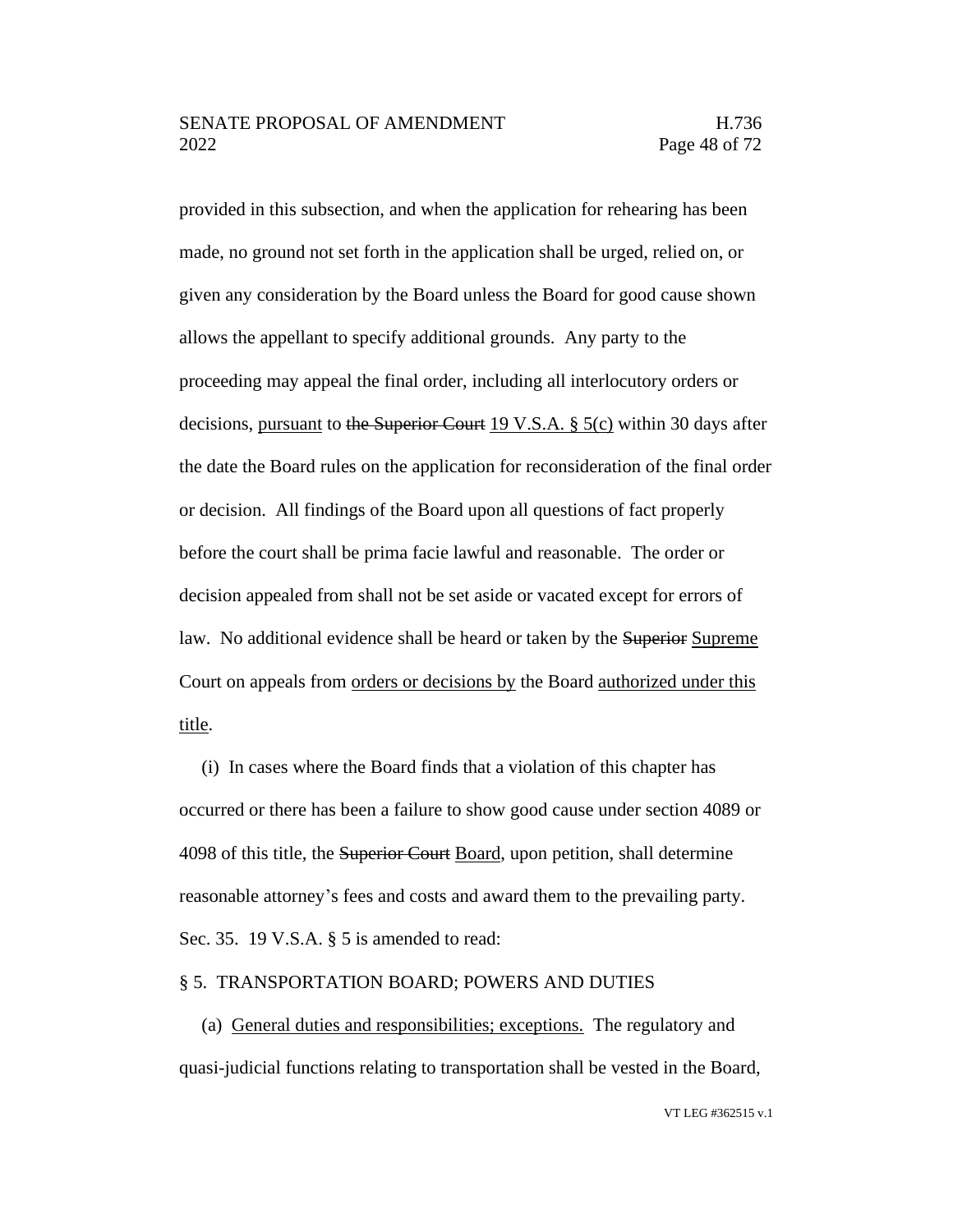except that the duties and responsibilities of the Commissioner of Motor Vehicles in Titles 23 and 32, including all quasi-judicial powers, shall continue to be vested in the Commissioner.

(b) Naming transportation facilities.

(1) Except as otherwise authorized by law, the Board is the sole authority responsible for naming transportation facilities owned, controlled, or maintained by the State, including highways and the bridges thereon, airports, rail facilities, rest areas, and welcome centers. The Board shall exercise its naming authority only upon petition of the legislative body of a municipality of the State, of the head of an Executive Branch agency or department of the State, or of 50 Vermont residents.

(2) The Board shall hold a public hearing for each facility requested to be named. The Board shall adopt rules governing notice and conduct of hearings, the standards to be applied in rendering decisions under this subsection, and any other matter necessary for the just disposition of naming requests. The Board shall issue a decision, which shall be subject to review on the record by a Superior Court pursuant to Rule 74 of the Vermont Rules of Civil Procedure subsection (c) of this section. The Board may delegate the responsibility to hold a hearing to a hearing officer or a single Board member, subject to the procedure of subsection (c) of this section, but shall not be bound by 3 V.S.A. chapter 25 in carrying out its duties under this subsection.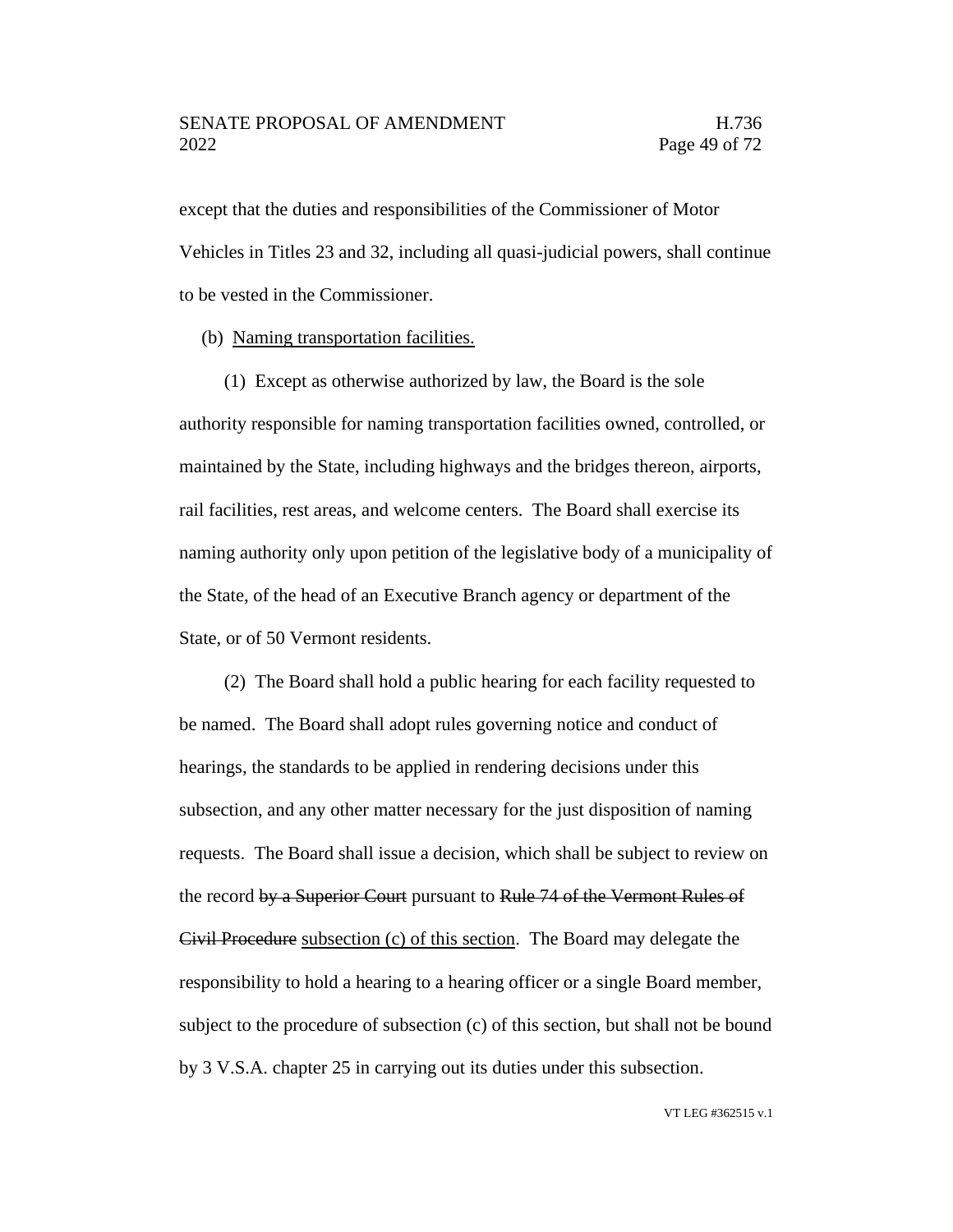(c) Hearing examiners; report of findings; final orders; judicial review.

The Board may delegate the responsibility to hear quasi-judicial matters, and other matters as it may deem appropriate, to a hearing examiner or a single Board member, to hear a case and make findings in accordance with 3 V.S.A. chapter 25, except that highway condemnation proceedings shall be conducted pursuant to the provisions of chapter 5 of this title. A hearing examiner or single Board member so appointed shall report the findings of fact in writing to the Board. Any order resulting from those findings shall be rendered only by a majority of the Board. Final orders of the Board issued pursuant to section 20 of this title (small claims against the Agency) may be reviewed on the record by a Superior Court pursuant to Rule 74 of the Vermont Rules of Civil Procedure. All other final orders of the Board may be reviewed on the record by the Supreme Court.

(d) Specific duties and responsibilities. The Board shall:

\* \* \*

(e) Offices and assistance. Suitable offices and office equipment shall be provided by the State for the Board at Montpelier. The Board may employ clerical or other employees and assistants whom it deems necessary in the performance of its duties and in the investigation of matters within its jurisdiction.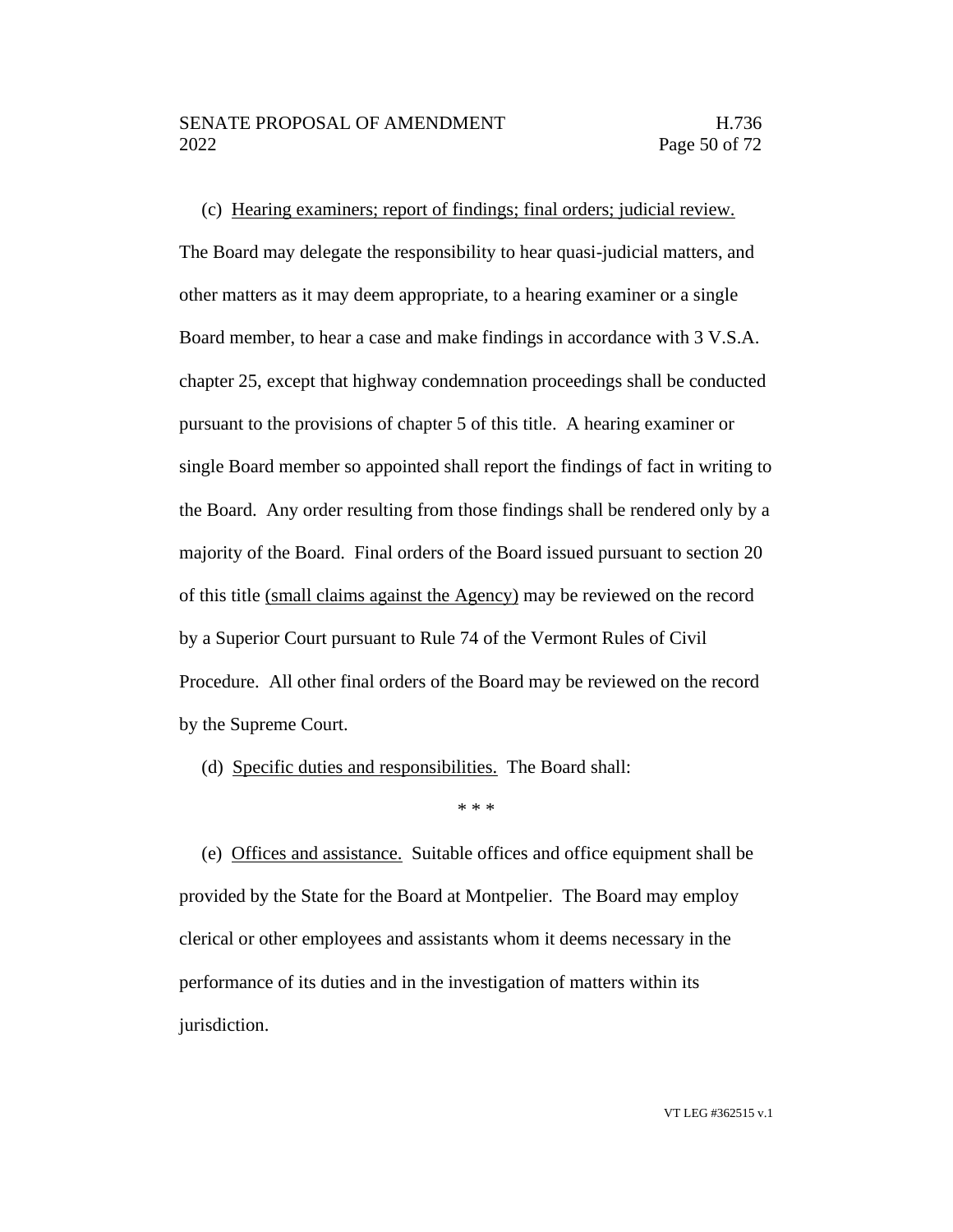## SENATE PROPOSAL OF AMENDMENT FRAMENTIES AND H.736 2022 Page 51 of 72

(f) Jurisdiction; subpoenas; witness fees. The Board shall have the power to determine and adjudicate all matters over which it is given jurisdiction. It may render judgments and make orders and decrees. Whenever the Board is sitting in a quasi-judicial capacity, it may issue subpoenas for the testimony of witnesses or the production of evidence. The fees for travel and attendance of witnesses shall be the same as for witnesses and officers appearing before a Civil Division of the Superior Court.

(g) Reports to the General Assembly. From time to time, the Board may report to the General Assembly with suggestions of amendment to existing law or of new legislation as it deems necessary and any information concerning the companies, matters, and things under the jurisdiction of the Board and Agency that, in its opinion, will be of interest to the General Assembly.

(h) Appeals from the Agency to the Board. Unless otherwise provided by law, when an appeal is allowed from the Agency to the Board, the appeal shall be taken by filing a notice of appeal with the Secretary within 30 days of the date of the Agency decision from which the appeal is taken. The Secretary shall promptly forward the notice of appeal to the Board, together with the Agency's record of decision.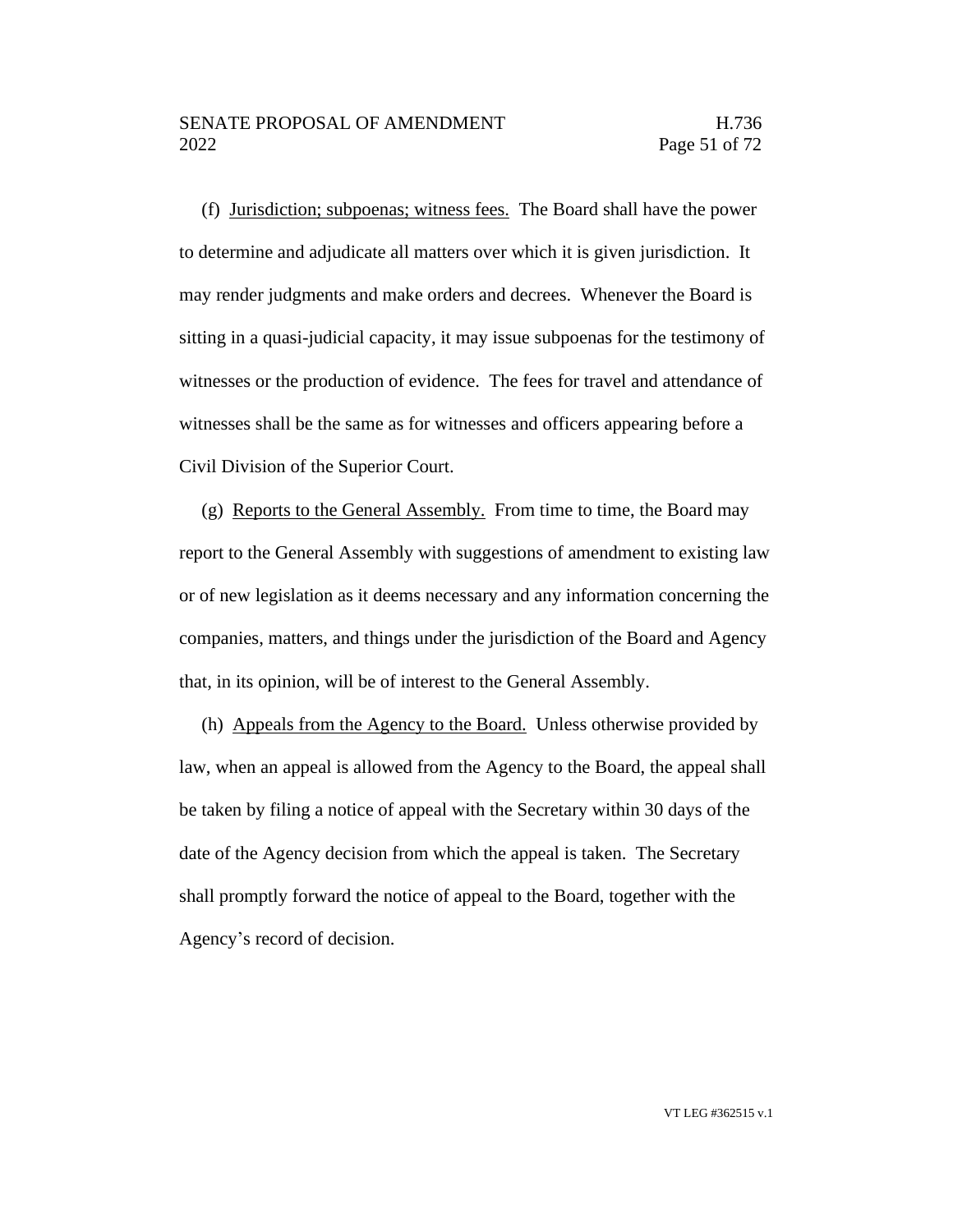# \* \* \* Repeal of 5 V.S.A. Chapter 5 \* \* \*

#### Sec. 36. REPEAL

5 V.S.A. chapter 5 (assessments to support Agency of Transportation and Transportation Board) is repealed.

\* \* \* On-Premises Signs \* \* \*

Sec. 37. 10 V.S.A. § 493 is amended to read:

## § 493. ON-PREMISES SIGNS

Owners or occupants of real property may erect and maintain on the property, on-premises signs advertising the sale or lease of the property or activities being conducted on the property. Those signs shall be subject to the regulations set forth below.

(1) On-premises signs may be erected or maintained, with a total area of not more than 150 square feet, advertising activities being conducted on the same premises. However, this limitation does not apply to signs existing on May 1, 1971, or attached to or part of the building in which the activities are being carried on. An on-premises sign shall not be located more than 1,500 feet from a main entrance from the highway to the activity or premises advertised. The 1,500-foot distance shall be measured along the centerline of the highway or highways between the sign and a main entrance or a straight line, but only if the difference in elevation between the on-premises sign and a main entrance is more than 100 feet. A main entrance shall be a principal,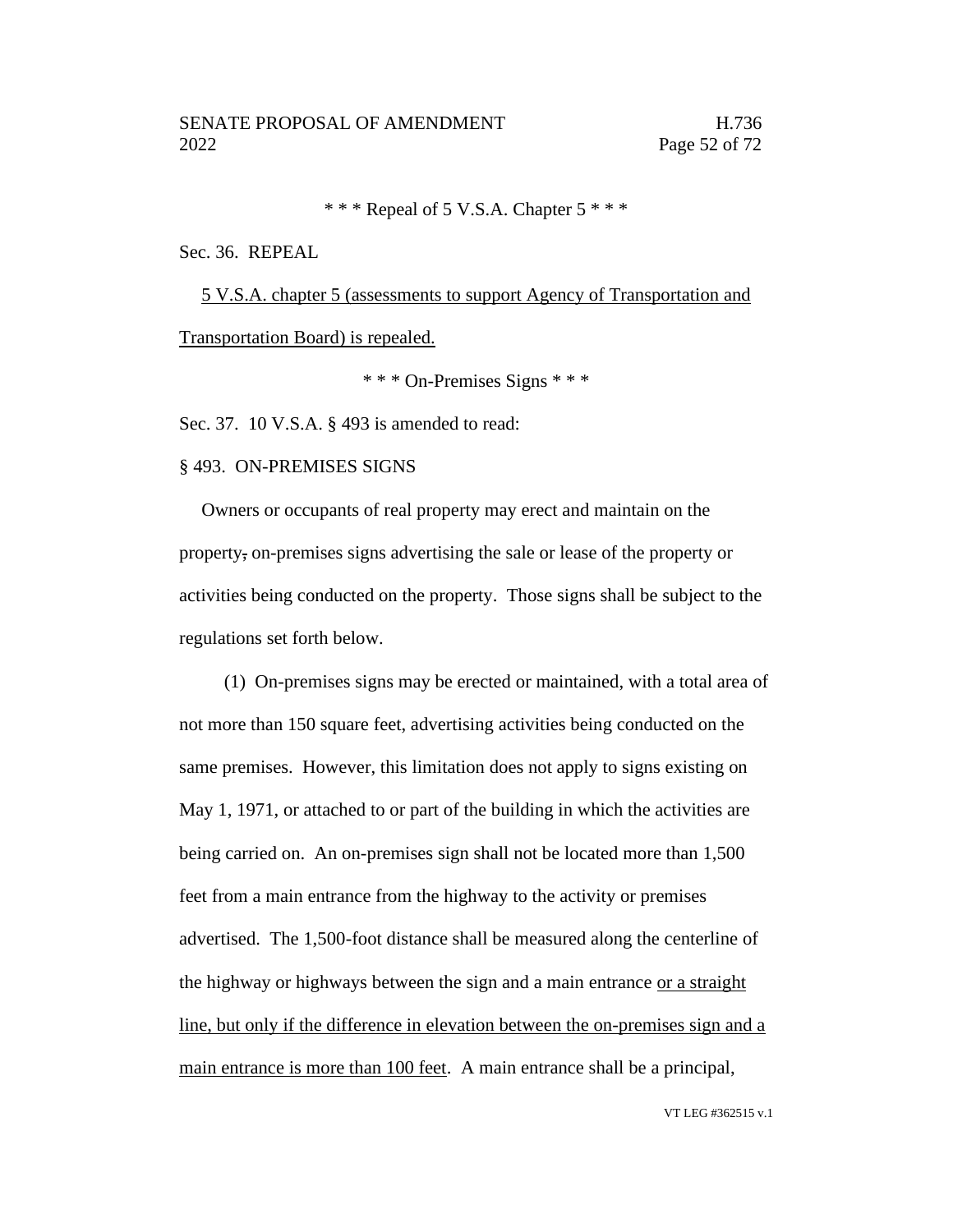private roadway or driveway that leads from a public highway to the advertised activity. For the purposes of this subdivision, premises shall not include land that is separated from the activity by a public highway, or other intervening land use not related to the advertised activity. Undeveloped land or farmland shall not be considered as an intervening land use.

\* \* \*

\* \* \* Right-of-Way Permits; 1111 Permits; Municipal

Site Plan Review \* \* \*

Sec. 38. 19 V.S.A. § 1112 is amended to read:

§ 1112. DEFINITIONS; FEES

(a) As used in this section:

\* \* \*

(4) "Subsurface stormwater system" means a stormwater system, as defined in 10 V.S.A. § 1264(b)(15), that is beneath the surface.

(b) The Secretary shall collect the following fees for each application for the following types of permits issued pursuant to section 1111 of this title:

\* \* \*

(2) utility installations, including each direct connection to the State highway subsurface stormwater system: \$100.00

\* \* \*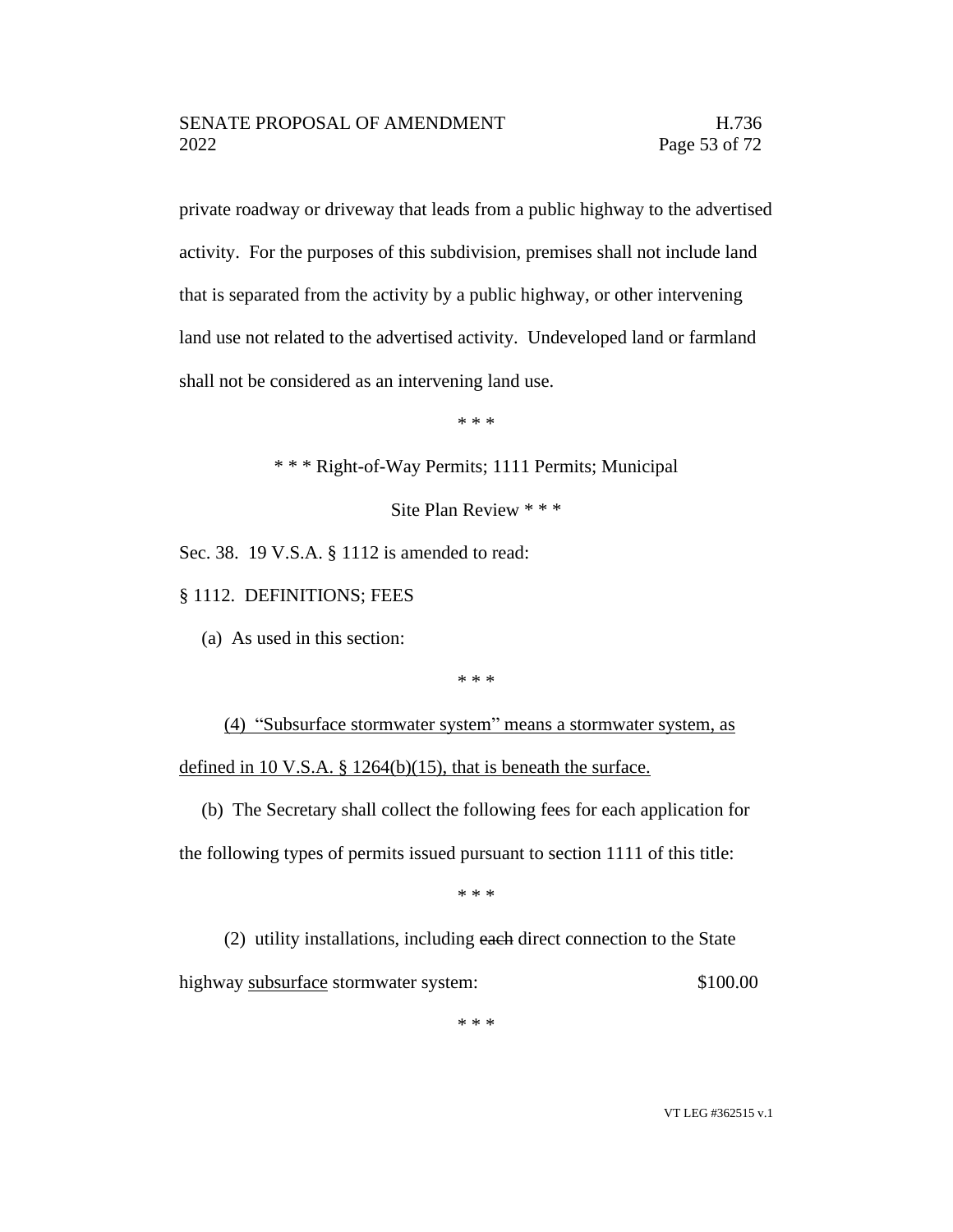Sec. 39. 24 V.S.A. § 4416(b) is amended to read:

(b) Whenever a proposed site plan involves access to a State highway or other work in the State highway right-of-way such as excavation, grading, paving, or utility installation, the application for site plan approval shall include a letter from the Agency of Transportation confirming that the Agency has reviewed the proposed site plan and determined whether a permit is required under 19 V.S.A. § 1111. If the Agency determines that a permit for the proposed site plan is required under 19 V.S.A. § 1111, then the letter from the Agency shall may set out any conditions that the Agency proposes to attach to the permit required under 19 V.S.A. § 1111.

\* \* \* Smugglers' Notch Motor Vehicle Limitations \* \* \* Sec. 40. 23 V.S.A. § 1006b is amended to read:

# § 1006b. SMUGGLERS' NOTCH; WINTER CLOSURE OF VERMONT

# ROUTE 108; COMMERCIAL VEHICLE OPERATION PROHIBITED

(a) Winter closure. The Agency of Transportation may close the Smugglers' Notch segment of Vermont Route 108 during periods of winter weather.

(b) Vehicle operation prohibition.

(1) As used in this subsection, "commercial vehicle" means trucktractor-semitrailer combinations and truck-tractor-trailer combinations.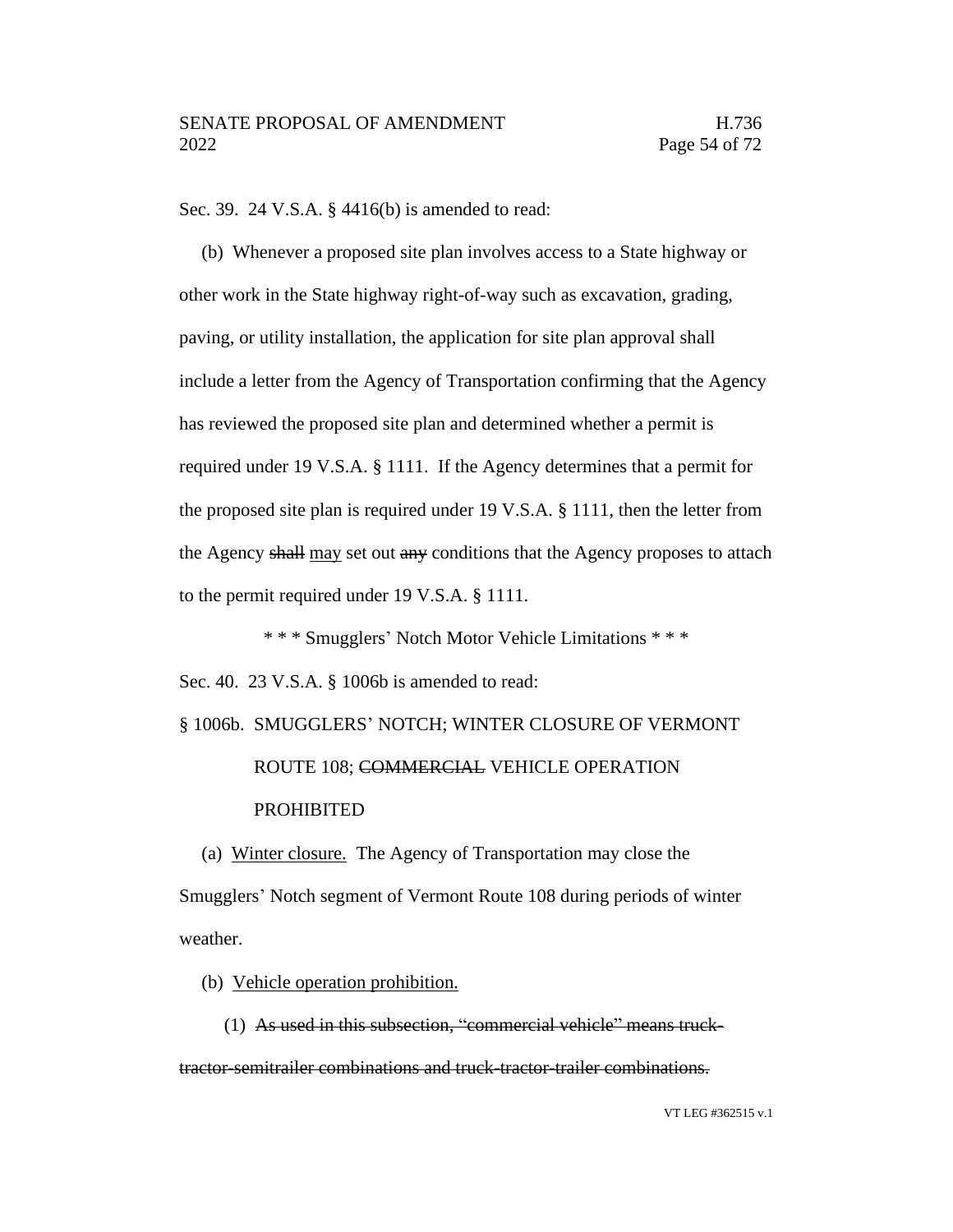(2) Commercial Single-frame motor vehicles over 40 feet in length and tractor units with one or more attached trailers over 45 feet in total length are prohibited from operating on the Smugglers' Notch segment of Vermont Route 108.

 $(3)(2)$  Either the The employer of an operator of a commercial vehicle who is operating a vehicle in the scope of employment and violates this subsection, or the operator's employer, or the operator of a vehicle who is operating a vehicle for personal purposes and violates this subsection shall be subject to a civil penalty of  $$1,000.00$ . If or, if the violation results in substantially impeding the flow of traffic on Vermont Route 108, the penalty shall be a civil penalty of \$2,000.00. For a second or subsequent conviction within a threeyear period, the applicable penalty or penalties shall be doubled.

(3) The prohibition in subdivision (1) of this subsection shall not apply to law enforcement, fire, emergency medical services, and search and rescue vehicles involved in training or responding to real-world incidents.

(c) Required signage. The Agency shall erect signs conforming to the standards established by section 1025 of this title to indicate the closures and restrictions authorized under this section.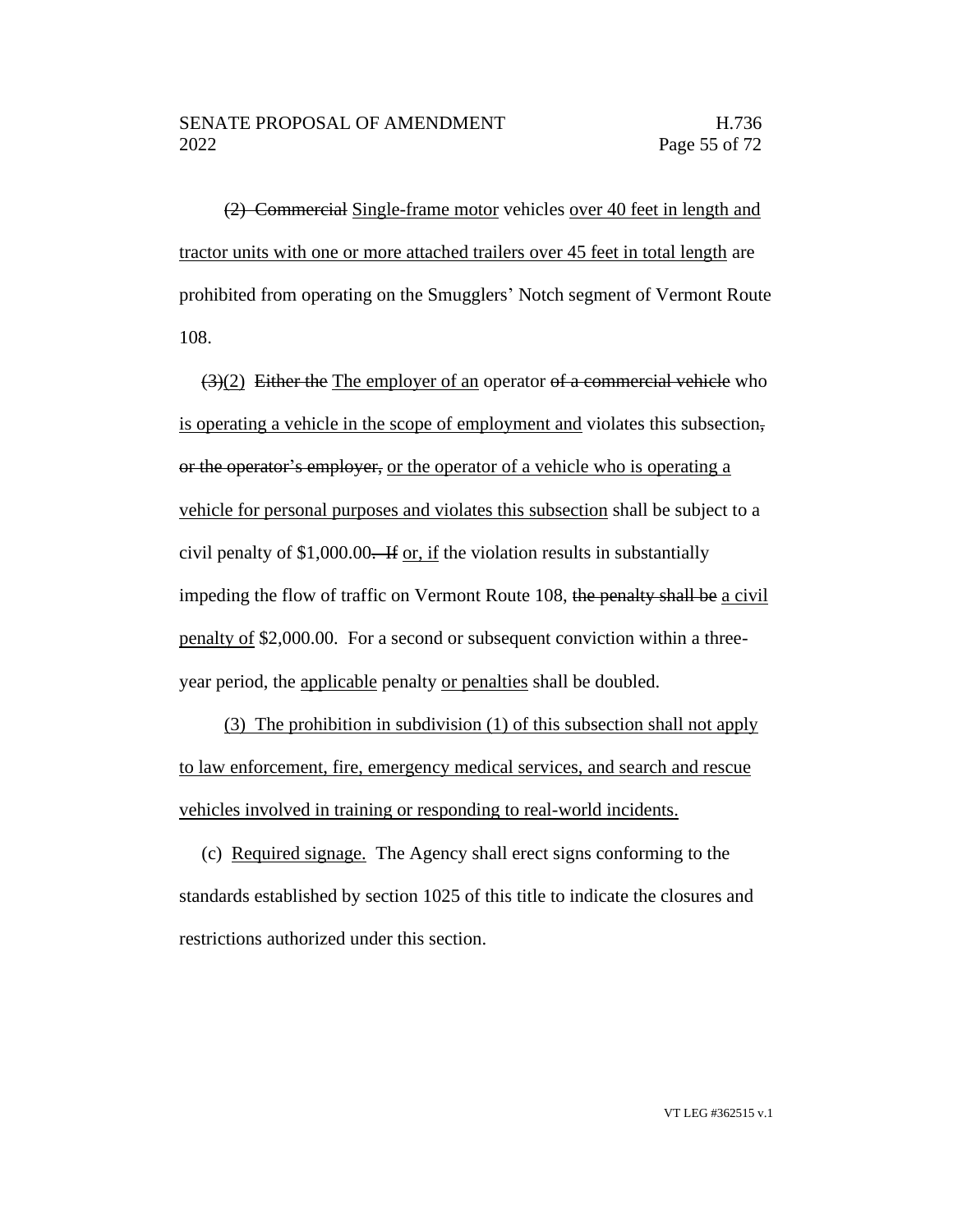\* \* \* Municipal Restrictions; Covered Bridges;

Damages and Expenses \* \* \*

Sec. 41. 19 V.S.A. § 313 is amended to read:

#### § 313. RESTRICTING USE OF COVERED BRIDGES

The Agency and the selectmen of the town where a covered bridge is located or, if parts of such a bridge are located in more than one town, the selectmen of the towns acting jointly, may restrict the use of the bridge to vehicles that are within limits as to weight, height, and width as they shall establish. The limitation shall be plainly posted at the approaches to the bridge at approximately 100 feet from each end of the bridge, and at intersections as may be required to enable operators of restricted vehicles to proceed by the most direct alternate unrestricted route. Posting shall be by means of permanent signs of a standard size of at least 24 inches by 24 inches, and with lettering not less than three inches high. [Repealed.] Sec. 42. 19 V.S.A. § 315 is amended to read:

## § 315. PENALTIES

A person who operates a vehicle exceeding the limit prescribed on a bridge thus restricted shall be fined not more than \$200.00 for the first offense and not more than \$300.00 for each subsequent offense. [Repealed.]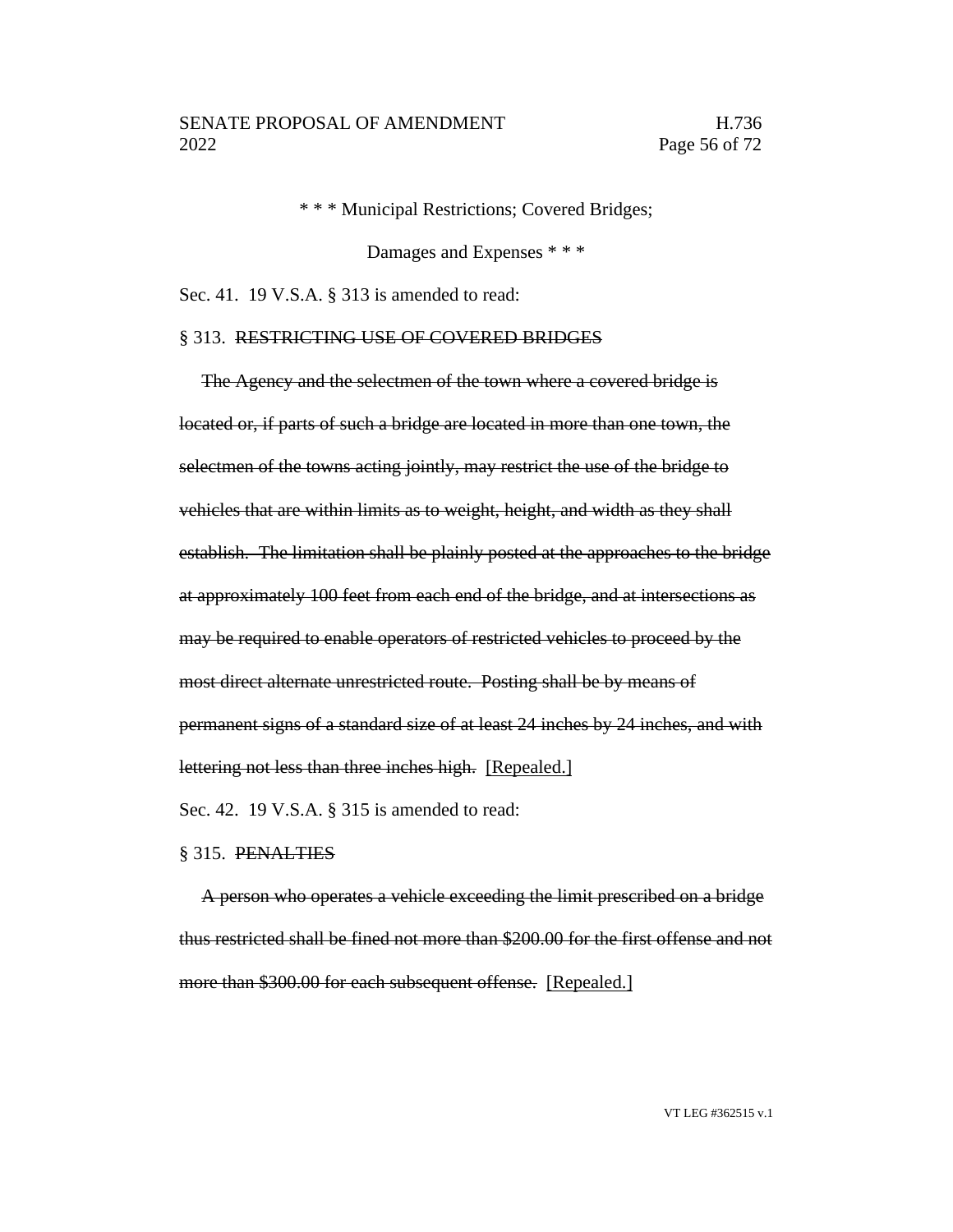Sec. 43. 23 V.S.A. § 1396 is redesignated to read:

§ 1396. SPECIAL WEIGHT LIMITS FOR BRIDGES AND HIGHWAYS

Sec. 44. 23 V.S.A. § 1397 is redesignated to read:

§ 1397. WEIGHT LIMIT SIGNS

Sec. 45. 23 V.S.A. § 1397a is added to read:

#### § 1397a. SPECIAL LIMITS FOR COVERED BRIDGES

The legislative body of a municipality where a covered bridge is located or, if parts of such a bridge are located in more than one municipality, the legislative bodies of the municipalities where a covered bridge is located acting jointly may, after consultation with the Agency of Transportation, restrict the use of the bridge to vehicles that are within limits as to one or more of the following, as they shall establish: weight, height, or width. Any limitation shall be permanently posted by the municipality, with signs that conform to the standards established by section 1025 of this title, approximately 100 feet from the approaches to the bridge and at intersections as may be required to enable operators of restricted vehicles to proceed by the most direct alternate unrestricted route.

Sec. 46. 23 V.S.A. § 1398 is amended to read:

#### § 1398. CERTIFIED STATEMENT TO BE FILED

A certified statement shall be filed with the clerk in each town, village, or city municipality in which the a posting occurs, as provided in section sections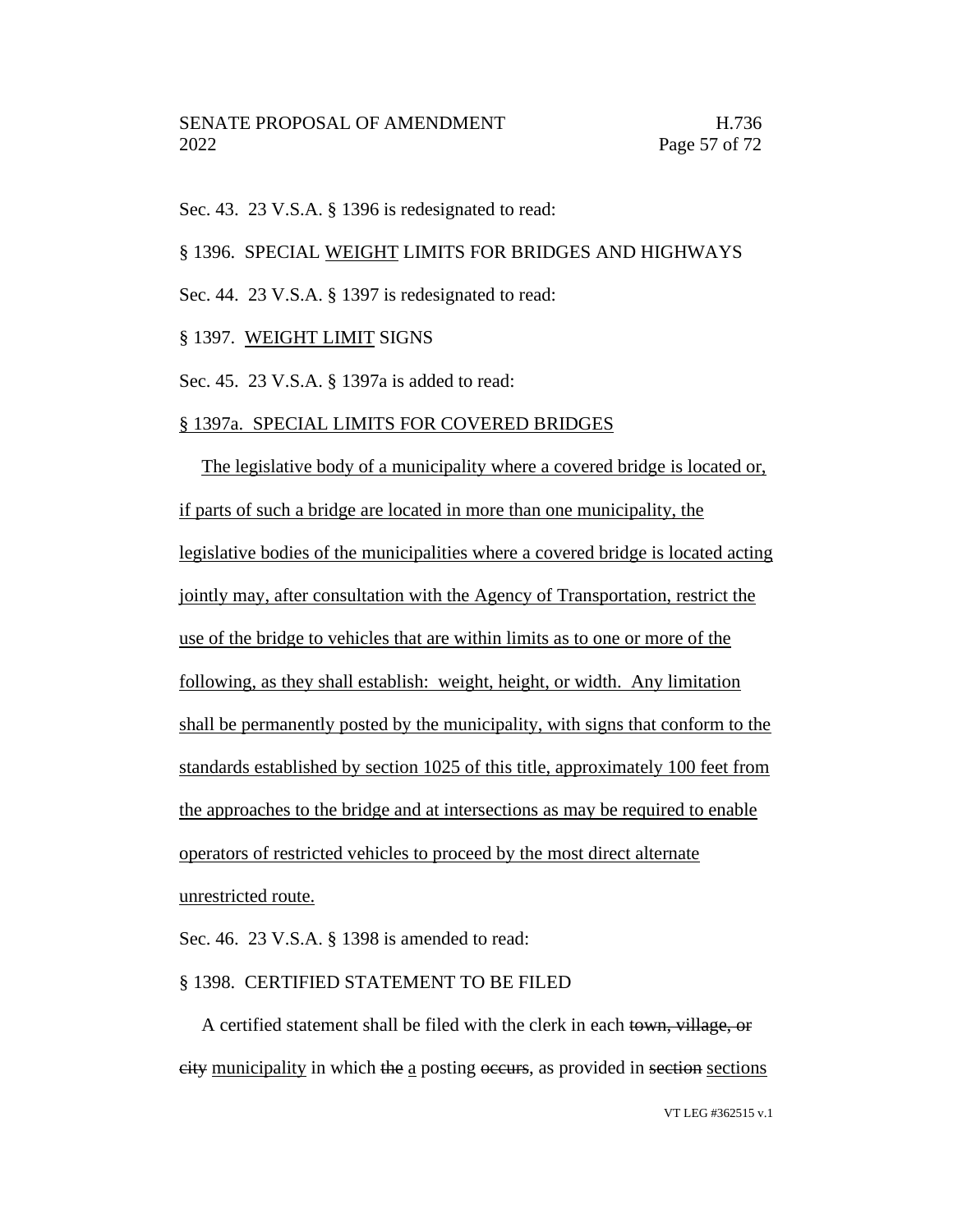1397 and 1397a of this title subchapter, stating occurs that states the location of the highway or bridge posted, the legal load limit or limits to which such the highway or bridge is restricted, and the date of posting. If such a restriction is removed at any time by the Secretary of Transportation, selectboard, trustees, or city council, or legislative body of the municipality, or both, a similar certified statement of the removal shall be filed with the clerk of the town, village, or city as the case may be municipality.

Sec. 47. 23 V.S.A. § 1399(b) is amended to read:

(b) Nothing contained in sections 1391–1398 of this title subchapter shall restrict the weight of:

(1) Snow plows, road machines, oilers, traction engines, tractors, rollers, power shovels, dump wagons, trucks, or other construction or maintenance equipment when used by any town, incorporated village, city, or the State in the construction or the maintenance of any highway, provided that such construction or maintenance is performed by persons employed by or under contract with such town, incorporated village, city, or the State for this purpose. However, any operation of motorized highway building equipment or road making appliances used in construction work contracted by a town, incorporated village, city, or the State shall be unrestricted as to weight only within a construction area.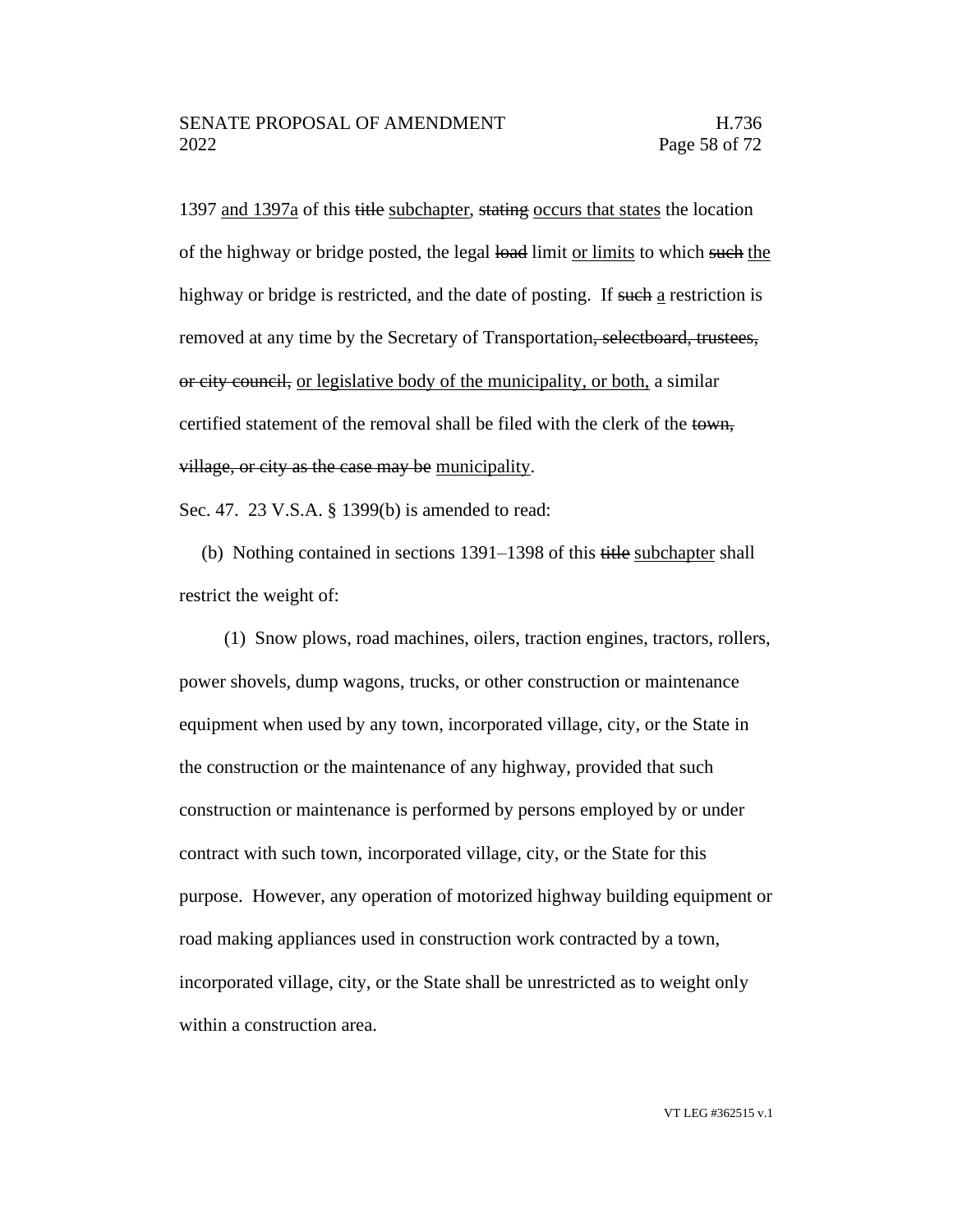(2) Municipal and volunteer fire apparatus and law enforcement motor vehicles.

(3) Heavy-duty tow and recovery vehicles on the Dwight D. Eisenhower System of Interstate and Defense Highways.

Sec. 48. 23 V.S.A. § 1400d is amended to read:

§ 1400d. AGRICULTURAL SERVICE VEHICLES

(a) An agricultural service vehicle, as defined in subdivision 4(71) of this title, shall be exempt from the provisions of sections 1400 and 1400a and subsection  $1434(c)$  of this title subchapter if the gross weight does not exceed 60,000 pounds.

(b) Municipalities shall not be liable for injuries or damages to agricultural service vehicles or their operators that result from crossing a posted bridge with an agricultural service vehicle that weighs more than the posted weight limit.

Sec. 49. 23 V.S.A. § 1434 is amended to read:

# § 1434. OPERATION IN EXCESS OF WEIGHT, HEIGHT, OR WIDTH LIMITS; PENALTIES

(a) General limits. The operation of a vehicle on a public highway in excess of the legal height, width, or length limits as prescribed in section 1431 or 1432 of this title subchapter without first obtaining a permit to operate the vehicle, whether or not a permit is available, shall be a traffic violation, as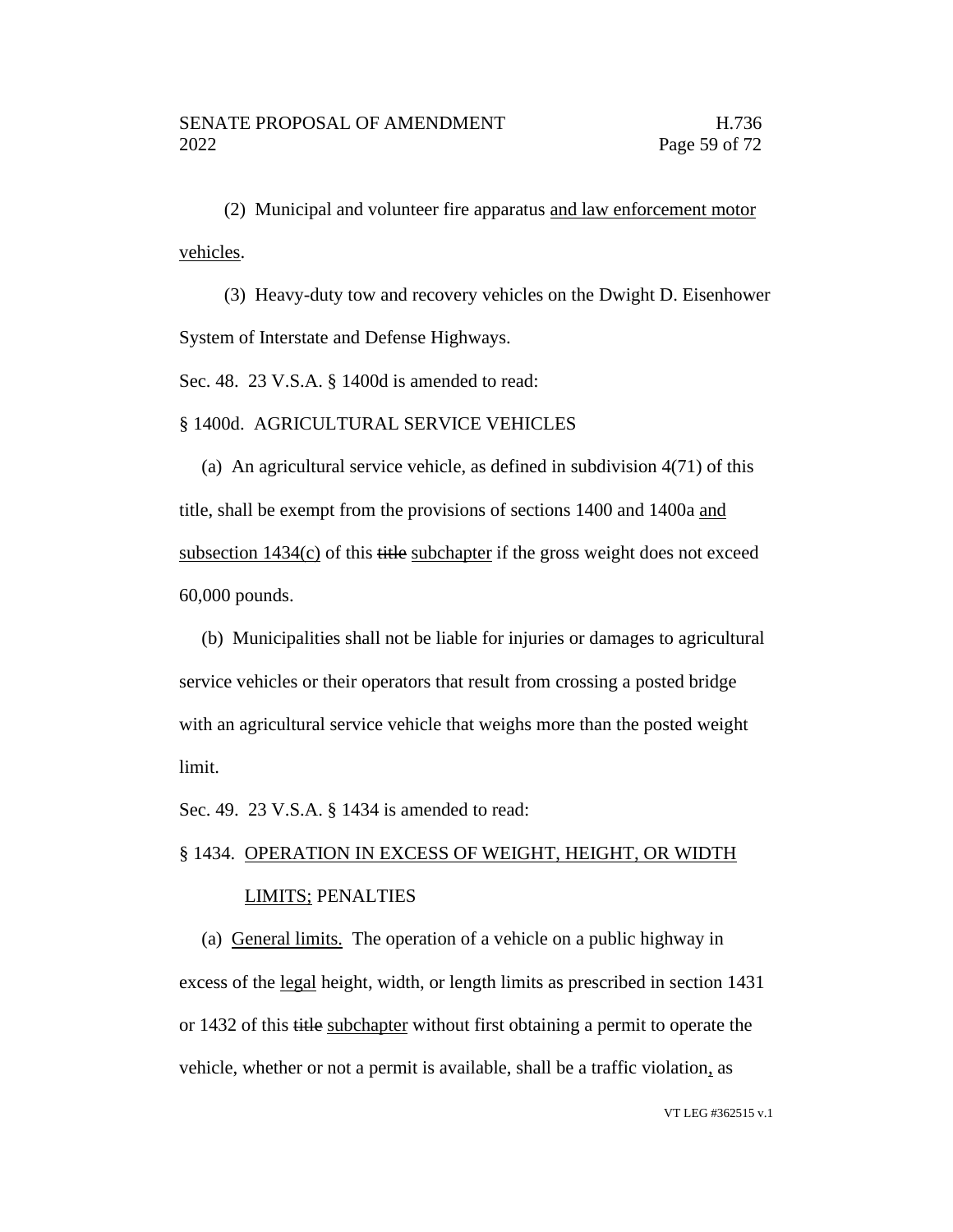defined in section 2302 of this title. A violation shall be, and punishable by a civil penalty of \$300.00 for a first offense, \$600.00 for a second offense within a two-year period, and \$800.00 for a third or subsequent offense within a twoyear period.

(b) Permit limits. The operation of a vehicle on a public highway in excess of the legal height, width, or length limits as prescribed in section 1431 or 1432 of this title subchapter in violation of the terms of a permit issued in conformance with section 1400 of this title subchapter shall be a traffic violation, as defined in section 2302 of this title, and shall be punishable by a civil penalty of \$300.00 for a first offense, \$600.00 for a second offense within a two-year period, and \$800.00 for a third or subsequent offense within a twoyear period.

(c) Covered bridges. The operation of a vehicle in excess of the legal limits designated for a covered bridge under section 1397a of this subchapter or applicable under subdivisions 1392(1) and (2) of this subchapter shall be a traffic violation, as defined in section 2302 of this title, and punishable by a civil penalty of \$1,000.00 or, if the violation results in substantially impeding the flow of traffic, \$2,000.00. For a second or subsequent conviction within a three-year period, the applicable penalty shall be doubled.

(d) Refusal to issue a permit. In the case of a violation under subsection (a) of this section, the Commissioner may refuse to issue a permit to the violator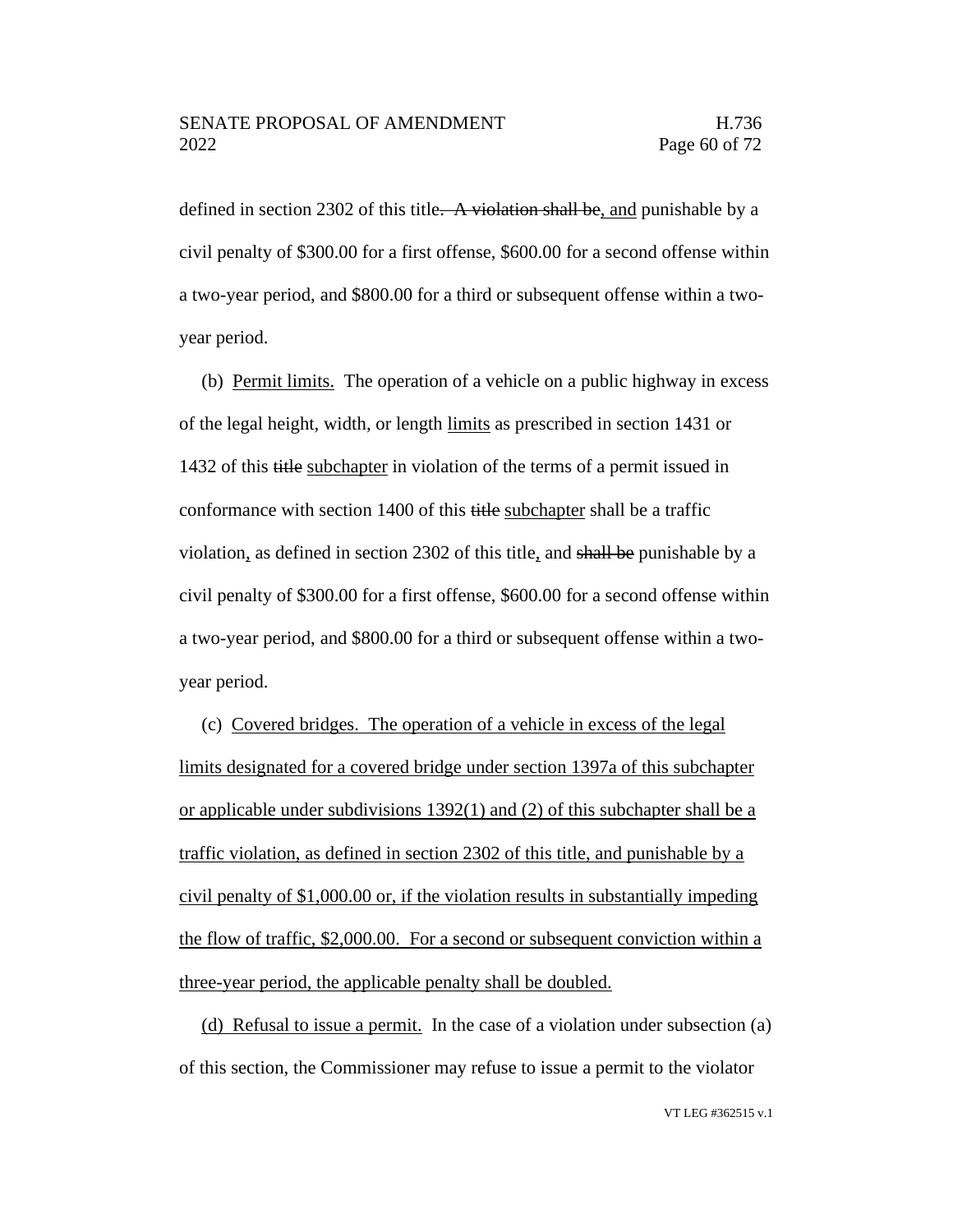under section 1400 of this title subchapter for a period not to exceed three months, if the owner or lessee commits four or more violations within a twoyear period. If the holder of a permit commits four or more violations under subsection (b) of this section within a two-year period, the Commissioner may suspend, for a period not to exceed three months, any permit issued to the violator under section 1400 of this title subchapter. For the purposes of this section, the owner or lessee of the vehicle shall be considered the holder of, or applicant for, the permit.

Sec. 50. 23 V.S.A. § 1492 is amended to read:

#### § 1492. LIABILITY FOR DAMAGE DEFINED; LIMITATIONS

The owner, driver, operator, or mover of any motor truck, tractor, trailer, wagon, cart, carriage, or other object or contrivance which that is moved or operated on any highway in violation of any of the provisions of sections 1098, 1145 1083, 1092, 1302, 1305, and 1431 and subsection 1434(c) of this title, subchapter; such portion of section 1141 sections 1003 and 1081 of this title subchapter as pertains to trucks and buses,; and such portion of section 1391 of this title subchapter as relates to weight in relation to tire surface, shall be liable to the State or municipal corporation in which the act is committed for damages to a public highway or bridge occasioned by such moving or operating, to be recovered in a civil action, in the name of the State or municipal corporation, or in an action on the bond provided in this chapter in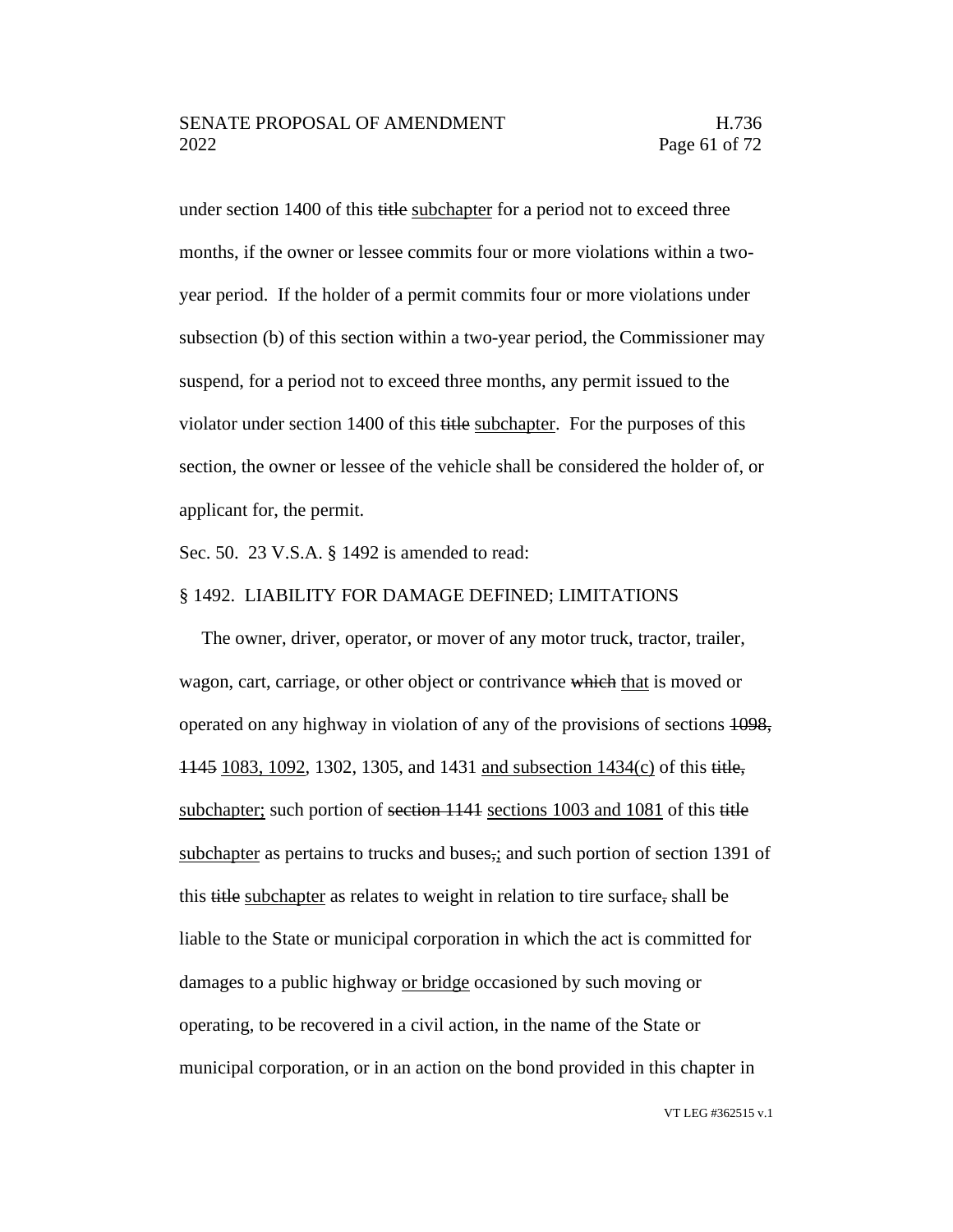## SENATE PROPOSAL OF AMENDMENT FRAMENTIES AND H.736 2022 Page 62 of 72

connection with the issuance of permits, provided the action is brought within two years after such act is committed.

Sec. 51. 23 V.S.A. § 1112 is amended to read:

### § 1112. CLOSED HIGHWAYS

(a) Except by the written permit of the authority responsible for the closing, a person shall not drive any vehicle over any highway across which there is a barrier or a sign indicating that the highway is closed to public travel.

\* \* \*

(c) A municipal, county, or State entity that deploys police, fire, ambulance, rescue, or other emergency services in order to aid a stranded operator of a vehicle, or to move a disabled vehicle, operated on a closed highway in violation of this section, may recover from the operator in a civil action the cost of providing the services, if at the time of the violation a sign satisfying the requirements of subsection (b) of this section was installed.

[Repealed.]

Sec. 52. 24 V.S.A. § 2296a is added to read:

# § 2296a. RIGHT TO RECOVER EXPENSES FOR EMERGENCY SERVICES

A municipal, county, or State entity that deploys police, fire, ambulance, rescue, or other services to aid an operator of a vehicle who is stranded due to a violation of 23 V.S.A. § 1006b, 1112, or  $1434(c)$  or to move a vehicle that is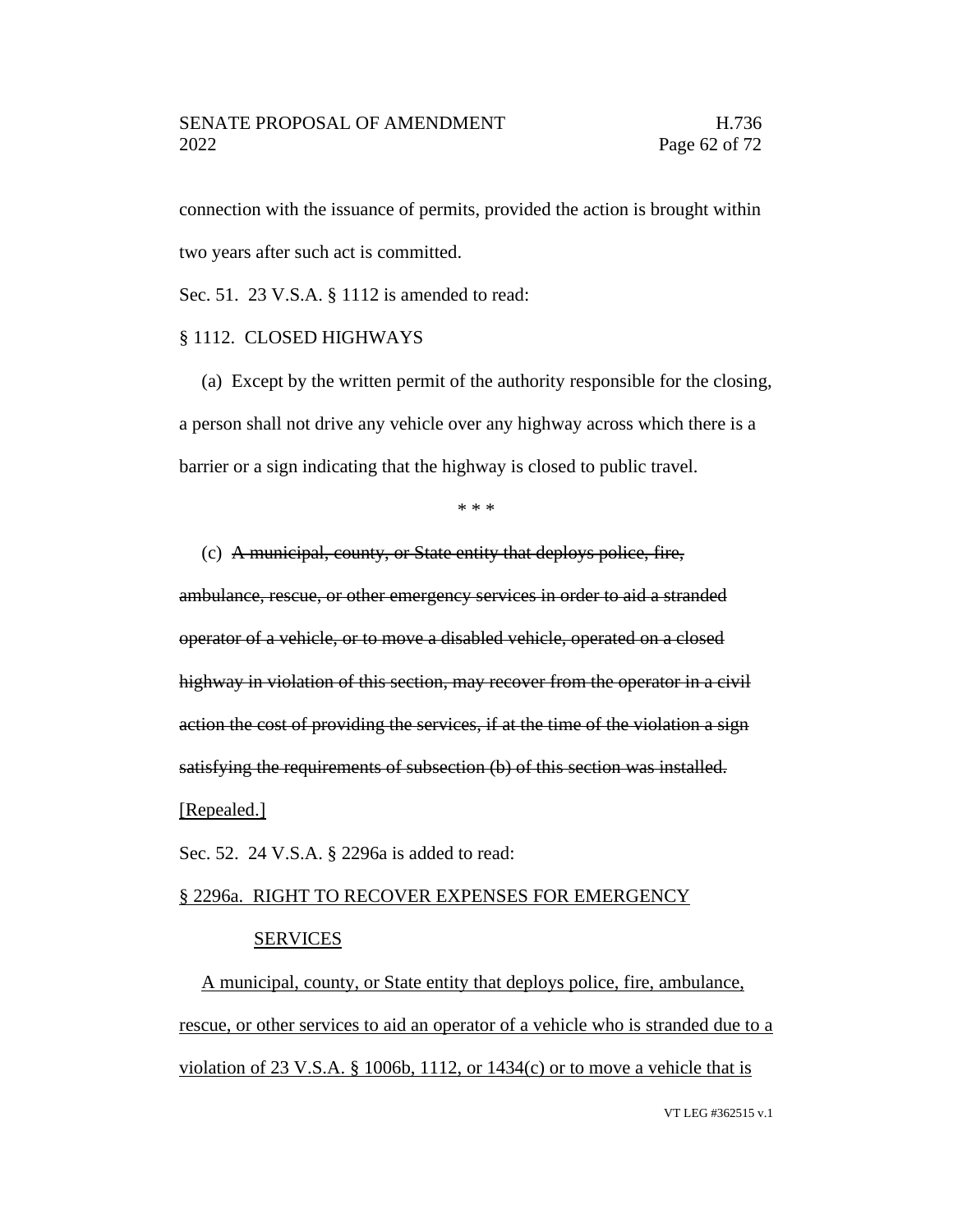disabled due to a violation of 23 V.S.A. § 1006b, 1112, or 1434(c) may recover in civil action the costs of providing services from the operator or the operator's employer, provided that the operator was acting during or incidental to the operator's scope of employment.

\* \* \* Municipal Weight Limits; Filing of Restrictions \* \* \* Sec. 53. 23 V.S.A. § 1400b is amended to read:

#### § 1400b. FILING OF RESTRICTIONS, PUBLICATION

(a) Any municipality that has enacted special weight limits that are other than State legal limits for highways or bridges within its jurisdiction shall file a complete copy of the limitations with the Department of Motor Vehicles not later than February 10 of each year. The information filed shall contain a concise listing of each highway or bridge posted, the time of the year the restrictions apply, weight limitations in effect on that highway or bridge, and the name, address, and telephone number of the principal person or persons responsible for issuing the local permit. Additions or deletions to the listing may be made from time to time, as required, by filing with the Department.

(b) Any special municipal weight limits on highways or bridges shall be unenforceable unless they are on file with the Department of Motor Vehicles within three working days of the date of posting. It shall be the responsibility of the municipality to keep records documenting the time and date a highway or bridge is posted, and to keep current restrictions on file with the

VT LEG #362515 v.1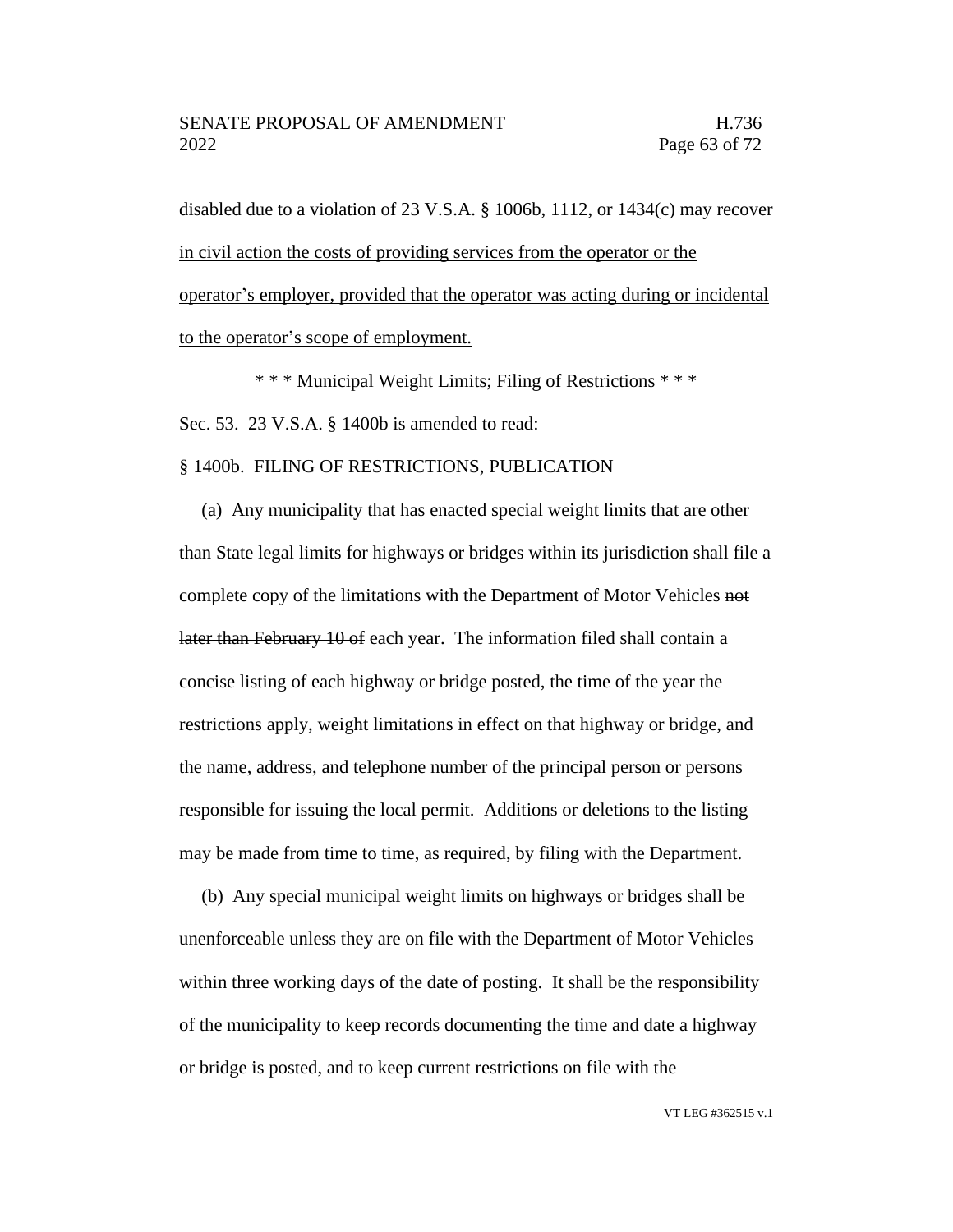Department. The Department may prescribe the format that is to be used when filing restrictions under this section.

\* \* \*

\* \* \* Use of Sustainable Building Components \* \* \*

Sec. 54. FINDINGS

The General Assembly finds:

(1) With the passage of the Universal Recycling Law, the State of

Vermont committed to providing convenient and efficient recycling services to all Vermonters.

(2) Efficient recycling systems save energy, conserve natural resources, and reduce greenhouse gas emissions.

(3) Recycled glass can currently be used in the following ways:

(A) as an aggregate to substitute for virgin or manufactured sand;

(B) ground and used as a pozzolan, which can be a partial substitute

for Portland Cement in a concrete-mix design; or

(C) converted into a building component.

(4) Mining sand is a practice that is known to have an adverse effect

on the environment.

(5) Fly ash, which is a pozzolan, is the byproduct of the burning of coal, and ground granulated blast-furnace slag, which is also a pozzolan, is the byproduct of steel manufacturing.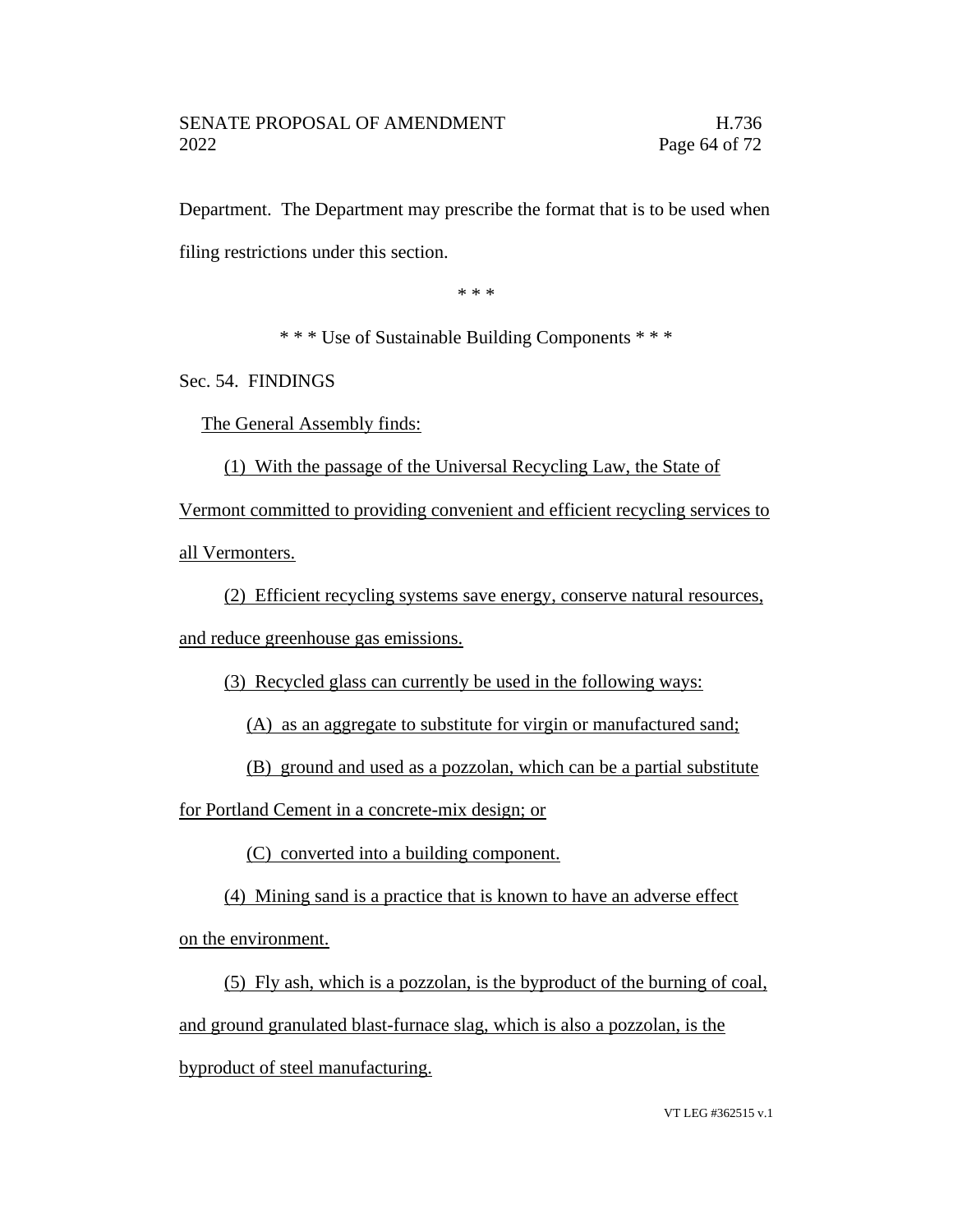(6) The Agency of Transportation is already, pursuant to 2020 Acts and Resolves No. 121, Sec. 21, encouraged to, wherever practicable, use pozzolans and alternatives to Portland Cement as part of the concrete-mix design for all transportation infrastructure projects.

(7) Reusing recycled glass as a substitute for virgin or manufactured sand conserves natural resources by reducing the need to mine or manufacture sand.

(8) Using materials recycled in Vermont as a partial substitute for aggregate and non-aggregate components in maintenance, construction, and improvement projects could reduce greenhouse gas emissions and the State's carbon footprint by eliminating the need to transport recycled glass out of State for further processing.

(9) Using materials recycled in Vermont as a partial substitute for aggregate and non-aggregate components in maintenance, construction, and improvements projects could provide an economic benefit to the local recycling industry.

(10) There will continue to be advances in the availability and use of sustainable building components, such as recycled materials and manufacturing byproducts, in maintenance, construction, and improvement projects.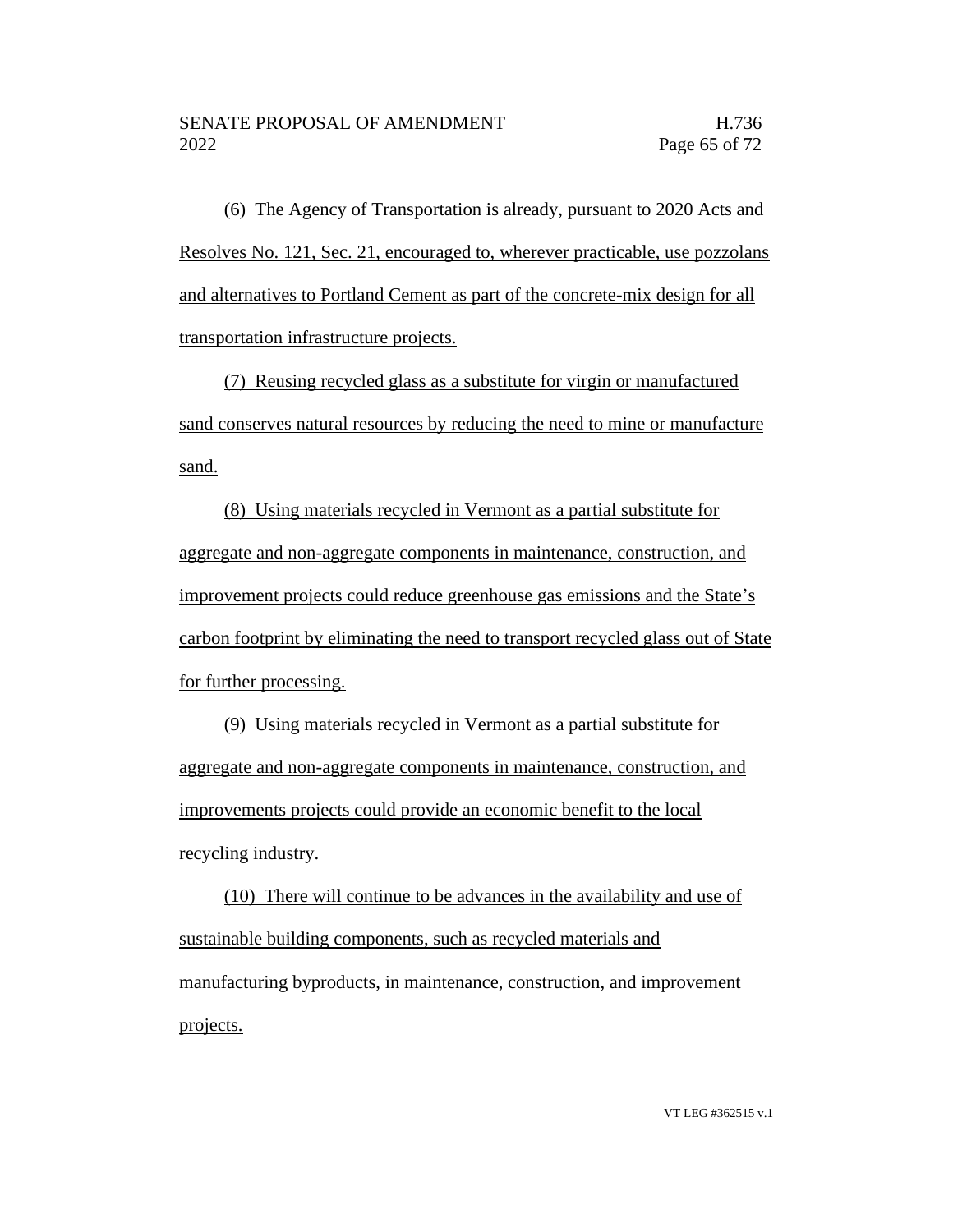Sec. 55. 19 V.S.A. § 10c(m) is amended to read:

(m) Recycled asphalt pavement (RAP) shall be used on all Agency paving projects to the extent sources of quality RAP are available consistent with producing quality hot mix asphalt. To that extent, the Agency shall define paving project specifications and contract bid documents to allow the use of up to 50 percent RAP. The Agency shall compare the cost-benefit of the State's retaining the RAP versus the contractor's retaining the RAP, and the Agency shall report to the House and Senate Committees on Transportation on the results of the comparison in the 2009 and 2010 legislative sessions.

#### [Repealed.]

Sec. 56. 19 V.S.A. § 10m is added to read:

## § 10m. STATEMENT OF POLICY; SUSTAINABLE BUILDING

## COMPONENTS; ANNUAL REPORT

(a) Policy. It shall be the State's policy to use sustainable building components, including recycled materials and manufacturing byproducts, in all maintenance, construction, and improvement projects within the State's Transportation Program to the extent that sources of quality sustainable building components are available and the use is consistent with producing transportation assets with a demonstrated evidence of long-term durability.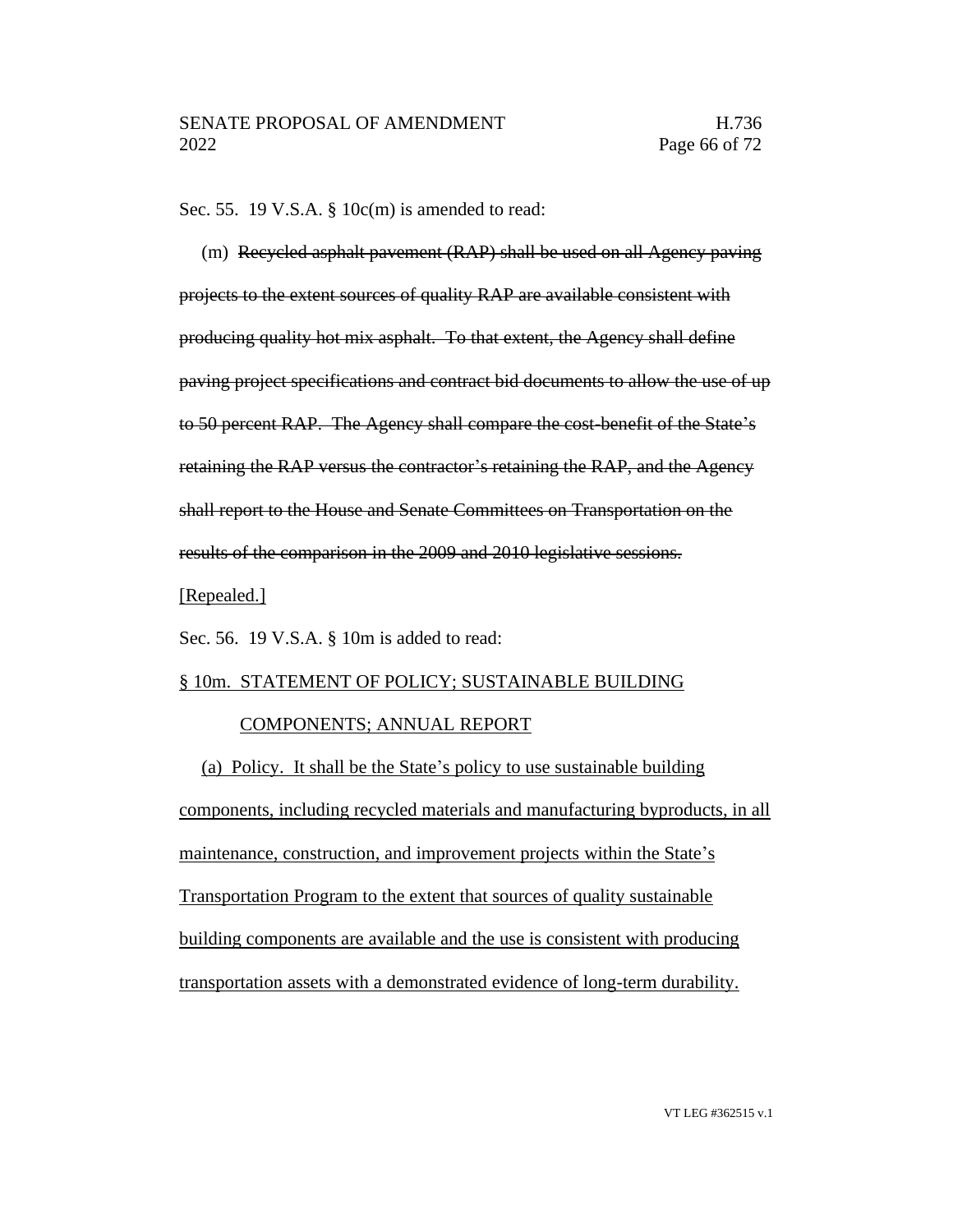(b) Specifications. The Agency shall define its performance and related specifications and contract bid documents to allow and, as practicable, encourage the use of sustainable building components.

(c) Recycled asphalt pavement. Recycled asphalt pavement (RAP) shall be used on all Agency paving projects to the extent sources of RAP of a quality comparable to hot mix asphalt is available. The Agency shall define paving project specifications and contract bid documents to allow for the use of up to 50 percent RAP.

(d) Research and testing. The Agency is encouraged to continue researching, testing, and, wherever practicable, using sustainable building components, pozzolans, and alternatives to Portland Cement as part of the construction specifications for all transportation infrastructure projects.

(e) Annual report. The Agency, in consultation with the Recycled Materials Working Group, shall, during each session of the General Assembly, provide an oral report to the House and Senate Committees on Transportation on the use of sustainable building components in maintenance, construction, and improvement projects within the State's Transportation Program.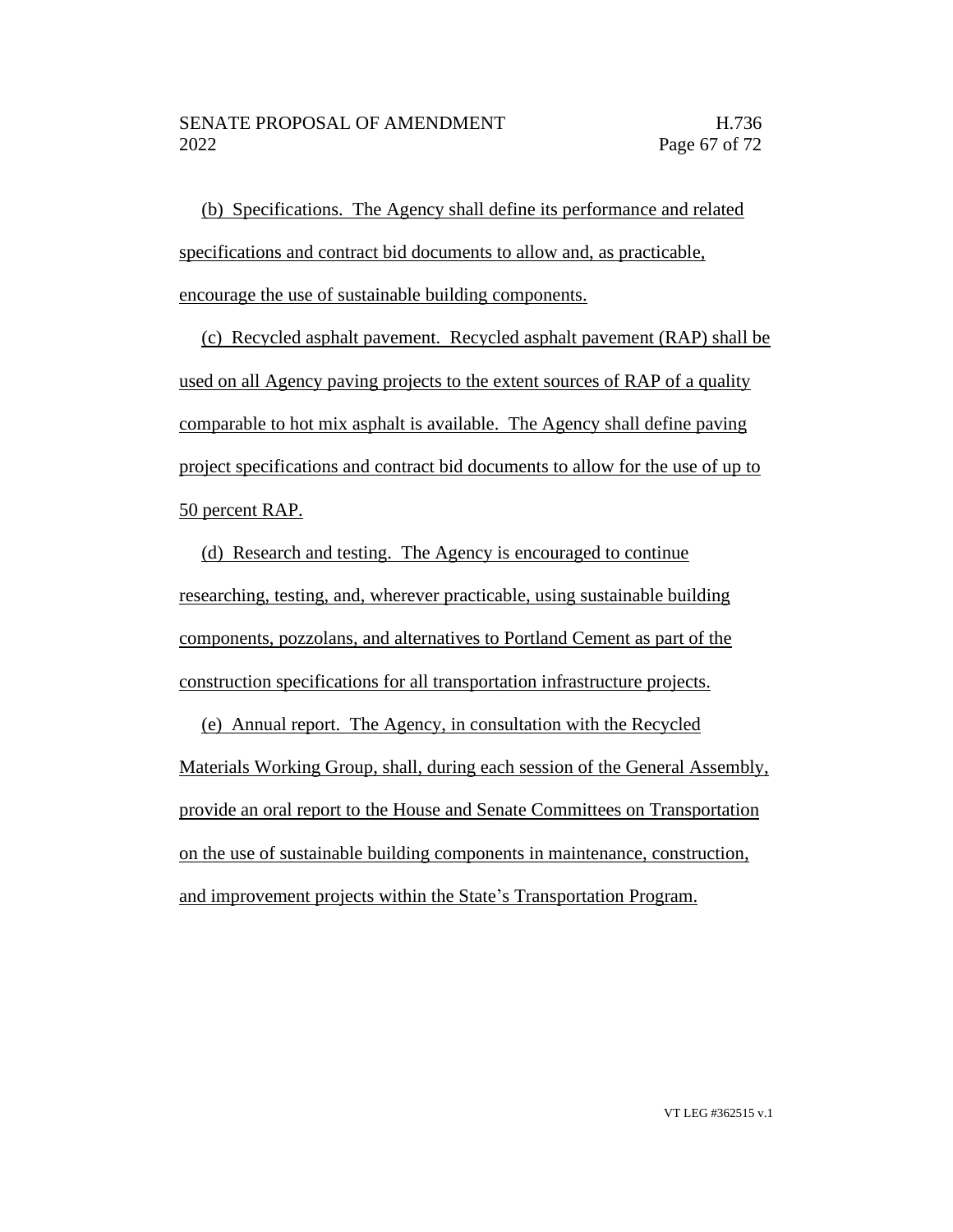\* \* \* Fees for State Electric Vehicle Supply Equipment; Sunset \* \* \* Sec. 57. 2019 Acts and Resolves No. 59, Sec. 38 is amended to read: Sec. 38. ELECTRIC VEHICLE SUPPLY EQUIPMENT FEES REPEAL 32 V.S.A. § 604 (electric vehicle supply equipment fees) is repealed on July 1, 2022 2025.

Sec. 58. 32 V.S.A. § 604 is amended to read:

# § 604. ELECTRIC VEHICLE SUPPLY EQUIPMENT FEES

(a) Notwithstanding any other provision of this subchapter, any agency or department that owns or controls electric vehicle supply equipment (EVSE), as defined in 30 V.S.A. § 201, may establish, set, and adjust fees for the use of that electric vehicle supply equipment  $EVSE$ . The agency or department may establish fees for electric vehicle charging at less than its costs, to cover its costs, or equal to the retail rate charged for the use of electric vehicle supply equipment EVSE available to the public. Fees collected under this section shall be deposited in the same fund or account within a fund from which the electric operating expense for the electric vehicle supply equipment **EVSE** originated.

(b) The Agency of Transportation and the Department of Buildings and General Services shall make staff available to standing committees of the General Assembly beginning on January 15 each year to give an oral presentation that provides an update on the State's efforts to collect fees for the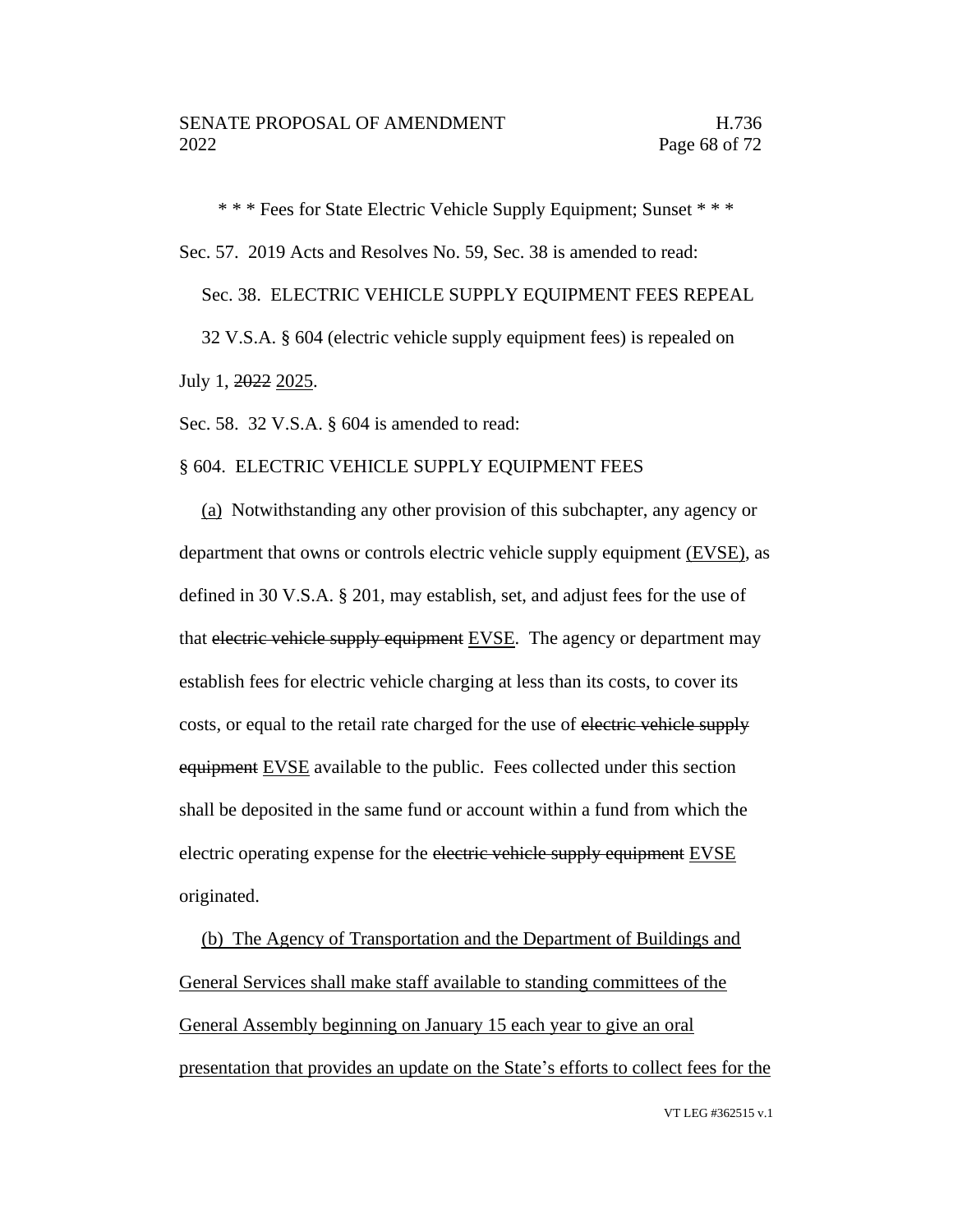use of EVSE that is owned or controlled by the State pursuant to subsection (a) of this section and shall make available as part of that presentation a copy of any applicable fee schedules, along with an explanation as to whether or not the fee schedule accounts for expenses associated with the EVSE, including electricity costs.

\* \* \* Relinquishment of Vermont Route 207 Extension

in the Town of St. Albans \* \* \*

Sec. 59. 2012 Acts and Resolves No. 153, Sec. 23(a) is amended to read:

(a) Pursuant to 19 V.S.A.  $\S$  15(a)(2), the general assembly General Assembly approves the secretary of transportation Secretary of Transportation to enter into an agreement with the town Town of St. Albans to relinquish to the town's Town's jurisdiction a segment of state State highway right-of-way in the town Town of St. Albans, which has not been constructed to be a traveled road, and which was to be known as the Vermont Route 207 Extension. This authority shall expire on June 30, 2022 2032. The segment authorized to be relinquished measures approximately 1.7 acres, is approximately 160 feet in width, and starts at a point 200 feet west of the intersection of the U.S. Route 7/Vermont Route 207 centerline of highway project S0297(2), and continues westerly for 463 feet.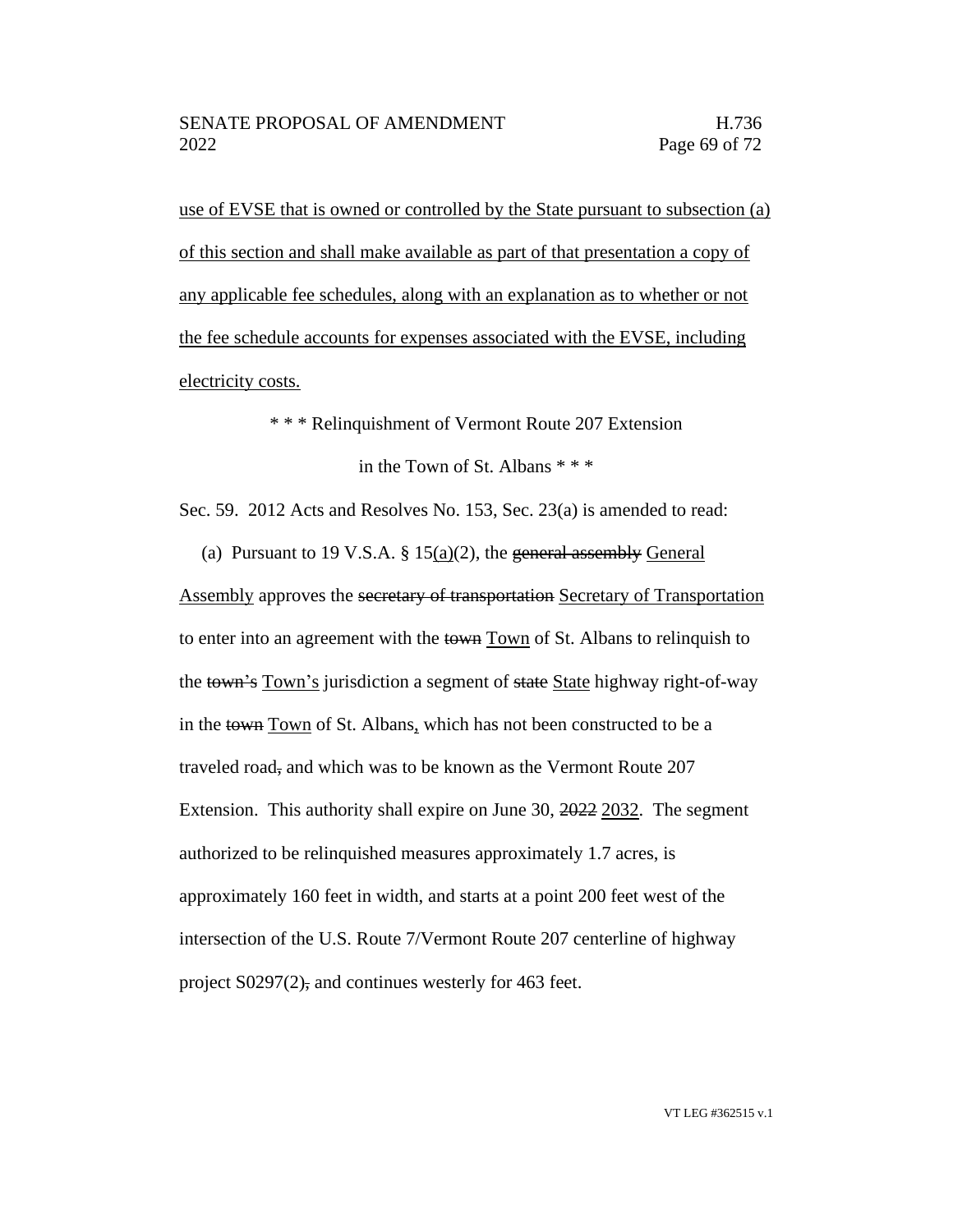\* \* \* Codified Law Technical Corrections \* \* \*

#### Sec. 60. REPEAL

19 V.S.A. § 22 (fine applicable for a violation of the since repealed 19 V.S.A.  $\S 21(c)$  is repealed.

Sec. 61. 19 V.S.A.  $\S$  11a(b) is amended to read:

(b) In fiscal year 2017, of the funds appropriated to the Department of

Public Safety pursuant to subsection (a) of this section, the amount of \$1,680,000.00 is allocated exclusively for the purchase, outfitting, assignment, and disposal of State Police vehicles. In fiscal year 2018 and in succeeding fiscal years, of the funds appropriated to the Department of Public Safety pursuant to subsection (a) of this section, the amount of \$2,100,000.00 is allocated exclusively for the purchase, outfitting, assignment, and disposal of State Police vehicles. Any unexpended and unencumbered funds remaining in this allocation at the close of a fiscal year shall revert to the Transportation Fund. The Department of Public Safety may periodically recommend to the General Assembly that this allocation be adjusted to reflect market conditions for the vehicles and equipment.

Sec. 62. 19 V.S.A. § 996(a) is amended to read:

(a) The Agency of Transportation shall work with municipal representatives to revise the Agency of Transportation's Town Road and Bridge Standards in order to incorporate a suite of practical and cost-effective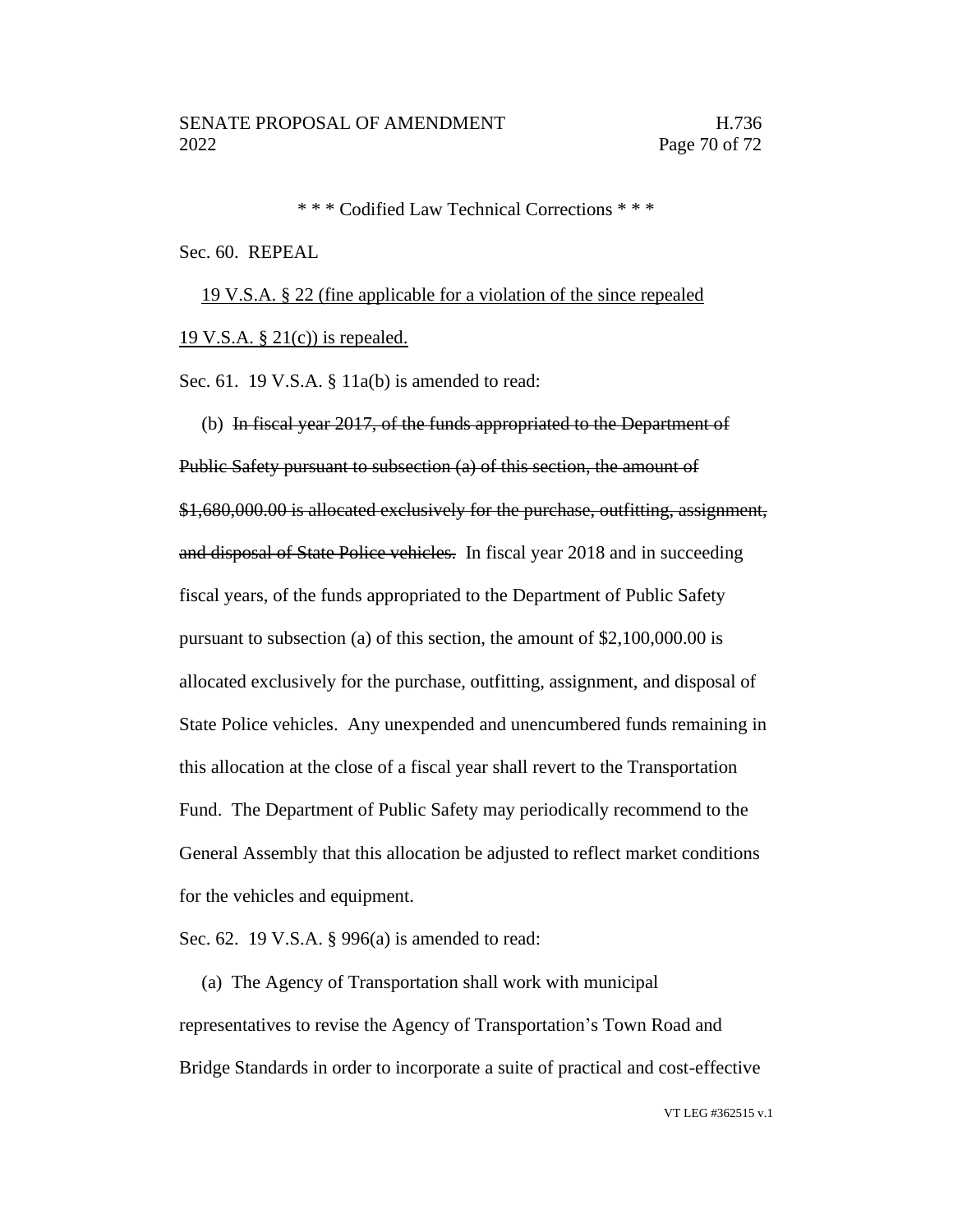best management practices, as approved by the Agency of Natural Resources, for the construction, maintenance, and repair of all existing and future State and town highways. These best management practices shall address activities that have a potential for causing pollutants to enter the groundwater and waters of the State, including stormwater runoff and direct discharges to State waters. The best management practices shall not supersede any requirements for stormwater management already set forth in 10 V.S.A. §§ 1264 and 1264a that apply to State and town highways. The Agency of Transportation shall report to the House and Senate committees on Transportation, the house committee on fish, wildlife and water resources, and the Senate Committee on Natural Resources and Energy by January 15, 2011, on the best management practices to be incorporated into the Agency of Transportation's Town Road and Bridge Standards.

\* \* \* Zoning; Municipal Airports; Parking \* \* \*

Sec. 63. 24 V.S.A. § 4413(i) is added to read:

(i) Notwithstanding 1 V.S.A. § 213, no bylaw adopted under this chapter shall regulate the location of parking facilities at or adjacent to a municipally owned and operated airport.